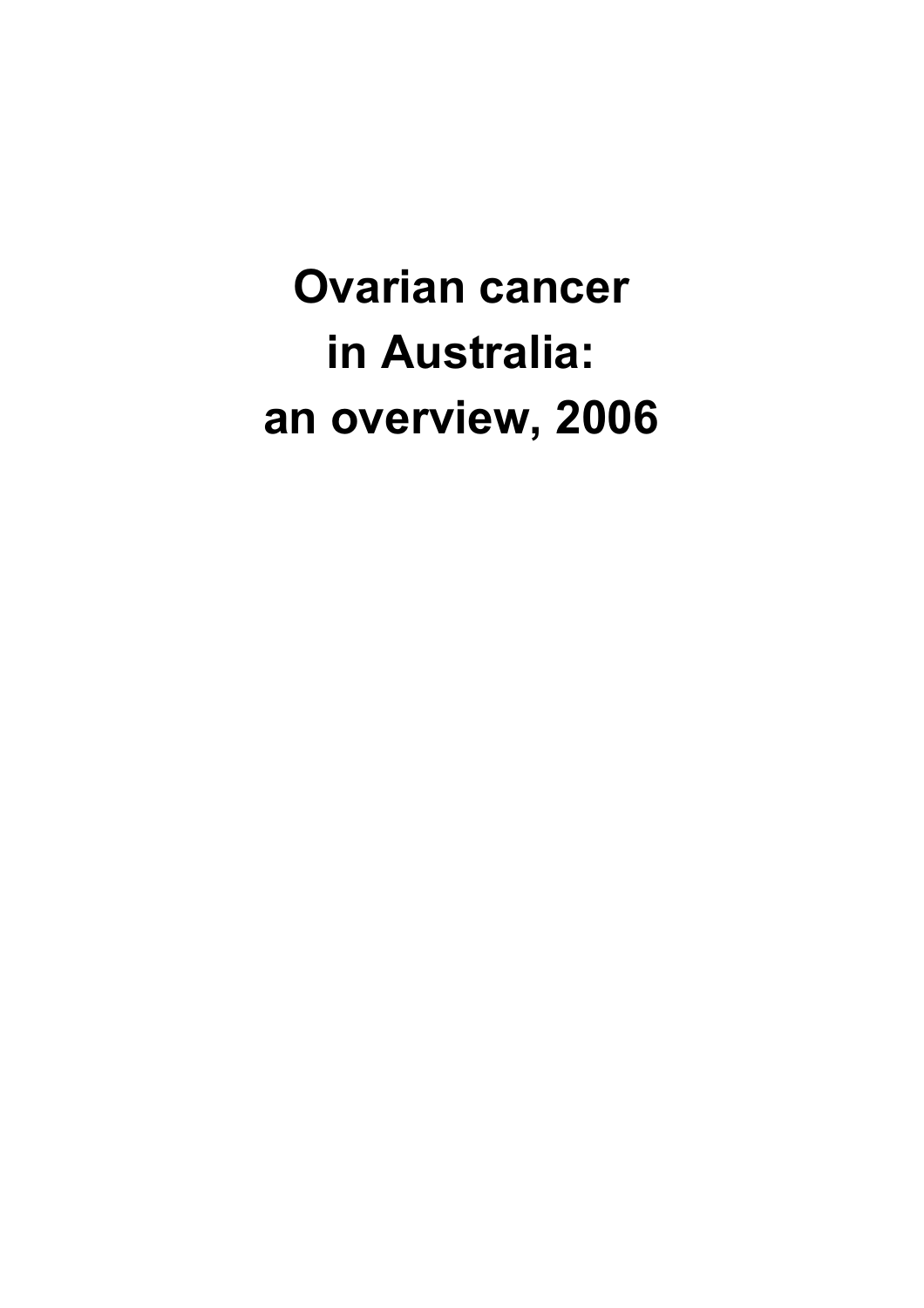The Australian Institute of Health and Welfare is Australia's national health and welfare statistics and information agency. The Institute's mission is *better health and wellbeing for Australians through better health and welfare statistics and information*.

The National Breast Cancer Centre (NBCC) is Australia's peak body for breast and ovarian cancer control. It was established in 1995 by the Australian Government in response to community concerns about the human cost of breast cancer. In 2001 the Government provided additional funding to expand the NBCC's work into ovarian cancer.

The NBCC works with consumers, health professionals, cancer organisations, researchers and governments to improve the management of breast and ovarian cancer and the wellbeing of people with these cancers. It aims to improve health outcomes for people with breast and ovarian cancer by ensuring that wherever they live, they receive the best possible care.

Please note that as with all statistical reports there is the potential for minor revisions of data in this report over its life. Please refer to the online version at <www.aihw.gov.au>.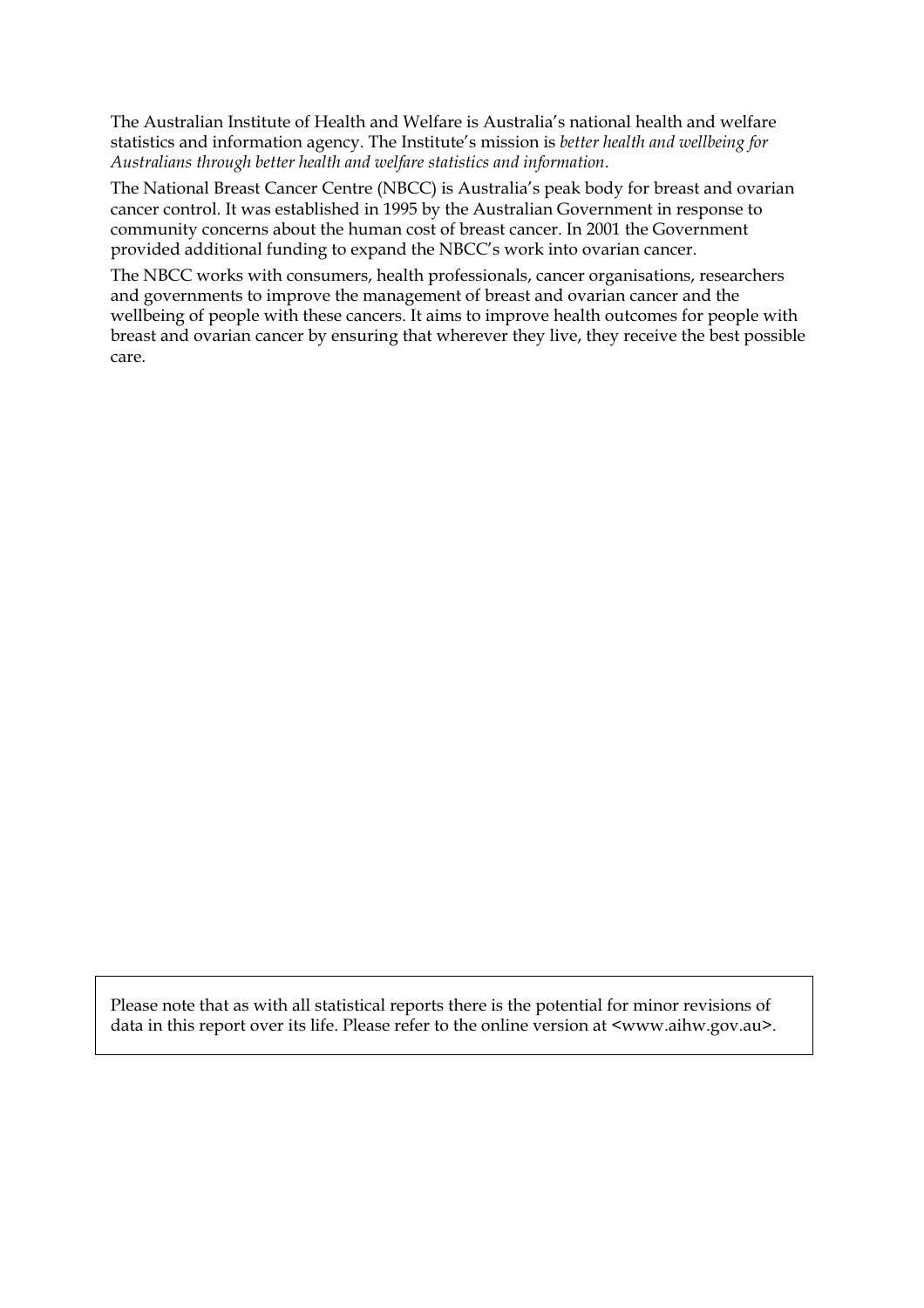Cancer Series Number 35

# **Ovarian cancer in Australia: an overview, 2006**

**Australian Institute of Health and Welfare and National Breast Cancer Centre** 

**November 2006** 

Australian Institute of Health and Welfare Canberra

AIHW cat. no. CAN 30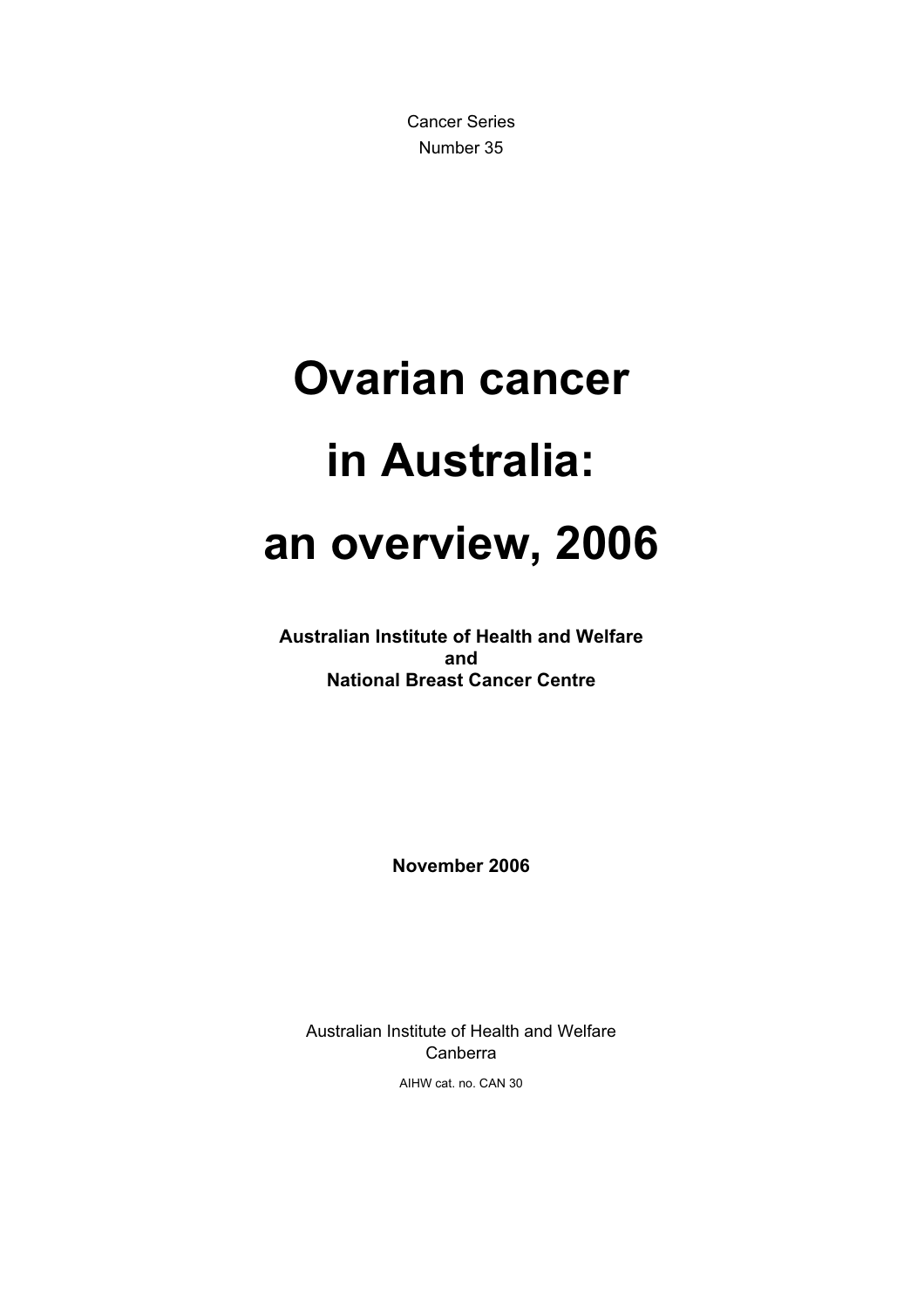#### © Australian Institute of Health and Welfare 2006

This work is copyright. Apart from any use as permitted under the *Copyright Act 1968*, no part may be reproduced without prior written permission from the Australian Institute of Health and Welfare. Requests and enquiries concerning reproduction and rights should be directed to the Head, Business Promotion and Media, Australian Institute of Health and Welfare, GPO Box 570, Canberra ACT 2601.

This publication is part of the Australian Institute of Health and Welfare's Cancer Series. A complete list of the Institute's publications is available from Business Promotion and Media, Australian Institute of Health and Welfare, GPO Box 570, Canberra ACT 2601, or via the Institute's website <www.aihw.gov.au>.

ISSN 1039-3307 ISBN–10: 1 74024 623 3 ISBN–13: 978 1 74024 623 1

### **Suggested citation**

Australian Institute of Health and Welfare & National Breast Cancer Centre 2006. Ovarian cancer in Australia: an overview, 2006. Cancer series no. 35. Cat. no. CAN 30. Canberra: AIHW.

#### **Australian Institute of Health and Welfare**

Board Chair Hon. Peter Collins, AM, QC

Director Penny Allbon

Any enquiries about or comments on this publication should be directed to:

John Harding Australian Institute of Health and Welfare GPO Box 570 Canberra ACT 2601 E-mail: cancer@aihw.gov.au

Phone: (02) 6244 1140

Published by Australian Institute of Health and Welfare Printed by Elect Printing, Canberra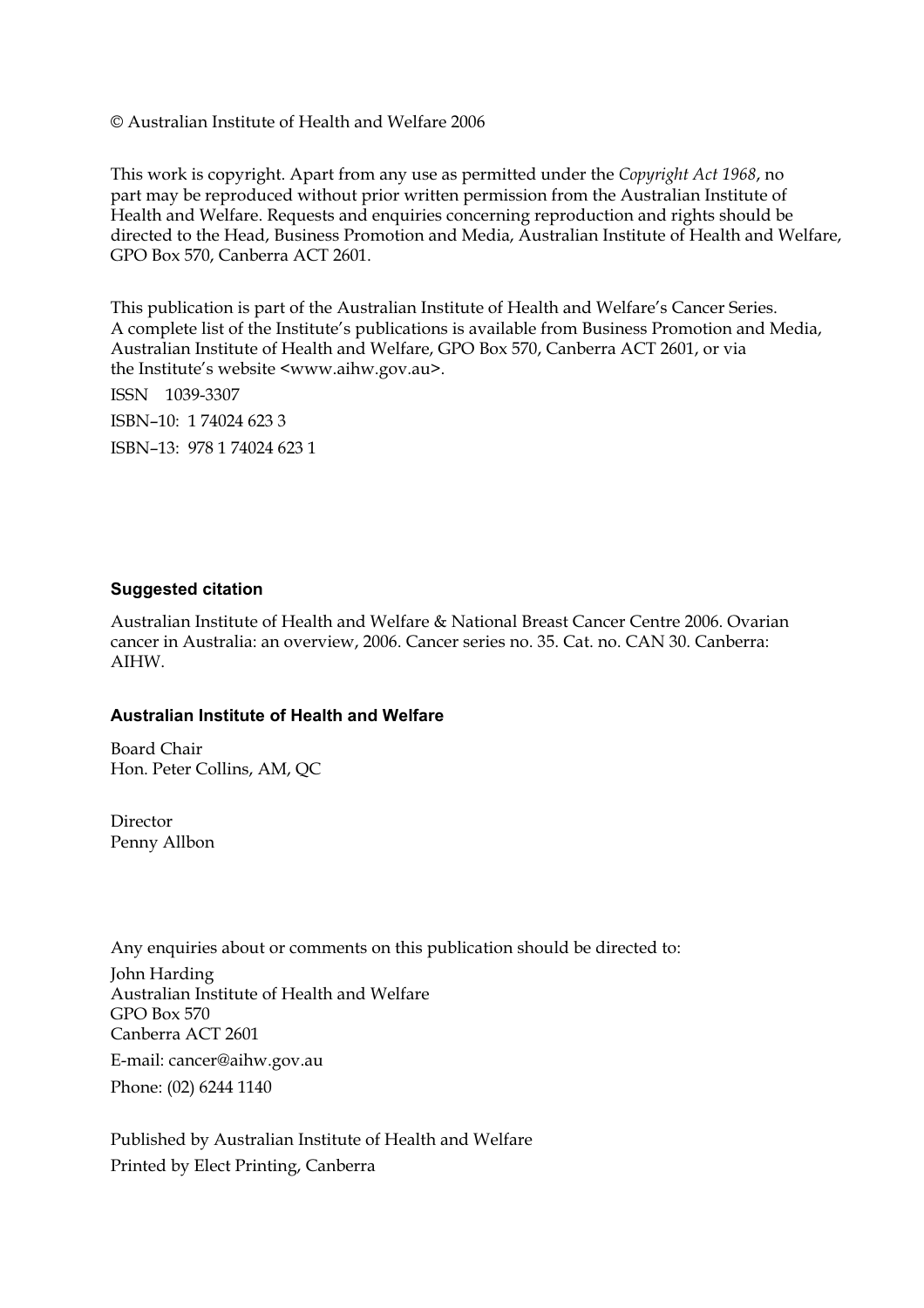## **Contents**

| $\mathbf{1}$   |  |
|----------------|--|
|                |  |
|                |  |
|                |  |
|                |  |
|                |  |
|                |  |
|                |  |
| $\overline{2}$ |  |
|                |  |
|                |  |
|                |  |
|                |  |
|                |  |
| 3              |  |
|                |  |
|                |  |
|                |  |
| 4              |  |
| 5              |  |
| 6              |  |
|                |  |
|                |  |
| 7              |  |
|                |  |
|                |  |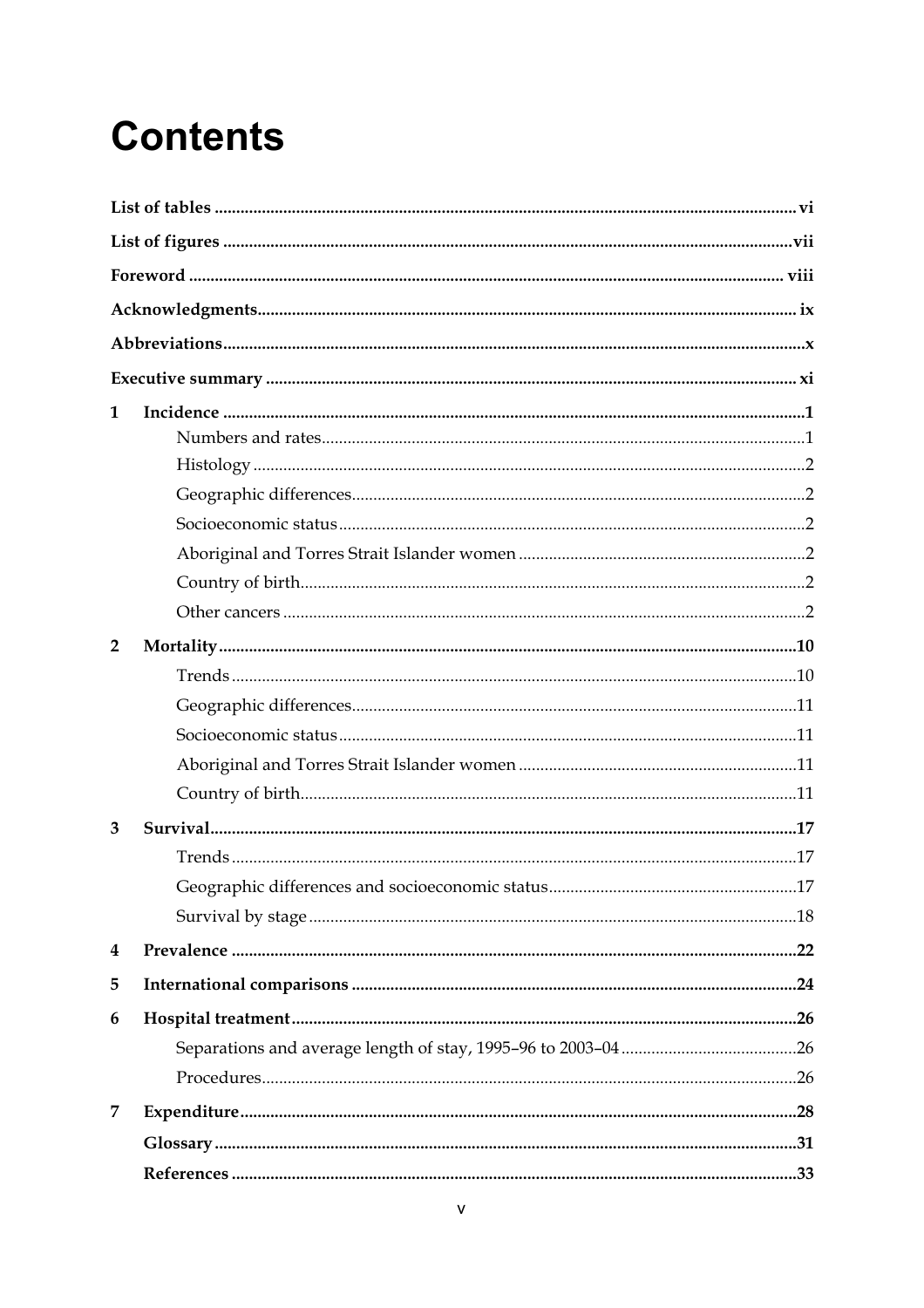## **List of tables**

| Table 1.1: |                                                                                                                                                               |
|------------|---------------------------------------------------------------------------------------------------------------------------------------------------------------|
| Table 1.2: | Incidence projections for ovarian and other unspecified female genital organ                                                                                  |
| Table 1.3: |                                                                                                                                                               |
| Table 1.4: |                                                                                                                                                               |
| Table 1.5: |                                                                                                                                                               |
| Table 1.6: | Ovarian cancer incidence rates for women: region, 1993-1997 and 1998-20027                                                                                    |
| Table 1.7: | Incidence of ovarian cancer: state and territory averages, 1998-20027                                                                                         |
| Table 1.8: |                                                                                                                                                               |
| Table 1.9: | Incidence of ovarian cancer, country of birth: New South Wales, 1993-20038                                                                                    |
|            | Table 1.10: Breakdown and timing of the 25 most common other cancers in women                                                                                 |
| Table 2.1: | Ovarian cancer mortality: age-standardised rates and numbers, 1983 to 200412                                                                                  |
| Table 2.2: |                                                                                                                                                               |
| Table 2.3: |                                                                                                                                                               |
| Table 2.4: | Ovarian cancer mortality rates: region, 1997-2000 and 2001-200414                                                                                             |
| Table 2.5: | Ovarian cancer deaths: average annual numbers and rates by state and                                                                                          |
| Table 2.6: | Ovarian cancer mortality rates: socioeconomic status, 2000-200214                                                                                             |
| Table 2.7: | Indigenous Australian and Australian age-standardised mortality rates for                                                                                     |
| Table 2.8: |                                                                                                                                                               |
| Table 2.9: | Annual deaths by broad underlying cause groups, where ovarian cancer is an<br>associated cause but not the underlying cause, 2000 to 2004 combined15          |
|            | Table 2.10: Annual deaths by selected underlying causes, where ovarian cancer is an<br>associated cause but not the underlying cause, 2000 to 2004 combined16 |
|            | Table 2.11: Cancer deaths, where ovarian cancer is an associated cause but not the                                                                            |
| Table 3.1: | Ovarian cancer relative survival: period of diagnosis, Australia 19                                                                                           |
| Table 3.2: | Ovarian cancer five-year relative survival proportions: age at diagnosis by                                                                                   |
| Table 3.3: | Ovarian cancer age-standardised rate and five-year relative survival proportions<br>by region and socioeconomic status, Queensland, 1996-2002 21              |
| Table 3.4: | Ovarian cancer relative survival proportions by stage at diagnosis, United States                                                                             |
| Table 3.5: | Ovarian cancer five-year relative survival proportions by stage at diagnosis for<br>patients diagnosed in the Thames Cancer Registry area, 1992-199621        |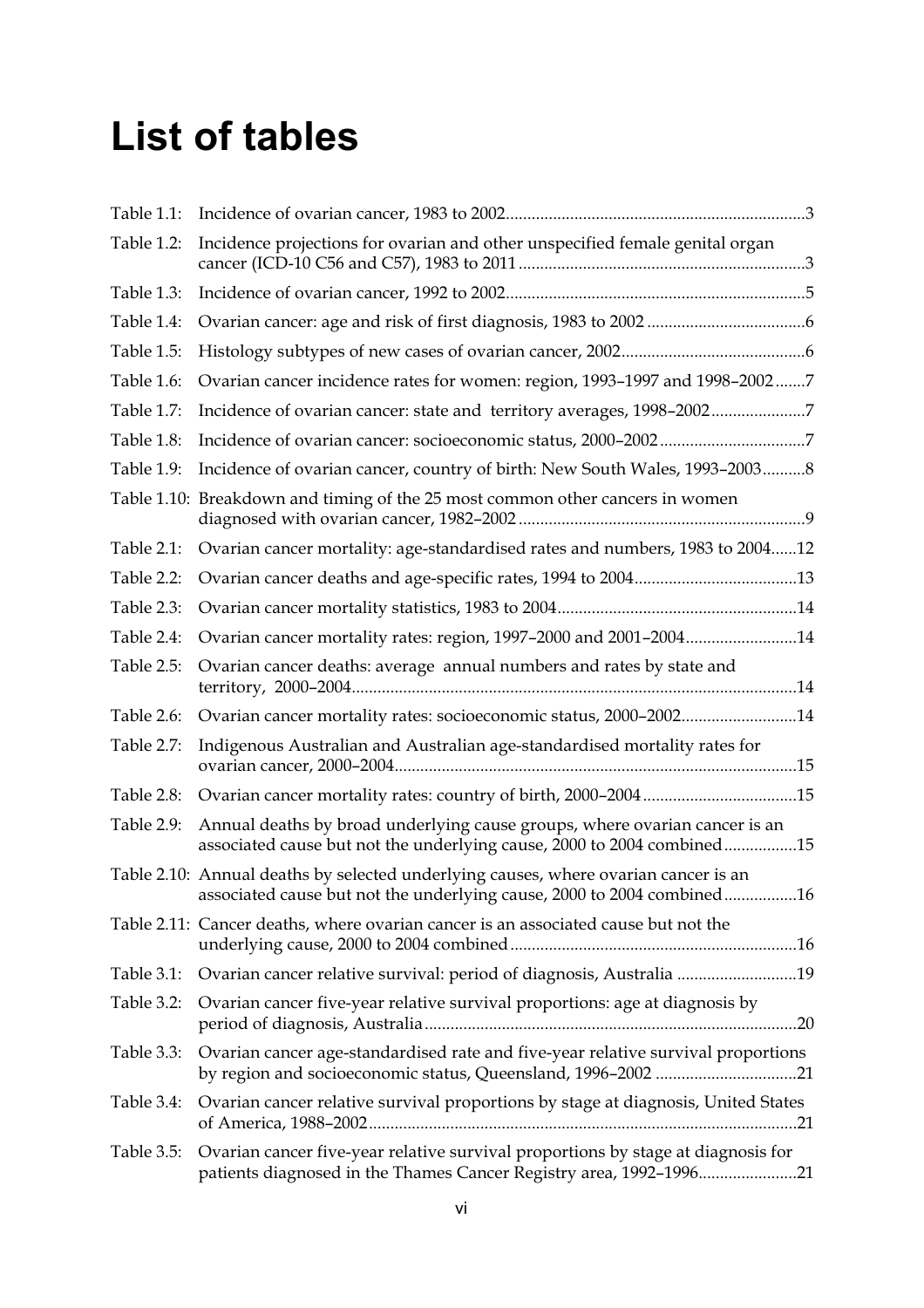|            | Table 4.1: One-year, 5-year, 10-year and 20-year prevalence of ovarian cancer, Australia,<br>22                                                              |
|------------|--------------------------------------------------------------------------------------------------------------------------------------------------------------|
| Table 4.2: | Twenty-year prevalence of ovarian cancer, by age group, Australia, 200223                                                                                    |
| Table 5.1: | Global ranking of incidence and mortality for ovarian cancer, females, selected<br>.25                                                                       |
| Table 6.1: | Separations and average length of stay for female patients admitted with a                                                                                   |
| Table 6.2: | Separations for female patients with a principal diagnosis of ovarian cancer<br>.27                                                                          |
| Table 7.1: | Expenditure on ovarian cancer and on all cancers, health system costs by<br>sector, 2000-01, and numbers of new cases and deaths in 2001 (\$ million)<br>.28 |
| Table 7.2: | .28                                                                                                                                                          |
| Table 7.3: | .29                                                                                                                                                          |
| Table 7.4: | .29                                                                                                                                                          |
| Table 7.5: | Change in treatment expenditures between 1993-94 and 2000-01 for ovarian<br>.30                                                                              |
|            | Table 7.6: Health service expenditure and usage for ovarian cancer by age, 2000–01 30                                                                        |

## **List of figures**

| Figure 2.2: Ovarian cancer mortality: age-standardised rates, 1968 to 200412              |  |
|-------------------------------------------------------------------------------------------|--|
| Figure 3.1: Ovarian cancer relative survival proportions: period of diagnosis, Australia, |  |
| Figure 3.2: Ovarian cancer five-year relative survival proportions: age at diagnosis,     |  |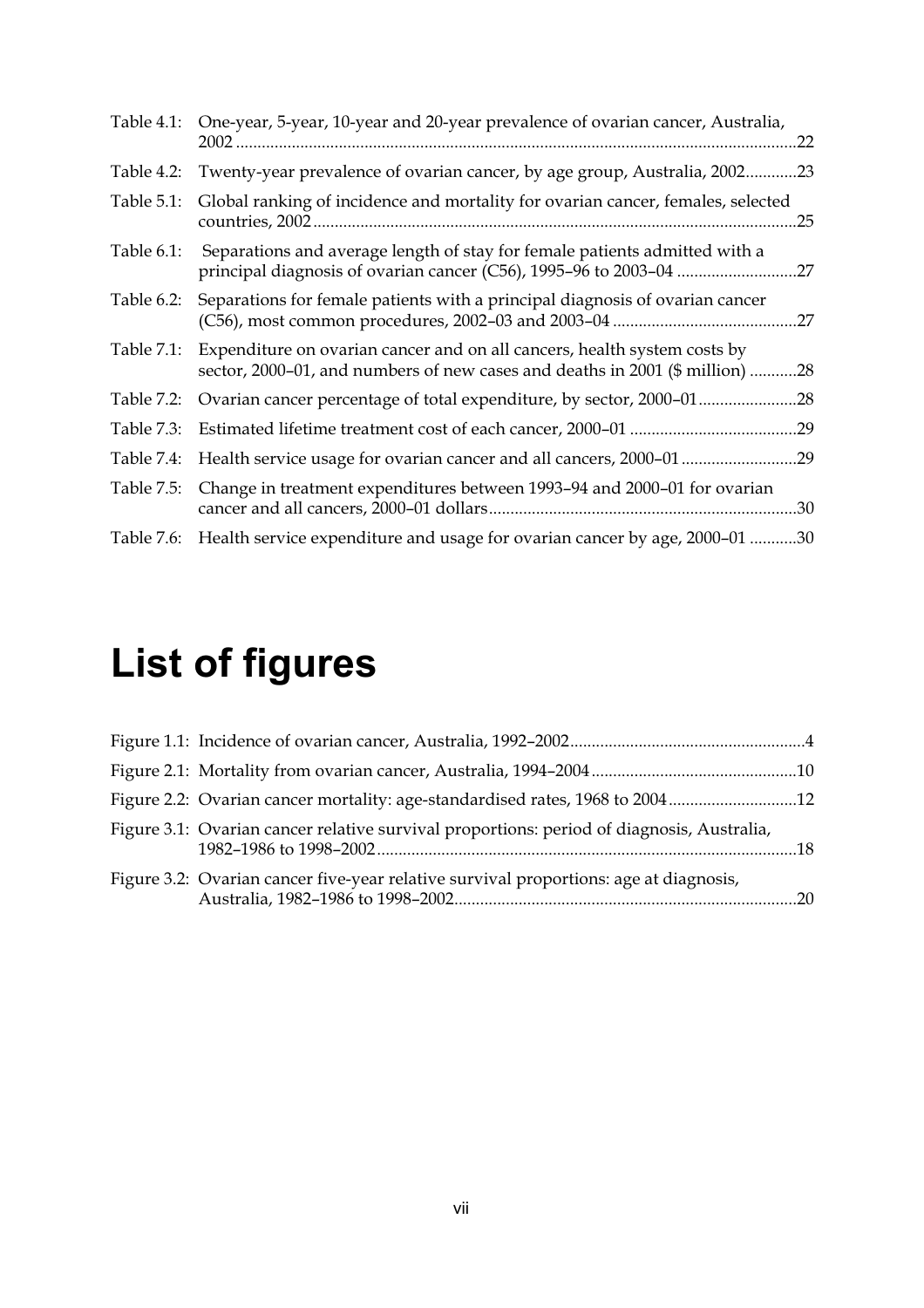## **Foreword**

For the first time, *Ovarian cancer in Australia: an overview, 2006* brings together under one cover the most recent information available on the epidemiology, public health and health services impact of ovarian cancer on Australia women. These data are central to advancing our efforts to control this disease. Together with its sister publication—*Breast cancer in Australia: an overview, 2006*—the current report allows us to build a nationwide snapshot of a major condition affecting a substantial number of Australians. The data on which these reports are based are collected through population-based cancer registries and other sources, highlighting their importance as a national resource.

This report identifies areas of significant gain over time and provides some projections for the future. Our ability to plan for services and patient needs are predicated on this understanding of the impact of the disease as it affects our population.

*Ovarian cancer in Australia: an overview, 2006* also represents the significant contributions by, and the continuing partnership of, the National Breast Cancer Centre, the Australian Institute of Health and Welfare and the Australasian Association of Cancer Registries. We would like to thank the staff members of the various cancer registries and data repositories. It is through their effort and diligence that these data are available to the Australian public.

Surveillance and monitoring activities play a pivotal role in enhancing our capacity to achieve change. We anticipate that the information contained in *Ovarian cancer in Australia: an overview, 2006* will be used extensively to further our goal of reducing the mortality from ovarian cancer and improving the wellbeing of women with the disease.

Dr Helen Zorbas Dr Penny Allbon Director Director

National Breast Cancer Centre Australian Institute of Health and Welfare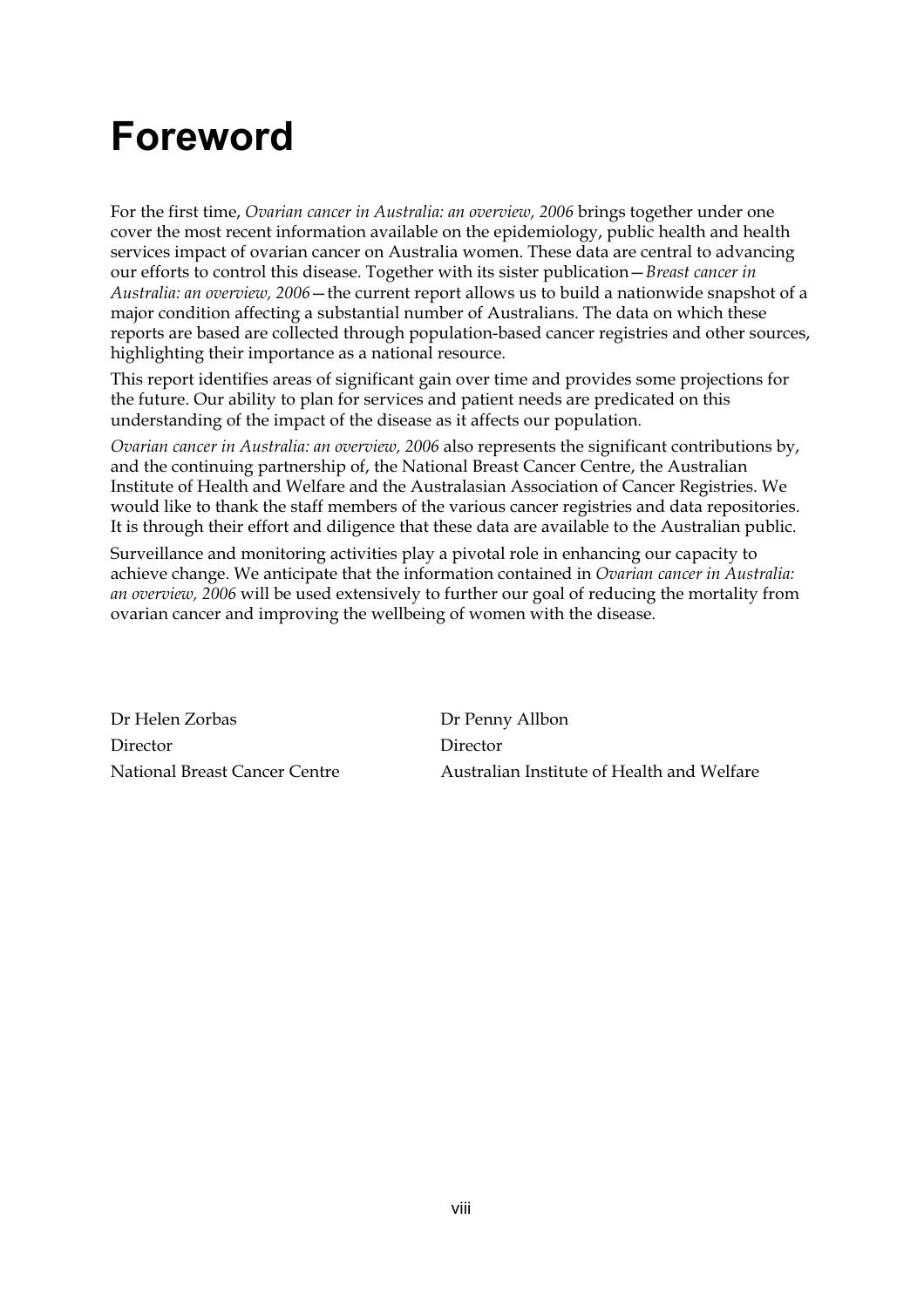## **Acknowledgments**

This report was commissioned to support the work of the Ovarian Cancer Program of the National Breast Cancer Centre (NBCC). Advice on content was provided by the NBCC Data Advisory Group, with special thanks to NBCC staff Dr Helen Zorbas, Dr Elmer Villanueva, Ms Jane Francis, Professor David Roder, Dr Karen Luxford and Dr Alison Evans. The work of the NBCC is made possible by funding from the Australian Government Department of Health and Ageing.

The report was prepared by Emily Conley, John Harding, Edith Christensen and Dr Mark Short of the Australian Institute of Health and Welfare (AIHW) Health Registers and Cancer Monitoring Unit and Robert Van der Hoek of the AIHW Population Health Unit. Cancer incidence projections were undertaken by Ian McDermid of the Health Registers and Cancer Monitoring Unit.

The support of the Australasian Association of Cancer Registries in both provision of data and reviewing the draft report is also greatly appreciated.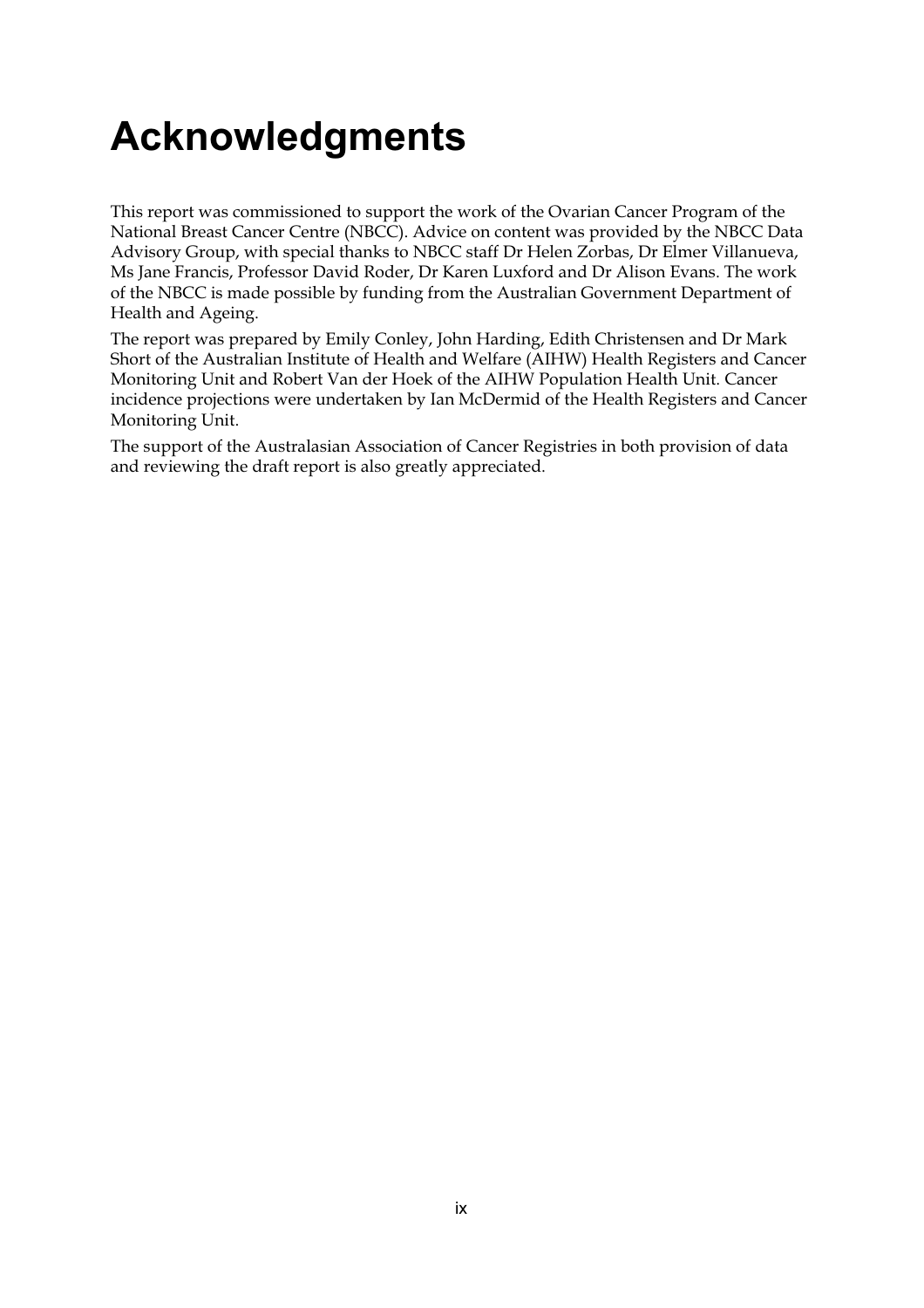## **Abbreviations**

| <b>AACR</b> | <b>Australasian Association of Cancer Registries</b>                              |
|-------------|-----------------------------------------------------------------------------------|
| <b>ABS</b>  | <b>Australian Bureau of Statistics</b>                                            |
| <b>ACT</b>  | <b>Australian Capital Territory</b>                                               |
| <b>AIHW</b> | Australian Institute of Health and Welfare                                        |
| <b>ARIA</b> | Accessibility/Remoteness Index for Australia                                      |
| <b>ASGC</b> | Australian Standard Geographical Classification                                   |
| <b>ASR</b>  | age-standardised rate, standardised to the 2001 Australian standard<br>population |
| ASR(W)      | age-standardised rate, standardised to the World Standard Population              |
| CI.         | confidence interval (see Glossary)                                                |
| DoHA        | Australian Government Department of Health and Ageing                             |
| ERP         | estimated resident population                                                     |
| ICD         | <b>International Classification of Diseases</b>                                   |
| ICD-O       | International Classification of Diseases for Oncology                             |
| <b>IRSD</b> | Index of Relative Socio-economic Disadvantage                                     |
| <b>NBCC</b> | National Breast Cancer Centre                                                     |
| <b>NHL</b>  | Non-Hodgkin's lymphoma                                                            |
| <b>NOS</b>  | not otherwise specified                                                           |
| <b>NSW</b>  | New South Wales                                                                   |
| NT          | Northern Territory                                                                |
| Qld         | Queensland                                                                        |
| SA          | South Australia                                                                   |
| <b>SES</b>  | socioeconomic status                                                              |
| Tas         | Tasmania                                                                          |
| Vic         | Victoria                                                                          |
| <b>WA</b>   | Western Australia                                                                 |
| <b>WHO</b>  | World Health Organization                                                         |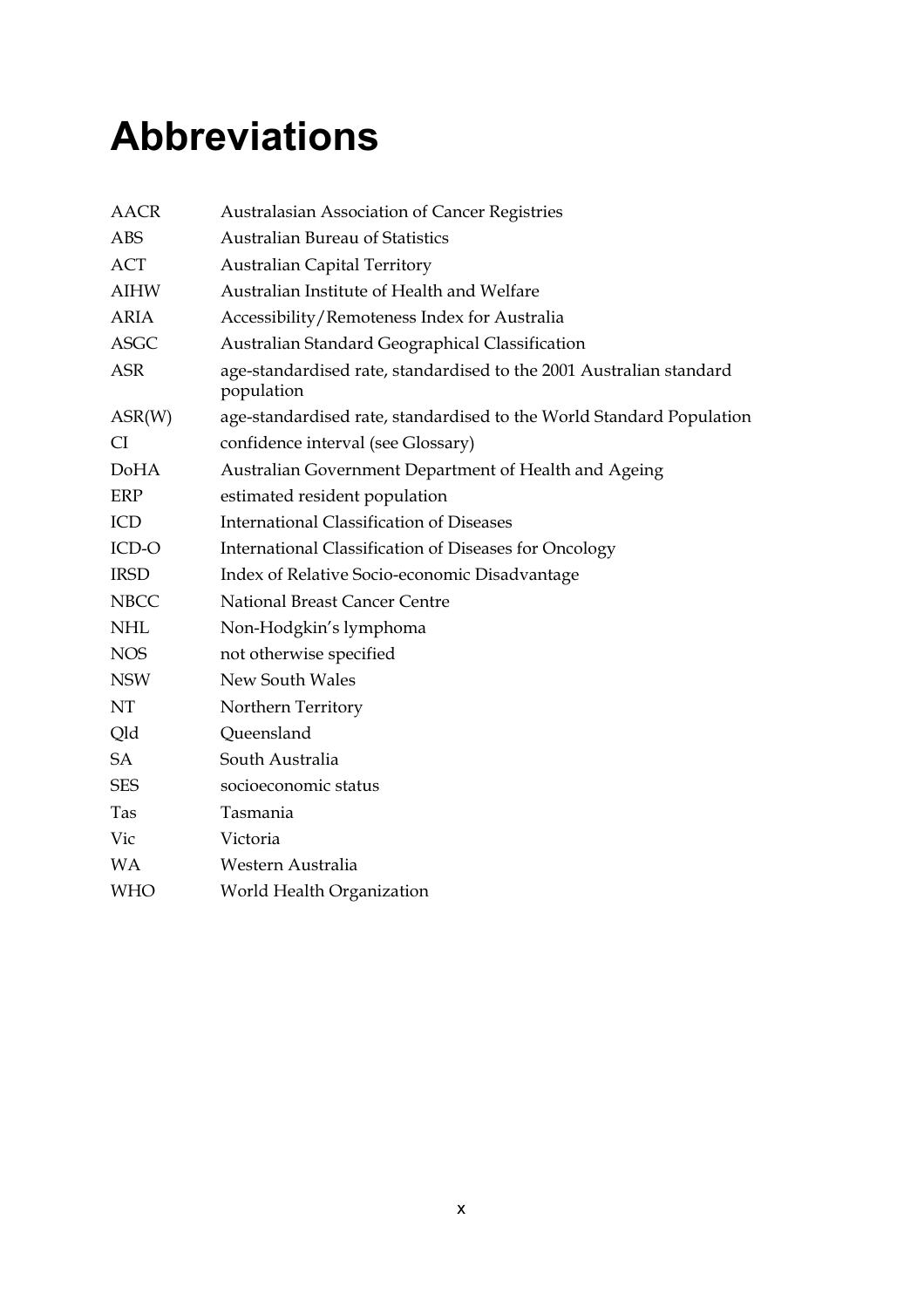## **Executive summary**

This report by the Australian Institute of Health and Welfare (AIHW) and the National Breast Cancer Centre (NBCC) aims to provide a comprehensive statistical overview of ovarian cancer in Australia.

Ovarian cancer was the 8th most common cancer diagnosed in women in Australia in 2002 and the 6th most common cause of cancer death. Five-year relative survival for women diagnosed from 1998 to 2002 was 42%.

Information sources for Australian national data were the most current available at the time of preparation of the report and the time periods for these sources vary.

Data included in the report include ovarian cancer incidence to 2002 with projections to 2011, prevalence to 2002, mortality to 2004, survival to 2002, hospital admissions to 2003–04 and expenditure in 2000–01.

The main findings are as follows.

### **Incidence**

- The number of new cases of ovarian cancer increased from 862 in 1983 to 1,273 in 2002. It is projected that there will be 1,465 new cases of ovarian cancer in 2006 and 1,645 in 2011.
- The age-standardised incidence rate of ovarian cancer remained stable at 12 to 13 new cases per 100,000 population from 1983 to 2002.
- The average age at first diagnosis of ovarian cancer increased from 59.6 years in 1983 to 63.2 years in 2002; the median age increased from 61 to 64 years during the same period.
- Australian females born in 2000–2004 have a life expectancy of 83.0 years. A woman's risk of a first diagnosis of ovarian cancer before the age of 75 years declined slightly from 1 in 97 in 1983 to 1 in 108 in 2002, but the risk of diagnosis before the age of 85 increased slightly from 1 in 69 in 1983 to 1 in 67 in 2002.
- Ovarian cancer is relatively rare in Aboriginal and Torres Strait Islander women. Ovarian cancer was the seventh most common cancer diagnosed in Aboriginal and Torres Strait Islander women, with 34 cases, over the six-year period of 1997–2002 in Queensland, South Australia, Western Australia and the Northern Territory.
- Country of birth data are not available nationally. However, in New South Wales from 1993–2003 Australian-born women had an age-standardised rate of 9.8 new cases of ovarian cancer per 100,000 population, higher than the rates experienced by women born in the Middle East (7.4 per 100,000) and Asia (8.7 per 100,000) but lower than the rates experienced by women born in New Zealand (11.5 per 100,000), United Kingdom and Ireland (12.4 per 100,000) and Southern Europe (11.2 per 100,000). But, because of the small numbers of cases, these differences were not statistically significant.
- Of the 21,728 women first diagnosed with ovarian cancer between 1982 and 2002, there were 11.5% (2,501 women) diagnosed with other cancers. For these women, there were 2,676 other cancers diagnosed. The most common other cancers diagnosed were breast cancer, cancer of the uterus and cancer of the colon.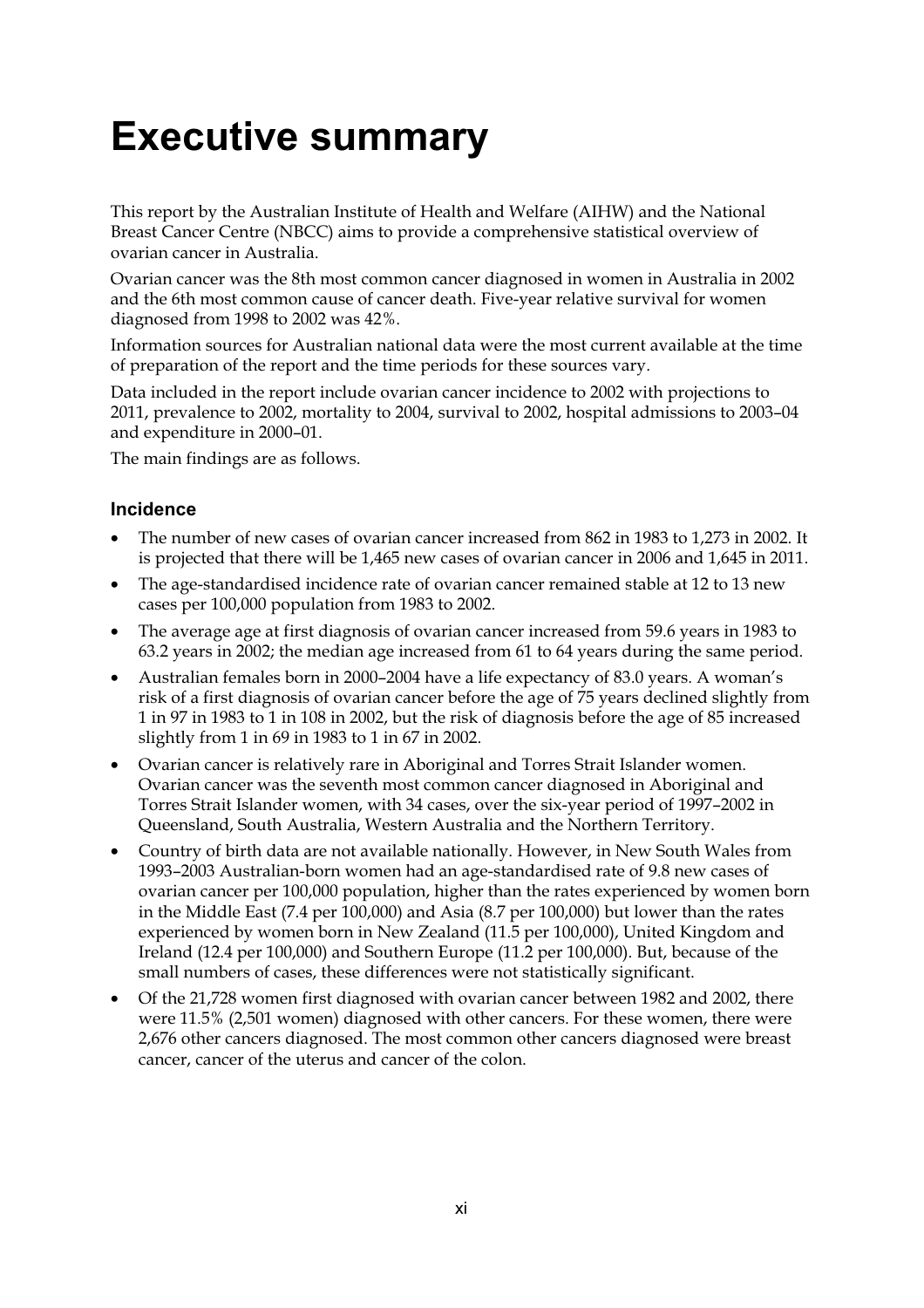### **Mortality**

- There were 851 deaths due to ovarian cancer in 2004. There were an average of 49 additional cases per year from 2000–2004 in which ovarian cancer contributed to death but was not the underlying (primary) cause of death.
- The age-standardised mortality rate of ovarian cancer has decreased from 9.2 deaths per 100,000 females in 1968 to 7.5 deaths per 100,000 females in 2004.
- The median age of death due to ovarian cancer increased from 65 in 1983 to 71 in 2004.
- The risk for women of dying from ovarian cancer before the age of 75 has been declining, from 1 in 142 in 1983 to 1 in 176 in 2004. However, the risk of dying before the age of 85 experienced little change over this 20-year period; it was 1 in 91 in 1983 and 1 in 95 in 2004.
- Aboriginal and Torres Strait Islander women had nearly 40% higher rates of ovarian cancer mortality than the Australian population as a whole, based on age-standardised rates for the 2000–2004 period. However, because of small numbers, this higher rate was not statistically significant.

### **Survival**

- There was a significant increase in relative survival after diagnosis of ovarian cancer in women between 1982–1986 and 1998–2002. One-year relative survival increased from 63.5% to 73.3% and five-year relative survival increased from 34.3% to 42.1%.
- The largest improvements in five-year relative survival between 1982–1986 and 1998– 2002 were for women diagnosed with ovarian cancer in all age groups from 40 to 69 years. For women aged 40–49 years five year relative survival improved from 45% in 1982–1986 to 63% in 1998–2002, for women 50–59 years from 37% to 51%, and for women 60–69 years from 28% to 43%. Furthermore, for women aged 60–69 years, the most common age group of diagnosis, the greatest improvement occurred in the most recent decade. In this age group, five-year relative survival improved from 33% for women diagnosed in 1992–1997 to 43% for women diagnosed in 1998–2002.

### **Prevalence**

• In 2002 there were 7,330 women alive who had been diagnosed with ovarian cancer in the previous 20 years.

### **International comparisons**

- Australia's age-standardised incidence of ovarian cancer of 8.9 cases per 100,000 population was lower than the United Kingdom (13.4 per 100,000), New Zealand (12.4), Canada (11.6) and the United States of America (10.6).
- Australia also had a lower age-standardised rate of mortality for ovarian cancer of 4.9 cases per 100,000 population compared with the United Kingdom (8.0 per 100,000), New Zealand (6.4), the United States of America (6.1) and Canada (5.9).
- Australia's five-year relative survival of 42.1% for women diagnosed from 1998–2002 was similar to the 44.7% experienced by women in the United States of America diagnosed from 1996–2002.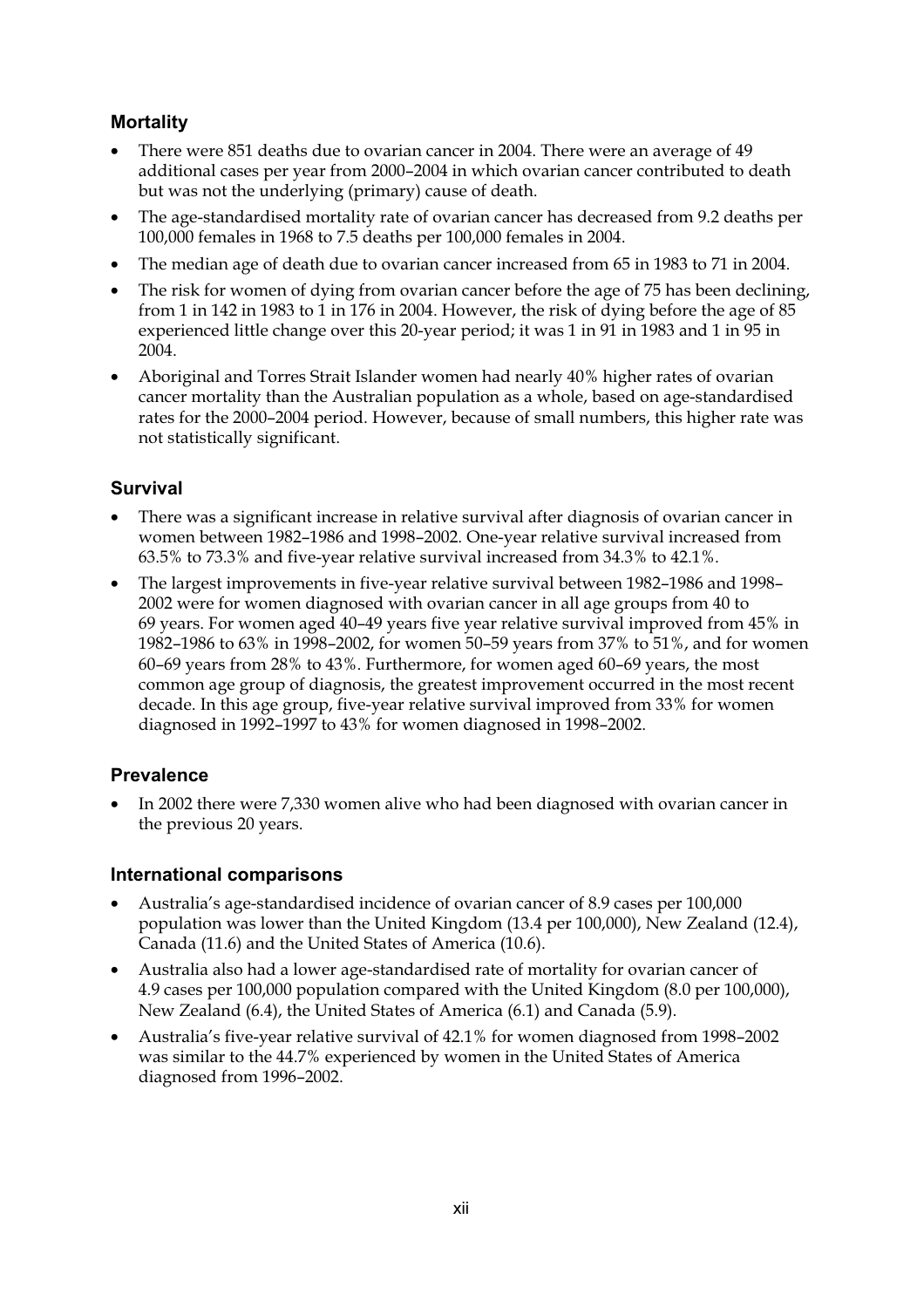### **Hospital treatment**

- The most common procedure for patients with a principal diagnosis of ovarian cancer in 2003–04 was *Chemotherapy administration* (Block 1780), followed by *Abdominal hysterectomy* (Block 1268) and *Salpingo-oophorectomy* (Block 1252).
- The number of separations for patients with a principal diagnosis of ovarian cancer (ICD-10 C56) remained fairly stable at 3,300–3,600 separations per financial year from 1995–96 to 2003–04.
- The average length of stay for patients with a principal diagnosis of ovarian cancer increased from 6.2 days in 1995–96 to 6.9 days in 2003–04.

### **Expenditure**

- Total expenditure on ovarian cancer was \$25 million in 2000–01. Of this, \$19 million was spent on hospital admitted patients, \$1 million on out-of-hospital medical costs and \$2 million on pharmaceuticals requiring a prescription.
- Ovarian cancer had an estimated lifetime treatment cost per case of \$19,677 in 2000–01.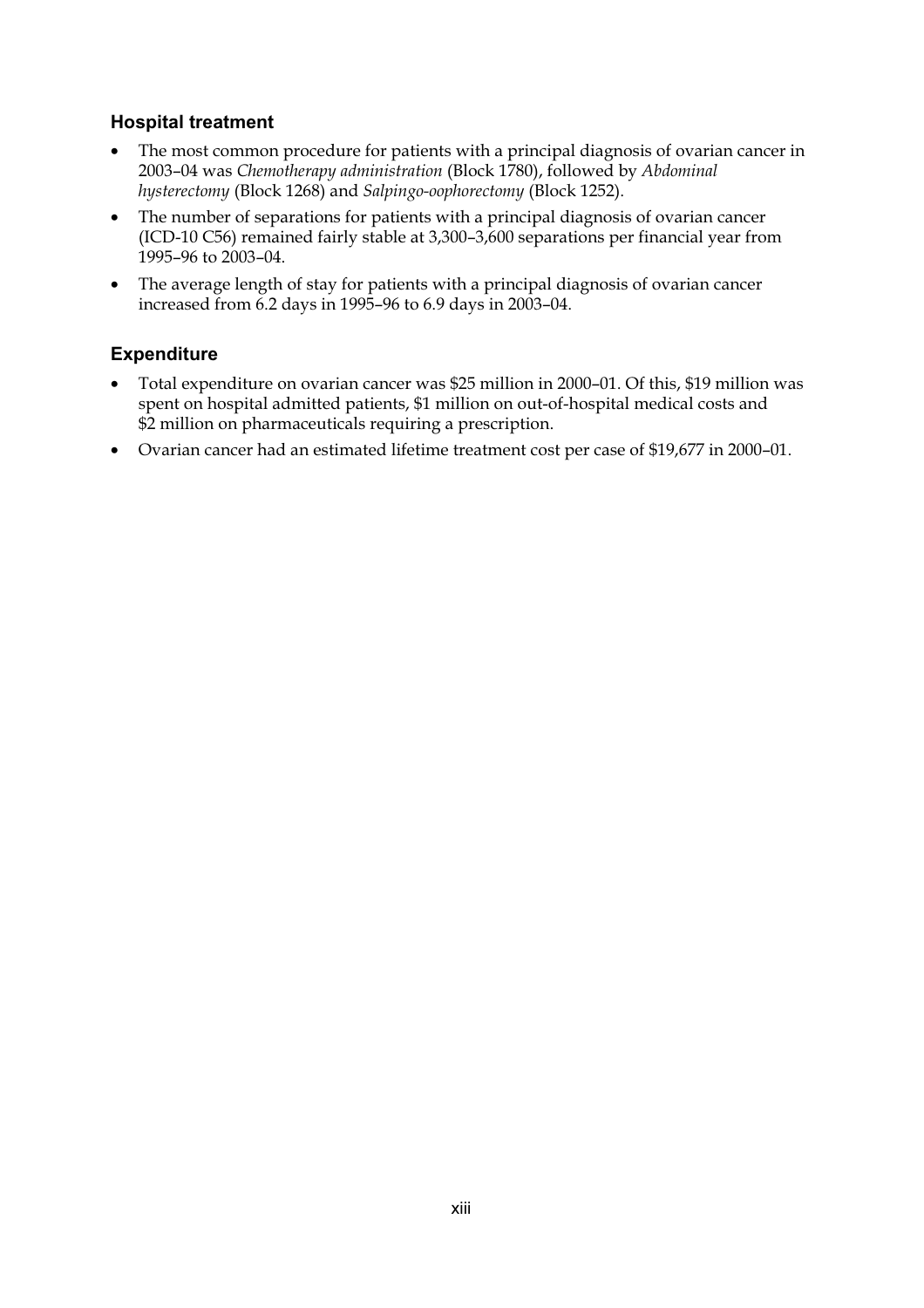xiv

.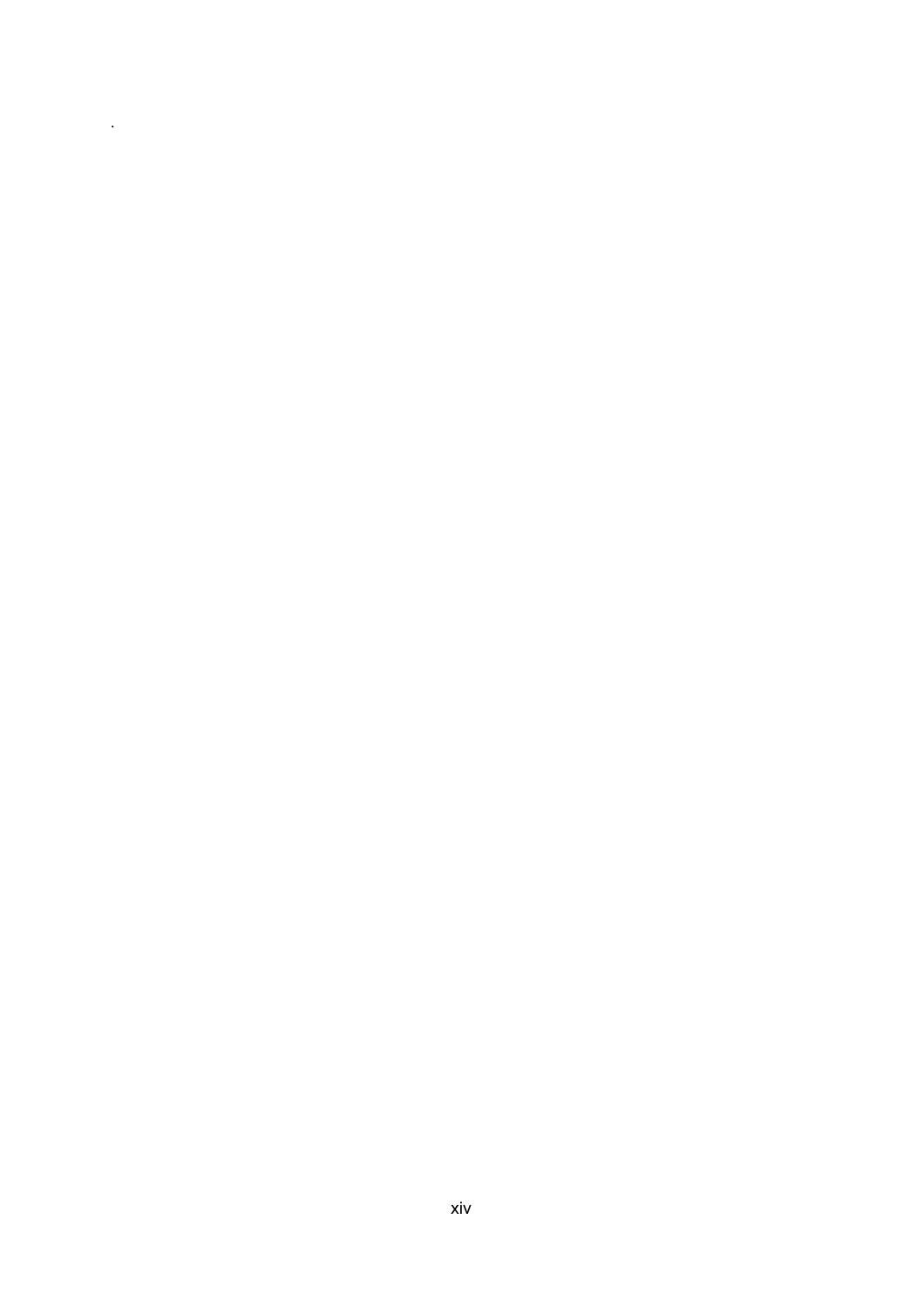## **1 Incidence**

Ovarian cancer was the eighth most common invasive cancer diagnosed in women in Australia in 2002.

The Australian Institute of Health and Welfare (AIHW) receives data on new cases of cancer (excluding non-melanoma skin cancer) from the eight state and territory cancer registries for cancers diagnosed in residents of Australia. These records are held in the National Cancer Statistics Clearing House (NCSCH) and include new cases of cancer in Australia from 1982 onwards.

Information on incidence from the NCSCH is available from data cubes on the AIHW website (<www.aihw.gov.au>) containing Australian cancer incidence data from 1983 and through annual AIHW *Cancer in Australia* publications.

This chapter details national ovarian cancer incidence statistics and rates by type of ovarian cancer, geographic category, socioeconomic status, Indigenous status and other cancer information.

The incidence statistics in this report include 73 cases of tumours of uncertain behaviour as these tumour types were classified as malignant in the 2nd edition of the International Classification of Diseases for Oncology (ICD-O), on which all the tabulations in this publication are based. In the 3rd edition of the ICD-O these are treated as non-malignant and will not be included in future reports. These tumours of uncertain behaviour are identified in Table 1.5.

The main features of incidence of ovarian cancer are as follows.

### **Numbers and rates**

- The number of new cases of ovarian cancer increased from 862 in 1983 to 1,273 in 2002 (Table 1.1). It is projected that there will be 1,465 new cases of cancers of the ovary and other unspecified female genital organs in 2006 and 1,645 in 2011 (Table 1.2).
- The age-standardised incidence rate of ovarian cancer has remained stable at 12–13 new cases per 100,000 population from 1983 to 2002 (Table 1.1).
- The greatest increase in incidence from 1992 to 2002 occurred in women aged 80 years and over (Table 1.3). In the 80–84 year age group the incidence rate increased from 38 per 100,000 population in 1992 to 64 per 100,000 population in 2002; in women 85 years and over the rate increased from 37 per 100,000 population in 1992 to 49 per 100,000 in 2002.
- In all age groups from 30–34 to 70–74 the age-specific incidence rates of ovarian cancer have decreased slightly since 1992 (Table 1.3, Figure 1.1). For example in the 55–59 year age group the incidence rate decreased from 31 per 100,000 population in 1992 to 24 per 100,000 population in 2002.
- The average age at first diagnosis of ovarian cancer increased from 59.6 years in 1992 to 63.2 years in 2002; the median age increased from 61 to 64 years during the same period (Table 1.4).
- Australian females born in 2000–2004 have a life expectancy of 83.0 years. The risk of a diagnosis of ovarian cancer before the age of 75 decreased slightly from 1 in 97 in 1983 to 1 in 108 in 2002 (Table 1.4).
- The risk of a diagnosis of ovarian cancer before the age of 85 increased slightly from 1 in 69 in 1983 to 1 in 67 in 2002 (Table 1.4).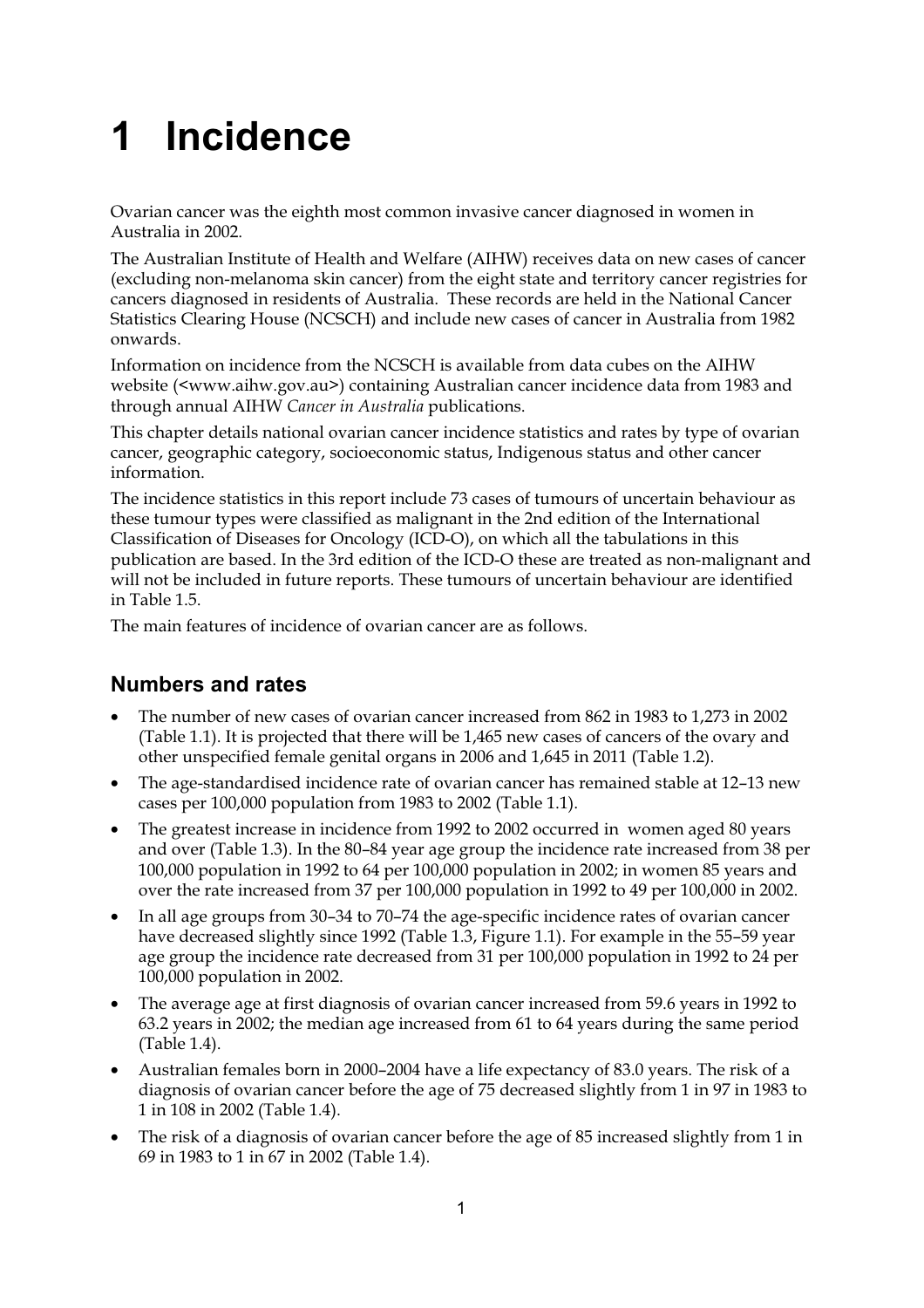## **Histology**

• *Papillary serous cystadenocarcinoma* was the most common recorded histology for ovarian cancer in 2002 with 23.2% of new cases (Table 1.5). *Serous cystadenocarcinoma, not otherwise specified* was the second most common with 13.1% of cases in 2002.

## **Geographic differences**

- The incidence rates of ovarian cancer between regional categories do not differ significantly in either the 1993–1997 or the 1998–2002 five-year periods (Table 1.6).
- Of the states and territories, Queensland had the highest age-standardised incidence rate of ovarian cancer at 14.2 new cases per 100,000 population in 1998–2002 (Table 1.7).

### **Socioeconomic status**

The incidence rates of ovarian cancer in each socioeconomic status quintile do not differ significantly from each other in the 2000–2002 period (Table 1.8).

## **Aboriginal and Torres Strait Islander women**

• Ovarian cancer is relatively rare in Aboriginal and Torres Strait Islander women. Ovarian cancer was the seventh most common cancer in Aboriginal and Torres Strait Islander women, with 34 cases, over the six–year period of 1997–2002 in Queensland, South Australia, Western Australia and the Northern Territory.

## **Country of birth**

• Country of birth data are not available nationally. However, in New South Wales from 1993–2003 Australian-born women had an age-standardised rate of 9.8 new cases of ovarian cancer per 100,000 population, higher than the rates experienced by women born in the Middle East (7.4 per 100,000) and Asia (8.7 per 100,000) but lower than the rates experienced by women born in New Zealand (11.5 per 100,000), United Kingdom and Ireland (12.4 per 100,000) and Southern Europe (11.2 per 100,000). Because of the small numbers of cases, these differences were not statistically significant (Table 1.9).

## **Other cancers**

Some women diagnosed with ovarian cancer will also be diagnosed with another cancer, either before they were diagnosed with the ovarian cancer, at the same time as the ovarian cancer diagnosis or after the ovarian cancer diagnosis. The following statistics show the frequency of diagnosis of another invasive cancer and the types of other cancers most frequently diagnosed.

- Of the 21,728 recorded women first diagnosed with ovarian cancer between 1982 and 2002 there were 11.5% (2,501 women) diagnosed with other cancers. For these women, there were 2,676 other cancers diagnosed (Table 1.10).
- Forty-seven per cent of these other cancers were diagnosed before the ovarian cancer was diagnosed, with the most common other cancers including breast cancer, colon cancer and melanoma (Table 1.10).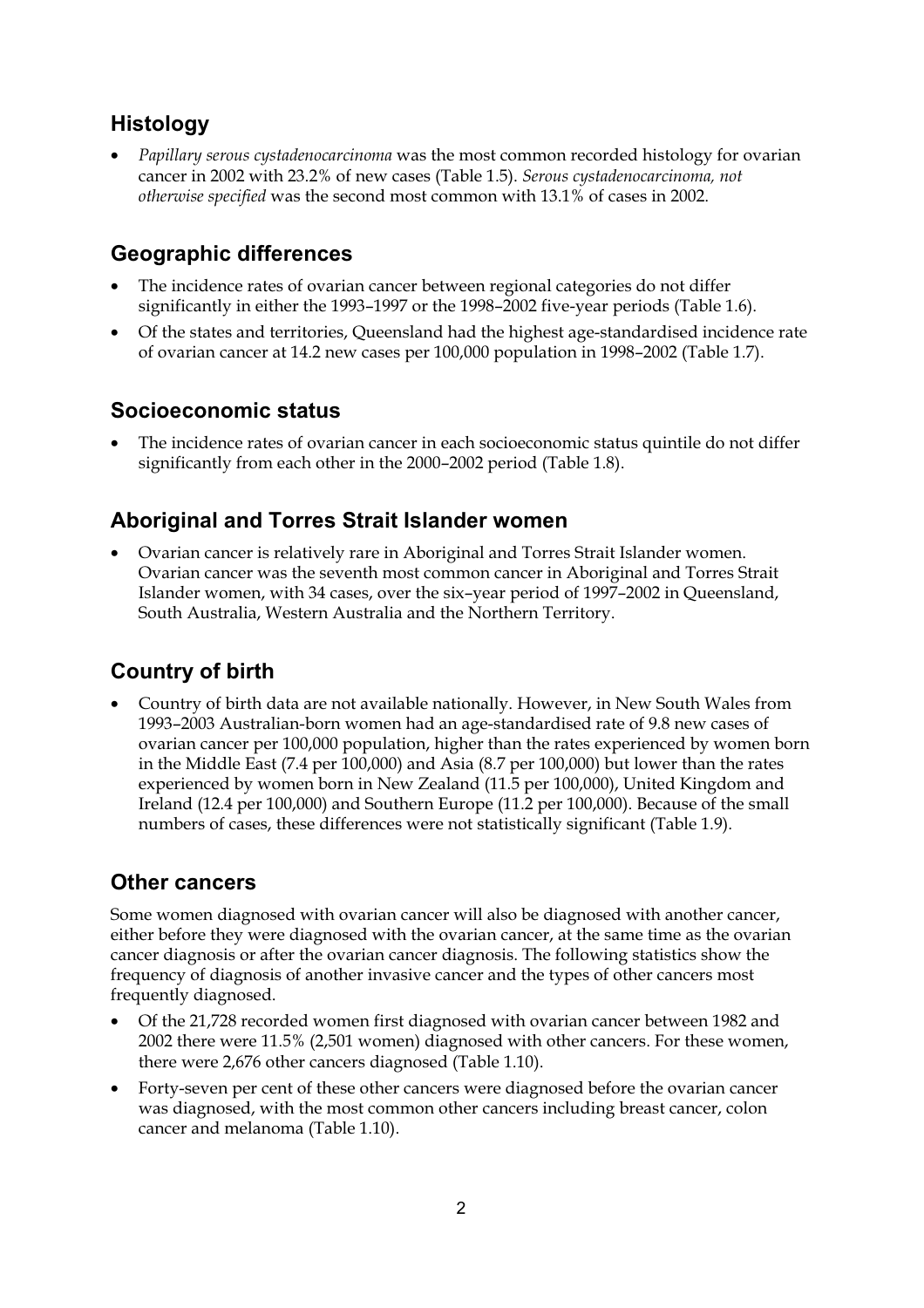- Twenty-one per cent of these other cancers were diagnosed in the same month as the ovarian cancer, with the most common other cancers including uterine, colon and breast cancer (Table 1.10).
- Thirty-two per cent of these other cancers were diagnosed after the ovarian cancer, with the most common other cancers including breast cancer, colon cancer and melanoma (Table 1.10).

|                | 1983 | 1987 | 1992                                                                  | 1997  | 2002  |
|----------------|------|------|-----------------------------------------------------------------------|-------|-------|
|                |      |      | New cases                                                             |       |       |
| Ovarian cancer | 862  | 931  | 1.045                                                                 | 1.083 | 1,273 |
|                |      |      | Age-standardised rate (number per 100,000 population <sup>(a)</sup> ) |       |       |
| Ovarian cancer | 12.5 | 12.4 | 12.6                                                                  | 11.6  | 12.1  |

#### **Table 1.1: Incidence of ovarian cancer, 1983 to 2002**

(a) Standardised to the 2001 Australian standard population.

*Source:* National Cancer Statistics Clearing House, AIHW.

#### Table 1.2: Incidence projections<sup>(a)</sup> for ovarian and other unspecified female genital organ cancer **(ICD-10 C56 and C57), 1983 to 2011**

|                | 2006  | 2008                                                                  | 2011  |
|----------------|-------|-----------------------------------------------------------------------|-------|
|                |       | New cases                                                             |       |
| Ovarian cancer | 1.465 | 1.535                                                                 | 1,645 |
|                |       | Age-standardised rate (number per 100,000 population <sup>(b)</sup> ) |       |
| Ovarian cancer | 12.7  | 12.7                                                                  | 12.8  |
|                |       |                                                                       |       |

(a) AIHW projections.

(b) Standardised to the 2001 Australian standard population.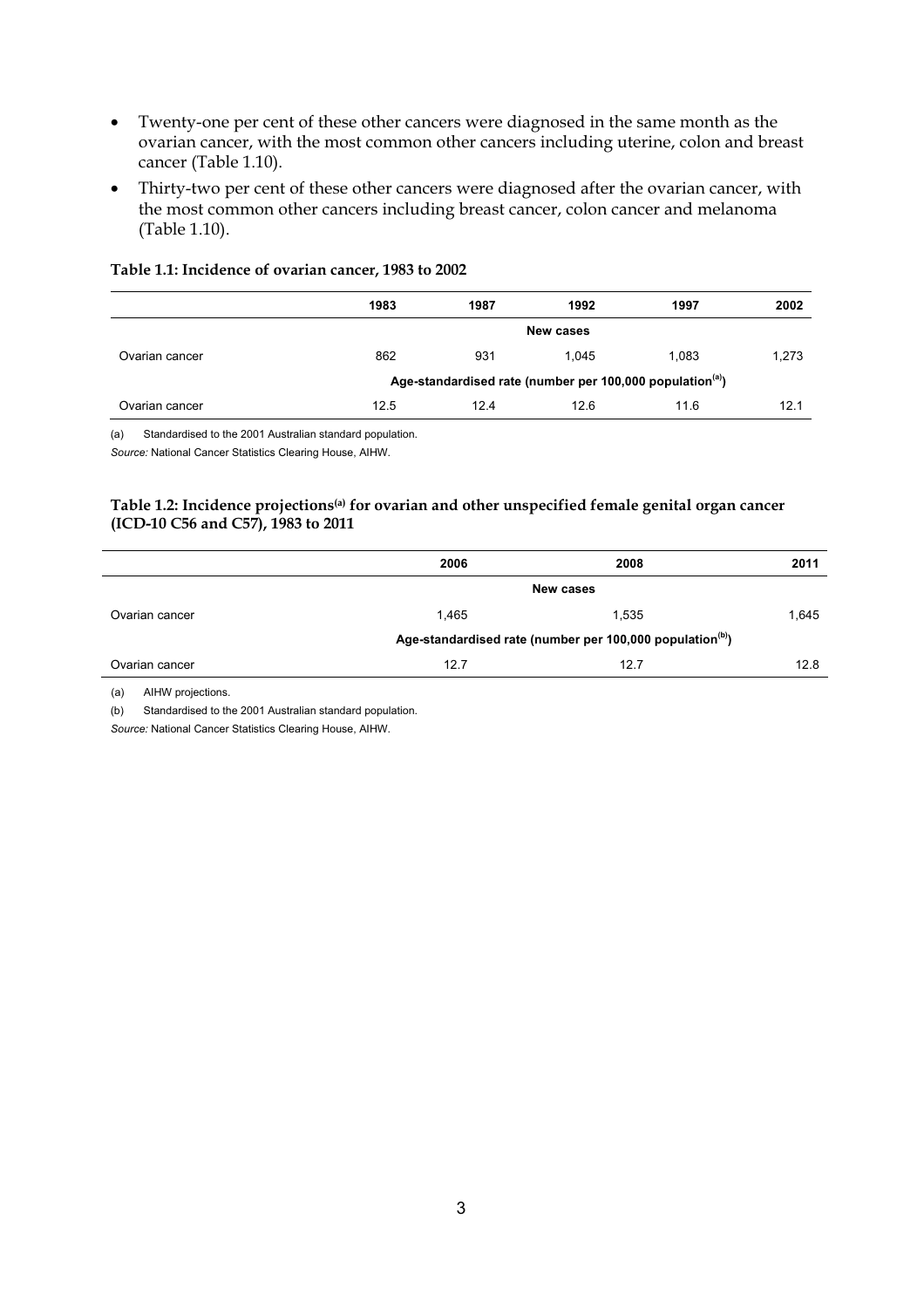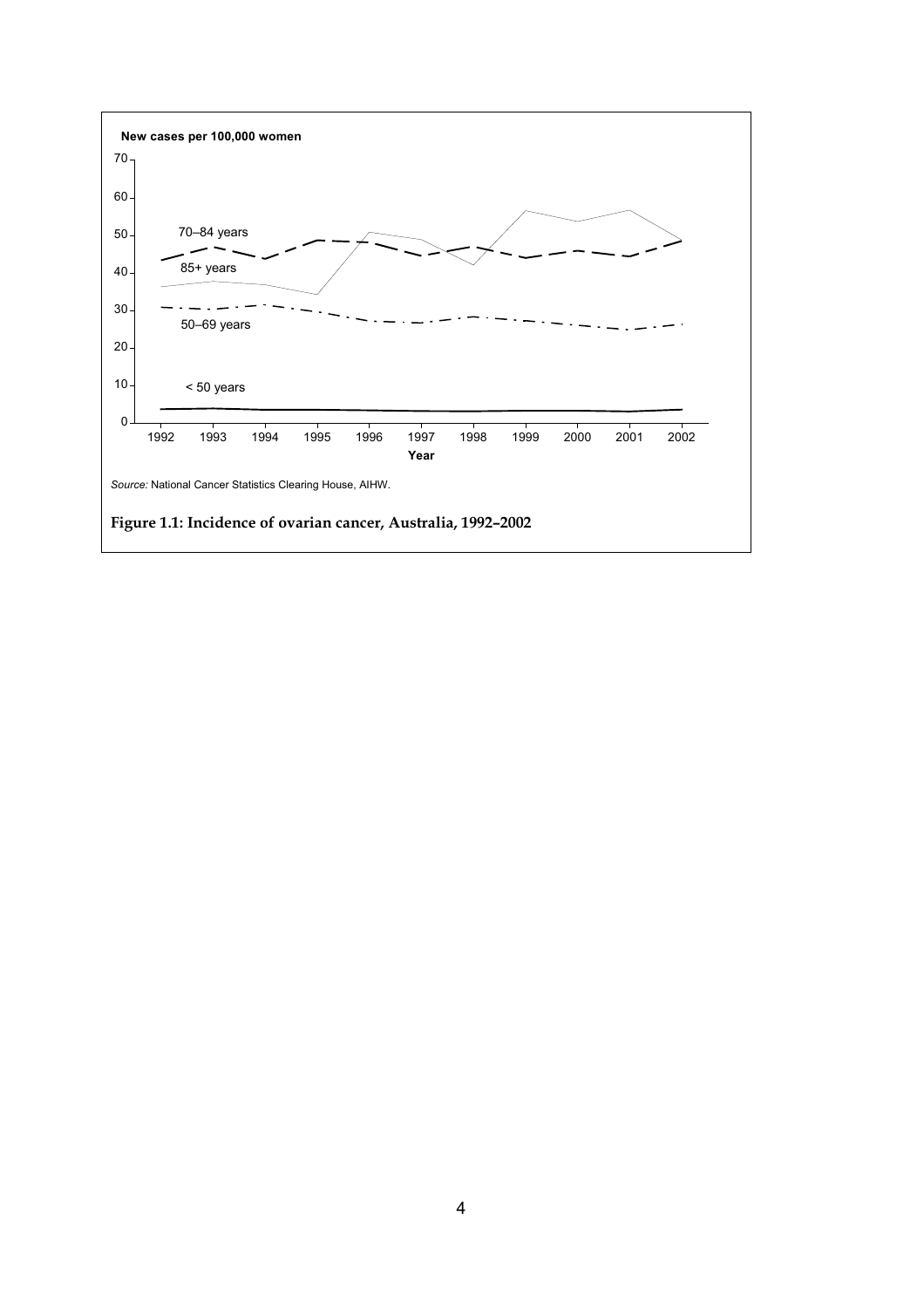| Age groups   | 1992  | 1993  | 1994  | 1995             | 1996  | 1997  | 1998                                              | 1999  | 2000           | 2001  | 2002  |
|--------------|-------|-------|-------|------------------|-------|-------|---------------------------------------------------|-------|----------------|-------|-------|
| New cases    |       |       |       |                  |       |       |                                                   |       |                |       |       |
| Under 20     | 17    | 14    | 13    | 10               | 12    | 8     | 8                                                 | 12    | 15             | 8     | 17    |
| $20 - 24$    | 8     | 18    | 12    | 18               | 11    | 9     | 11                                                | 13    | $\overline{7}$ | 12    | 14    |
| $25 - 29$    | 13    | 17    | 14    | $\boldsymbol{9}$ | 20    | 20    | 22                                                | 23    | 17             | 21    | 17    |
| $30 - 34$    | 24    | 31    | 26    | 23               | 19    | 22    | 21                                                | 22    | 16             | 21    | 19    |
| $35 - 39$    | 32    | 29    | 41    | 38               | 25    | 30    | 36                                                | 26    | 40             | 28    | 35    |
| $40 - 44$    | 58    | 45    | 46    | 53               | 51    | 42    | 45                                                | 45    | 54             | 50    | 56    |
| 45-49        | 93    | 106   | 88    | 90               | 95    | 90    | 75                                                | 89    | 83             | 78    | 97    |
| $50 - 54$    | 102   | 102   | 117   | 116              | 107   | 120   | 111                                               | 124   | 132            | 111   | 123   |
| $55 - 59$    | 112   | 95    | 102   | 115              | 102   | 104   | 123                                               | 120   | 104            | 114   | 128   |
| $60 - 64$    | 117   | 104   | 131   | 102              | 119   | 108   | 110                                               | 138   | 132            | 133   | 148   |
| 65-69        | 135   | 162   | 139   | 137              | 112   | 116   | 146                                               | 105   | 113            | 115   | 119   |
| $70 - 74$    | 129   | 141   | 133   | 131              | 151   | 130   | 137                                               | 142   | 138            | 120   | 127   |
| $75 - 79$    | 106   | 96    | 103   | 132              | 119   | 128   | 131                                               | 135   | 155            | 146   | 144   |
| $80 - 84$    | 57    | 88    | 76    | 92               | 90    | 83    | 100                                               | 74    | 80             | 102   | 136   |
| $85+$        | 42    | 46    | 47    | 46               | 72    | 73    | 66                                                | 94    | 94             | 104   | 93    |
| <b>Total</b> | 1,045 | 1,094 | 1,088 | 1,112            | 1,105 | 1,083 | 1,142                                             | 1,162 | 1,180          | 1,163 | 1,273 |
|              |       |       |       |                  |       |       | Age-specific rate (number per 100,000 population) |       |                |       |       |
| Under 20     | 0.7   | 0.6   | 0.5   | 0.4              | 0.5   | 0.3   | 0.3                                               | 0.5   | 0.6            | 0.3   | 0.7   |
| $20 - 24$    | 1.1   | 2.5   | 1.7   | 2.6              | 1.6   | 1.3   | 1.7                                               | 2.0   | 1.1            | 1.9   | 2.1   |
| $25 - 29$    | 1.9   | 2.5   | 2.1   | 1.3              | 2.8   | 2.8   | 3.0                                               | 3.1   | 2.3            | 3.0   | 2.5   |
| $30 - 34$    | 3.3   | 4.2   | 3.5   | 3.1              | 2.6   | 3.1   | 3.0                                               | 3.1   | 2.2            | 2.8   | 2.5   |
| $35 - 39$    | 4.7   | 4.2   | 5.9   | 5.3              | 3.4   | 4.0   | 4.8                                               | 3.4   | 5.3            | 3.7   | 4.7   |
| $40 - 44$    | 9.0   | 7.0   | 7.0   | 7.9              | 7.5   | 6.1   | 6.4                                               | 6.3   | 7.4            | 6.7   | 7.4   |
| 45-49        | 17.3  | 18.5  | 14.8  | 14.6             | 14.9  | 14.0  | 11.5                                              | 13.4  | 12.3           | 11.4  | 14.0  |
| $50 - 54$    | 24.0  | 23.5  | 25.8  | 24.4             | 21.5  | 22.3  | 19.4                                              | 20.7  | 21.2           | 17.1  | 18.9  |
| $55 - 59$    | 30.6  | 25.3  | 26.4  | 29.1             | 25.0  | 24.7  | 28.4                                              | 26.5  | 22.0           | 23.0  | 23.9  |
| 60-64        | 32.0  | 28.9  | 36.7  | 28.6             | 33.4  | 29.7  | 29.5                                              | 35.9  | 33.3           | 32.6  | 35.3  |
| 65-69        | 38.2  | 45.6  | 39.2  | 38.7             | 31.6  | 32.9  | 41.8                                              | 30.3  | 32.7           | 33.1  | 33.5  |
| $70 - 74$    | 44.1  | 46.5  | 41.9  | 40.6             | 46.2  | 39.6  | 41.4                                              | 42.6  | 41.4           | 35.8  | 38.1  |
| 75-79        | 46.3  | 41.7  | 45.2  | 56.6             | 48.8  | 49.9  | 48.7                                              | 48.1  | 53.9           | 50.0  | 48.9  |
| 80-84        | 37.6  | 55.6  | 45.5  | 53.4             | 51.0  | 46.1  | 54.9                                              | 40.4  | 42.1           | 50.5  | 64.3  |
| $85+$        | 36.3  | 37.8  | 36.9  | 34.2             | 50.8  | 48.9  | 42.1                                              | 56.6  | 53.7           | 56.7  | 48.8  |

**Table 1.3: Incidence of ovarian cancer, 1992 to 2002**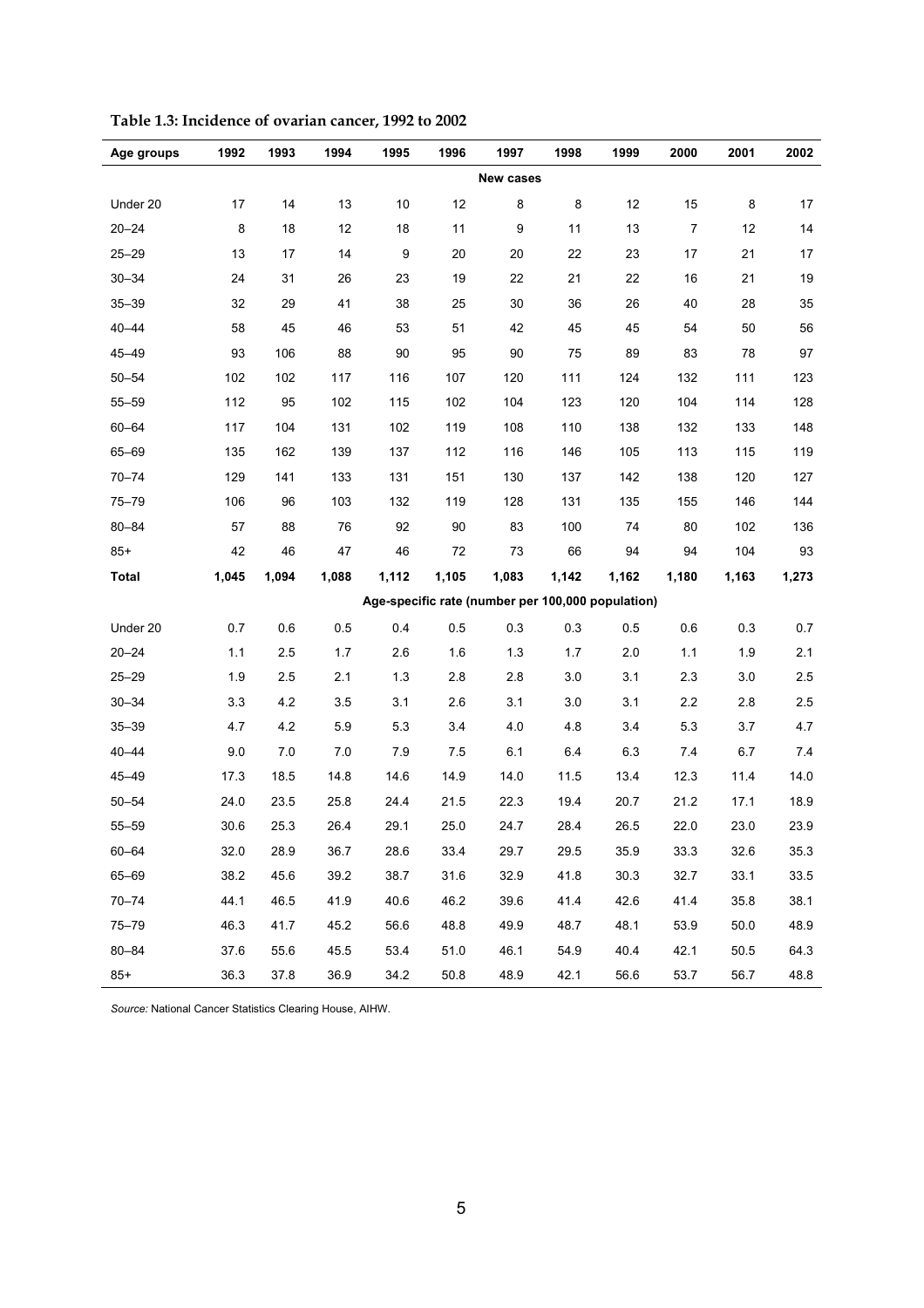|                                       | 1983    | 1987    | 1992    | 1997     | 2002     |
|---------------------------------------|---------|---------|---------|----------|----------|
| Mean age at first diagnosis           | 59.6    | 60.3    | 60.7    | 62.6     | 63.2     |
| Median age at first diagnosis         | 61      | 62      | 62      | 64       | 64       |
| Risk of first diagnosis before age 75 | 1 in 97 | 1 in 95 | 1 in 96 | 1 in 111 | 1 in 108 |
| Risk of first diagnosis before age 85 | 1 in 69 | 1 in 70 | 1 in 69 | 1 in 72  | 1 in 67  |

#### **Table 1.4: Ovarian cancer: age and risk of first diagnosis, 1983 to 2002**

*Source:* National Cancer Statistics Clearing House, AIHW.

#### **Table 1.5: Histology subtypes of new cases of ovarian cancer, 2002**

| Type of cancer                                          | Number of cases | Per cent |
|---------------------------------------------------------|-----------------|----------|
| Papillary serous cystadenocarcinoma                     | 278             | 23.2     |
| Serous cystadenocarcinoma, NOS                          | 157             | 13.1     |
| Adenocarcinoma, NOS                                     | 146             | 12.2     |
| Endometrioid adenocarcinoma, NOS                        | 92              | 7.7      |
| Carcinoma, NOS                                          | 76              | 6.3      |
| Serous surface papillary carcinoma                      | 75              | 6.3      |
| Clear cell adenocarcinoma, NOS                          | 66              | 5.5      |
| Mucinous adenocarcinoma                                 | 42              | 3.5      |
| Neoplasm, malignant                                     | 34              | 2.8      |
| Mullerian mixed tumour                                  | 29              | 2.4      |
| Mucinous cystadenocarcinoma, NOS                        | 24              | 2.0      |
| Dysgerminoma                                            | 14              | 1.2      |
| Papillary adenocarcinoma, NOS                           | 14              | 1.2      |
| Mixed cell adenocarcinoma                               | 13              | 1.1      |
| Teratoma, malignant, NOS                                | 10              | 0.8      |
| Granulosa cell tumour, malignant                        | 9               | 0.8      |
| Carcinoma, undifferentiated, NOS                        | 8               | 0.7      |
| Carcinosarcoma, NOS                                     | $\overline{7}$  | 0.6      |
| Cystadenocarcinoma, NOS                                 | 7               | 0.6      |
| Yolk sac tumour                                         | 5               | 0.4      |
| Other                                                   | 94              | 7.8      |
| <b>Subtotal</b>                                         | 1,200           | 100.0    |
| Borderline tumours <sup>(a)</sup>                       |                 |          |
| Mucinous cystic tumour of borderline malignancy         | 40              | 54.8     |
| Serous cystadenoma, borderline malignancy               | 27              | 37.0     |
| Serous papillary cystic tumour of borderline malignancy | 6               | 8.2      |
| Subtotal                                                | 73              | 100.0    |
| Total                                                   | 1,273           | 100.0    |

(a) These tumour types were classified as malignant in the 2nd edition of the International Classification of Diseases for Oncology (ICD-O), on which all the tabulations in this publication are based. In the 3rd edition of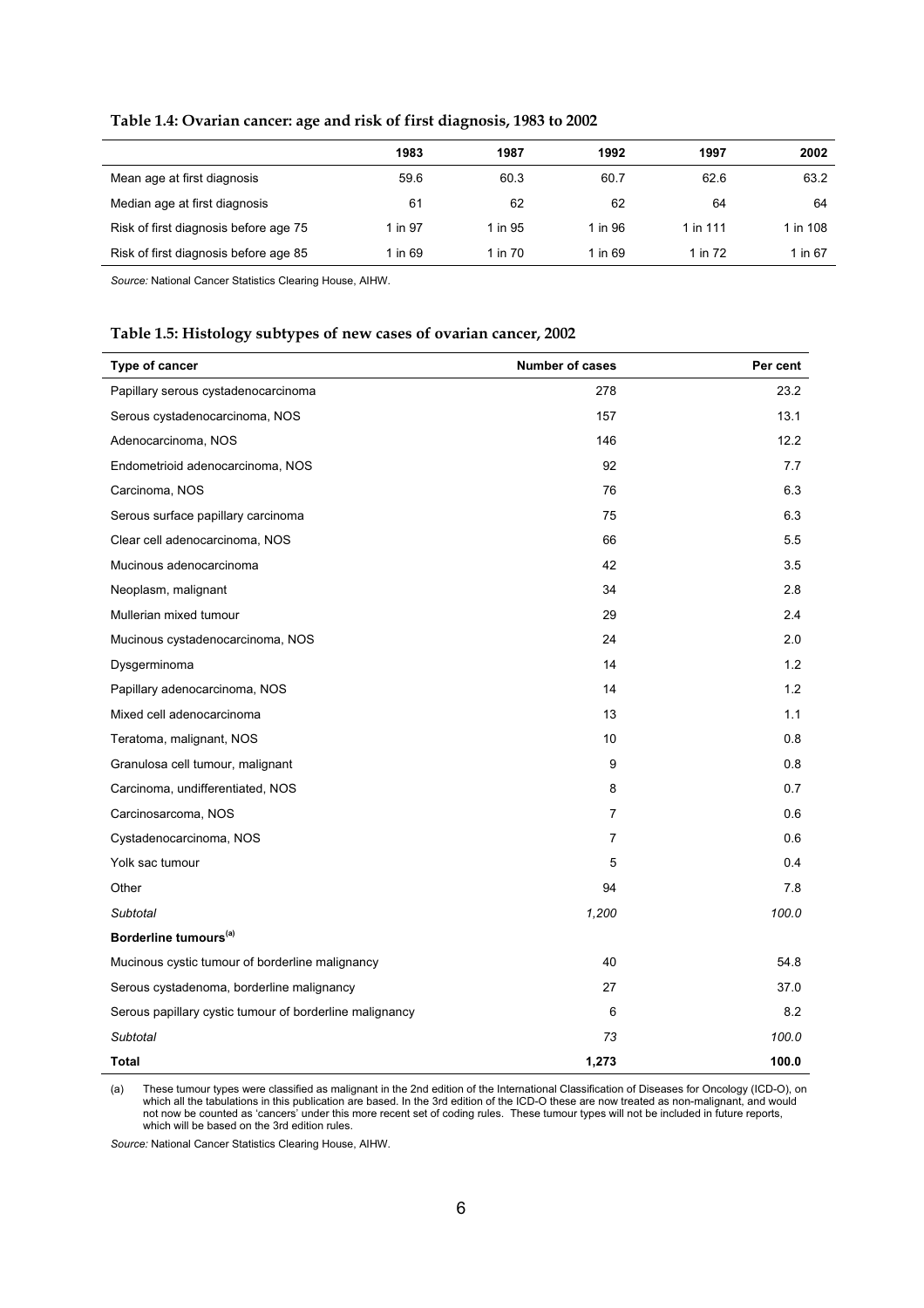|                | <b>Major cities</b> | Inner regional | <b>Outer regional</b> | Remote       | Very remote  | All           |
|----------------|---------------------|----------------|-----------------------|--------------|--------------|---------------|
| Rate 1998-2002 | 12.0                | 11.6           | 11.0                  | 11.2         | 12.4         | 11.8          |
| 95% CI         | $11.6 - 12.4$       | $11.0 - 12.2$  | $10.1 - 11.9$         | $8.6 - 14.2$ | $8.4 - 17.4$ | $11.5 - 12.1$ |
| Rate 1993-1997 | 12.3                | 12.6           | 12.4                  | 10.3         | 10.6         | 12.4          |
| 95% CI         | $11.9 - 12.7$       | $11.9 - 13.3$  | $11.4 - 13.5$         | $7.8 - 13.3$ | $6.6 - 15.9$ | $12.0 - 12.7$ |

**Table 1.6: Ovarian cancer incidence rates(a) for women: region, 1993–1997 and 1998–2002** 

(a) Standardised to the 2001 Australian standard population.

*Source:* National Cancer Statistics Clearing House, AIHW.

#### **Table 1.7: Incidence of ovarian cancer: state and territory averages, 1998–2002**

|              | <b>Females</b> |                               |  |
|--------------|----------------|-------------------------------|--|
| <b>State</b> | <b>Number</b>  | $\mathsf{ASR}^{(\mathrm{a})}$ |  |
| <b>NSW</b>   | 383            | 11.0                          |  |
| Vic          | 301            | 11.8                          |  |
| Qld          | 252            | 14.2                          |  |
| <b>WA</b>    | 98             | 10.9                          |  |
| <b>SA</b>    | 97             | 11.1                          |  |
| Tas          | 30             | 11.5                          |  |
| <b>ACT</b>   | 17             | 12.4                          |  |
| <b>NT</b>    | 5              | 8.9                           |  |

(a) Age-standardised rate, standardised to the 2001 Australian standard population.

*Source:* National Cancer Statistics Clearing House, AIHW.

|            | 1st quintile  | 2nd quintile  | 3rd quintile  | 4th quintile  | 5th quintile  | All           |
|------------|---------------|---------------|---------------|---------------|---------------|---------------|
| New cases  | 823           | 707           | 671           | 708           | 691           | 3.600         |
| <b>ASR</b> | 12.4          | 12.5          | 12.3          | 11.8          | 12.6          | 12.3          |
| 95% CI     | $11.9 - 12.9$ | $12.0 - 13.0$ | $11.8 - 12.8$ | $11.3 - 12.3$ | $12.1 - 13.1$ | $11.8 - 12.8$ |

(a) The first quintile corresponds to the highest socioeconomic status and the fifth to the lowest socioeconomic status, using the ABS SEIFA Index of Socioeconomic Disadvantage.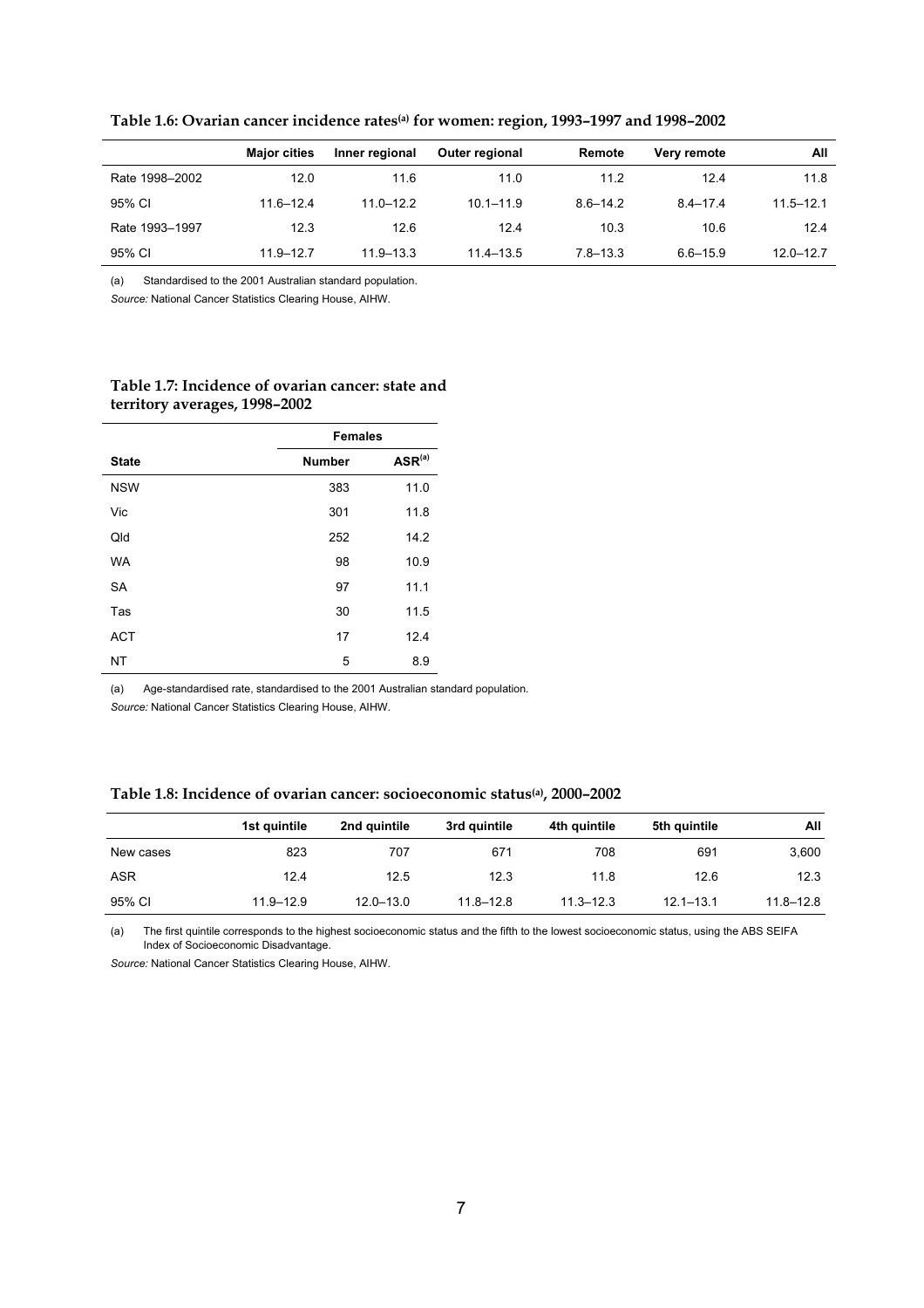| <b>Region of birth</b> | <b>Number</b> | Crude rate | ASR(A) | 95% confidence<br>interval |
|------------------------|---------------|------------|--------|----------------------------|
| Australia              | 1,206         | 9.7        | 9.8    | $9.2 - 10.3$               |
| New Zealand            | 28            | 9.6        | 11.5   | $7.4 - 16.9$               |
| UK and Ireland         | 161           | 20.6       | 12.4   | $10.0 - 15.1$              |
| Northern Europe        | 46            | 21.4       | 10.8   | $7.7 - 14.7$               |
| Southern Europe        | 97            | 21.4       | 11.2   | $8.5 - 14.4$               |
| Eastern Europe         | 48            | 21.1       | 10.8   | $7.6 - 14.7$               |
| Middle East            | 30            | 8.4        | 7.4    | $4.9 - 10.6$               |
| Asia                   | 107           | 8.4        | 8.7    | $7.0 - 10.6$               |
| Other                  | 50            | 10.8       | 12.0   | $8.7 - 16.1$               |
| All                    | 1,773         | 10.7       | 10.0   | $9.6 - 10.5$               |

### **Table 1.9: Incidence of ovarian cancer, country of birth: New South Wales, 1993–2003**

*Note:* Rates are expressed per 100,000 population and age-standardised to the Australian 2001 standard population (ASR(A)).

*Source:* NSW Central Cancer Registry Reporting Module, 2005. Available at Cancer Institute NSW: <www.statistics.cancerinstitute.org.au>.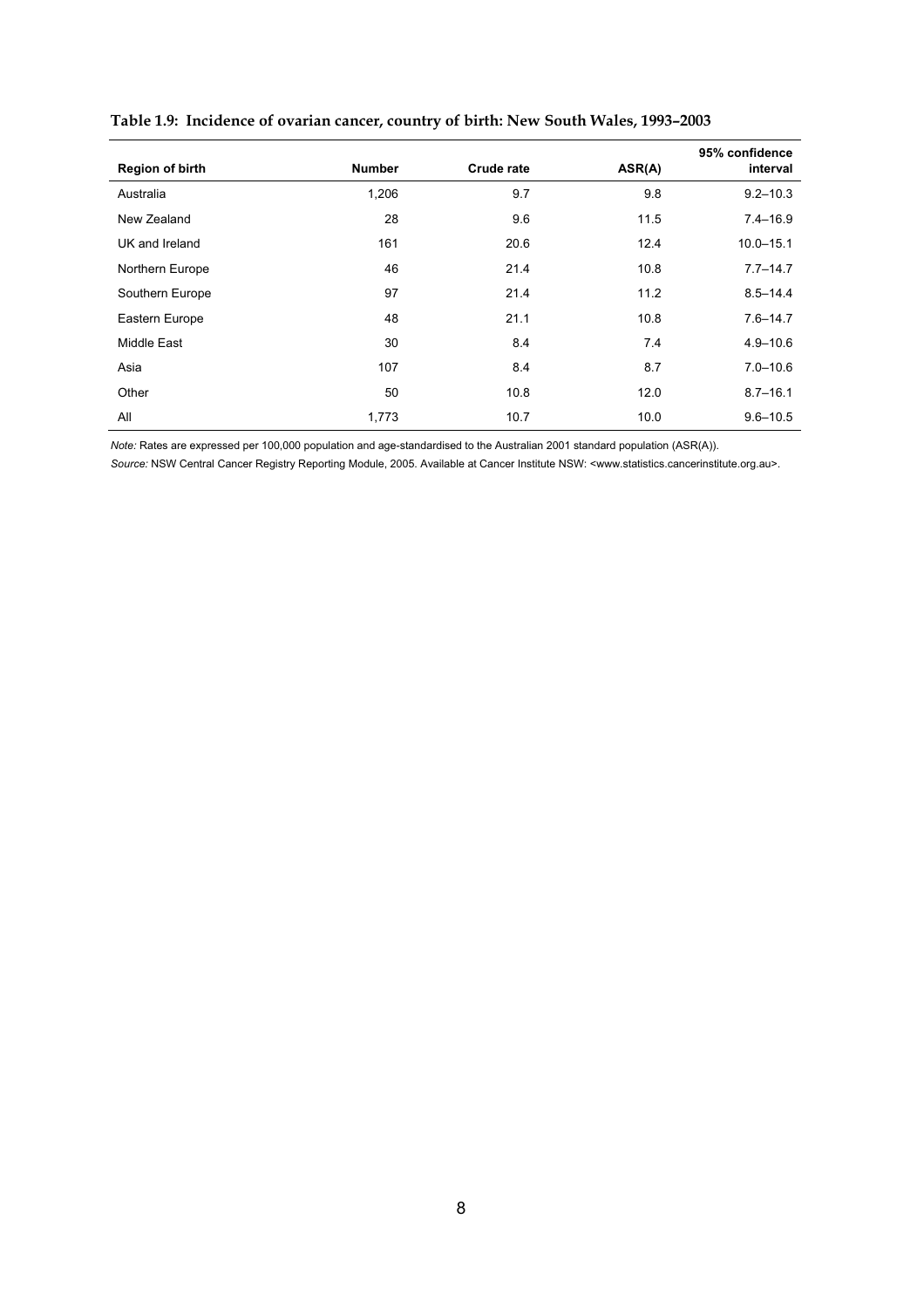| <b>ICD-10</b><br>code | <b>Description</b>                                         | <b>Before first</b><br>ovarian cancer | Same month<br>as first ovarian<br>cancer | <b>After first</b><br>ovarian cancer | Total |
|-----------------------|------------------------------------------------------------|---------------------------------------|------------------------------------------|--------------------------------------|-------|
| C <sub>50</sub>       | <b>Breast</b>                                              | 479                                   | 32                                       | 241                                  | 752   |
| C <sub>54</sub>       | Corpus uteri                                               | 83                                    | 296                                      | 41                                   | 420   |
| C <sub>18</sub>       | Colon                                                      | 180                                   | 78                                       | 122                                  | 380   |
| C43                   | Melanoma of skin                                           | 142                                   | 5                                        | 69                                   | 216   |
| C34                   | Bronchus and lung                                          | 24                                    | 5                                        | 53                                   | 82    |
| C <sub>20</sub>       | Rectum                                                     | 30                                    | 18                                       | 30                                   | 78    |
| C <sub>53</sub>       | Cervix uteri                                               | 27                                    | 26                                       | $\overline{4}$                       | 57    |
| C16                   | Stomach                                                    | 12                                    | $\overline{7}$                           | 26                                   | 45    |
| C <sub>19</sub>       | Rectosigmoid junction                                      | 19                                    | 6                                        | 19                                   | 44    |
| C67                   | <b>Bladder</b>                                             | 26                                    | 5                                        | 13                                   | 44    |
| C80                   | Unspecified site                                           | 13                                    | 3                                        | 23                                   | 39    |
| C64                   | Kidney, except renal pelvis                                | 13                                    | 13                                       | 12                                   | 38    |
| C83                   | Diffuse non-Hodgkin<br>lymphoma                            | 21                                    | 2                                        | 14                                   | 37    |
| C92                   | Myeloid leukaemia                                          | $\overline{2}$                        | 2                                        | 29                                   | 33    |
| C73                   | Thyroid gland                                              | 22                                    | 0                                        | 10                                   | 32    |
| C91                   | Lymphoid leukaemia                                         | 22                                    | 2                                        | 8                                    | 32    |
| C <sub>25</sub>       | Pancreas                                                   | $\overline{4}$                        | 3                                        | 21                                   | 28    |
| C90                   | Multiple myeloma and<br>malignant plasma cell<br>neoplasms | 6                                     | 3                                        | 15                                   | 24    |
| C <sub>00</sub>       | Lip                                                        | 15                                    | 1                                        | $\overline{7}$                       | 23    |
| C <sub>23</sub>       | Gallbladder                                                | 10                                    | 6                                        | $\overline{2}$                       | 18    |
| C <sub>56</sub>       | Ovary                                                      | 0                                     | 13                                       | 3                                    | 16    |
| C <sub>17</sub>       | Small intestine                                            | 3                                     | 5                                        | $\overline{7}$                       | 15    |
| C71                   | <b>Brain</b>                                               | 2                                     | 1                                        | 12                                   | 15    |
| C <sub>15</sub>       | Oesophagus                                                 | 6                                     | 0                                        | 8                                    | 14    |
| C82                   | Follicular non-Hodgkin<br>lymphoma                         | $\overline{7}$                        | 3                                        | 4                                    | 14    |
|                       | All other cancers                                          | 79                                    | 26                                       | 75                                   | 180   |
|                       | <b>Total</b>                                               | 1,247                                 | 561                                      | 868                                  | 2,676 |

**Table 1.10: Breakdown and timing of the 25 most common other cancers in women diagnosed with ovarian cancer, 1982–2002** 

*Note:* The counts are of cancers, not persons.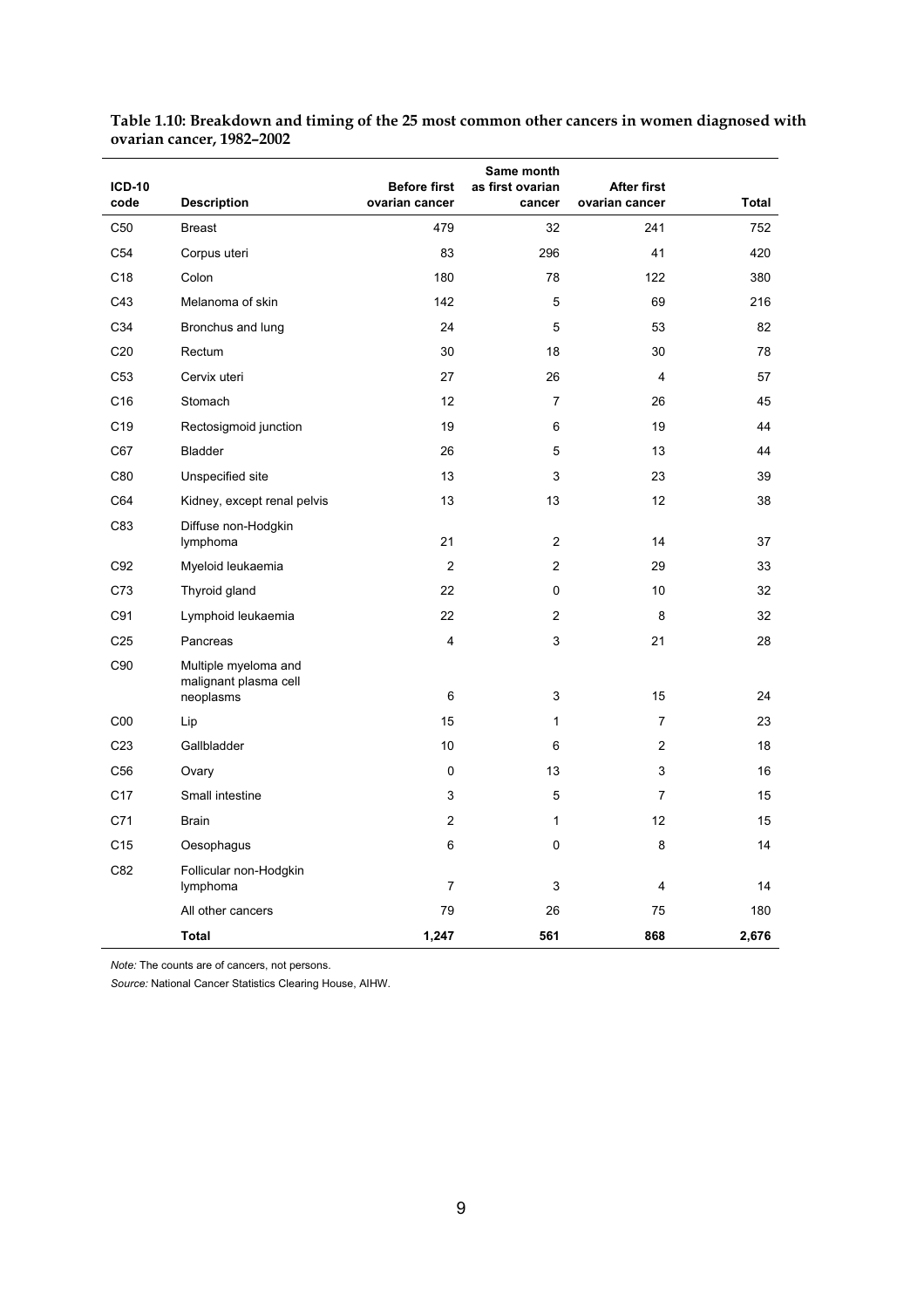## **2 Mortality**

Ovarian cancer was the sixth most common cause of cancer death in women in Australia in both 2002 and 2004.

The AIHW receives coded mortality data from the Australian Bureau of Statistics (ABS), which sources its data from the Registries of Births, Deaths and Marriages. The AIHW has electronic unit record data of all Australian registered deaths for the period 1964–2004, and summarised information for some causes of death going back to 1907.

This chapter details national ovarian cancer mortality statistics by sex, region, socioeconomic status, and Aboriginal and Torres Strait Islander status.



## **Trends**

- There were 851 deaths due to ovarian cancer in 2004 (Table 2.1), with an average of 49 additional cases per year from 2000–2004 in which ovarian cancer was an associated cause but not the underlying cause of death (Table 2.10). The 'underlying cause' of death is the disease or injury that initiated the train of events leading directly to death. An 'associated cause' is any other condition or event that is not the underlying cause but is still considered to contribute to the death.
- The age-standardised rate of mortality due to ovarian cancer has decreased since 1968 when ovarian cancer was first coded separately in Australia. In 1968 the agestandardised rate of mortality was 9.2 deaths per 100,000 females. In 1983 the rate was 8.8 deaths per 100,000 and by 2003 this had declined to 7.1 deaths per 100,000. In 2004 the age-standardised rate of mortality was 7.5 deaths per 100,000 (Figure 2.2, Table 2.1).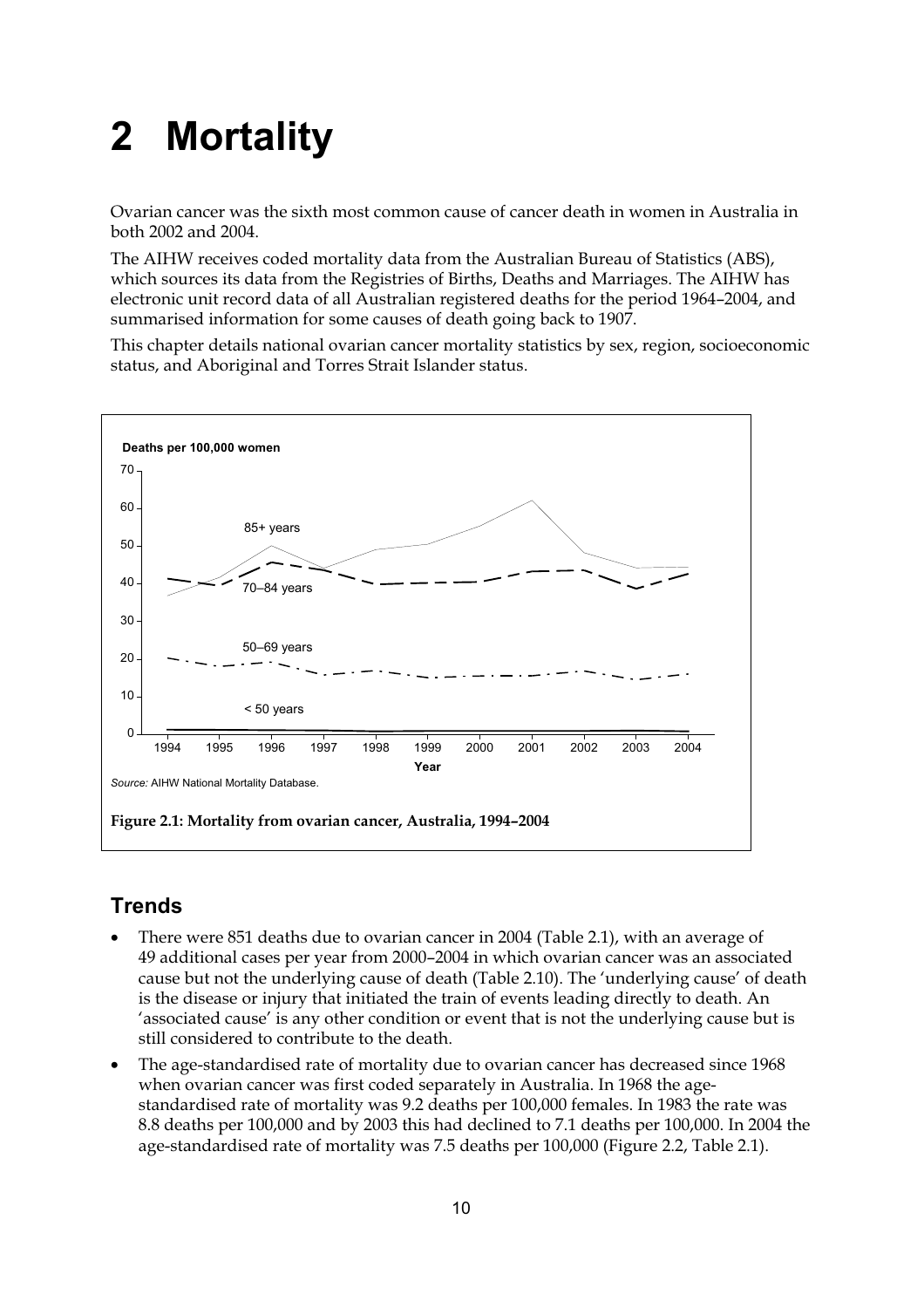- Approximately 40% of deaths where ovarian cancer contributed to death but was not the underlying cause of death had cardiovascular disease as the underlying cause of death (Table 2.9). Ischaemic heart disease was the single greatest contributor to this group (Table 2.10).
- In cancer deaths where ovarian cancer contributed to death but was not the underlying cause of death, colorectal cancer was the most common underlying cause of death with 9 deaths in 2000–2004 (Table 2.11).
- Mortality rates were highest in the older age groups and lowest in all age groups under 40 years of age (Table 2.2, Figure 2.1).
- Overall, the average age of death due to ovarian cancer increased from 65 years in 1983 to 69.9 years in 2004 (Table 2.3).
- The median age of death due to ovarian cancer also increased, from 65 in 1983 to 71 in 2004 (Table 2.3).
- Australian females born in 2000–2004 have a life expectancy of 83.0 years. The risk for women of dying from ovarian cancer before the age of 75 has been declining, from 1 in 142 in 1983 to 1 in 176 in 2004 (Table 2.3). The risk of dying from ovarian cancer before the age of 85 experienced little change over this 20-year period; it was 1 in 91 in 1983 and 1 in 95 in 2004.

## **Geographic differences**

- There are no clear associations between ovarian cancer deaths and geographic categories, based on the two four-year periods of 1997–2000 and 2001–2004 (Table 2.4).
- Of the states and territories, Victoria has the highest age-standardised ovarian cancer mortality rate at 8.3 deaths per 100,000 population in 2000–2004 (Table 2.5).

## **Socioeconomic status**

There were no significant differences between the five quintiles of socioeconomic status in 2000–2002, but the two least disadvantaged groups of women had the highest mortality rates (Table 2.6).

## **Aboriginal and Torres Strait Islander women**

• Aboriginal and Torres Strait Islander women had a nearly 40% higher age-standardised rate of ovarian cancer mortality than the Australian population as a whole over the 2000–2004 period (Table 2.7). This difference, however, is not statistically significant due to the small numbers of cases.

## **Country of birth**

• Mortality rates vary greatly for Australian women born in different countries (Table 2.8). Australian women born in the UK and Ireland had a higher mortality rate, with 8.6 deaths per 100,000 females, than Australian-born women, with 7.5 deaths per 100,000 females, in 2000–2004. This result is marginally significant. All of the other investigated countries of birth had lower rates than Australian born women, but none of these results are significant.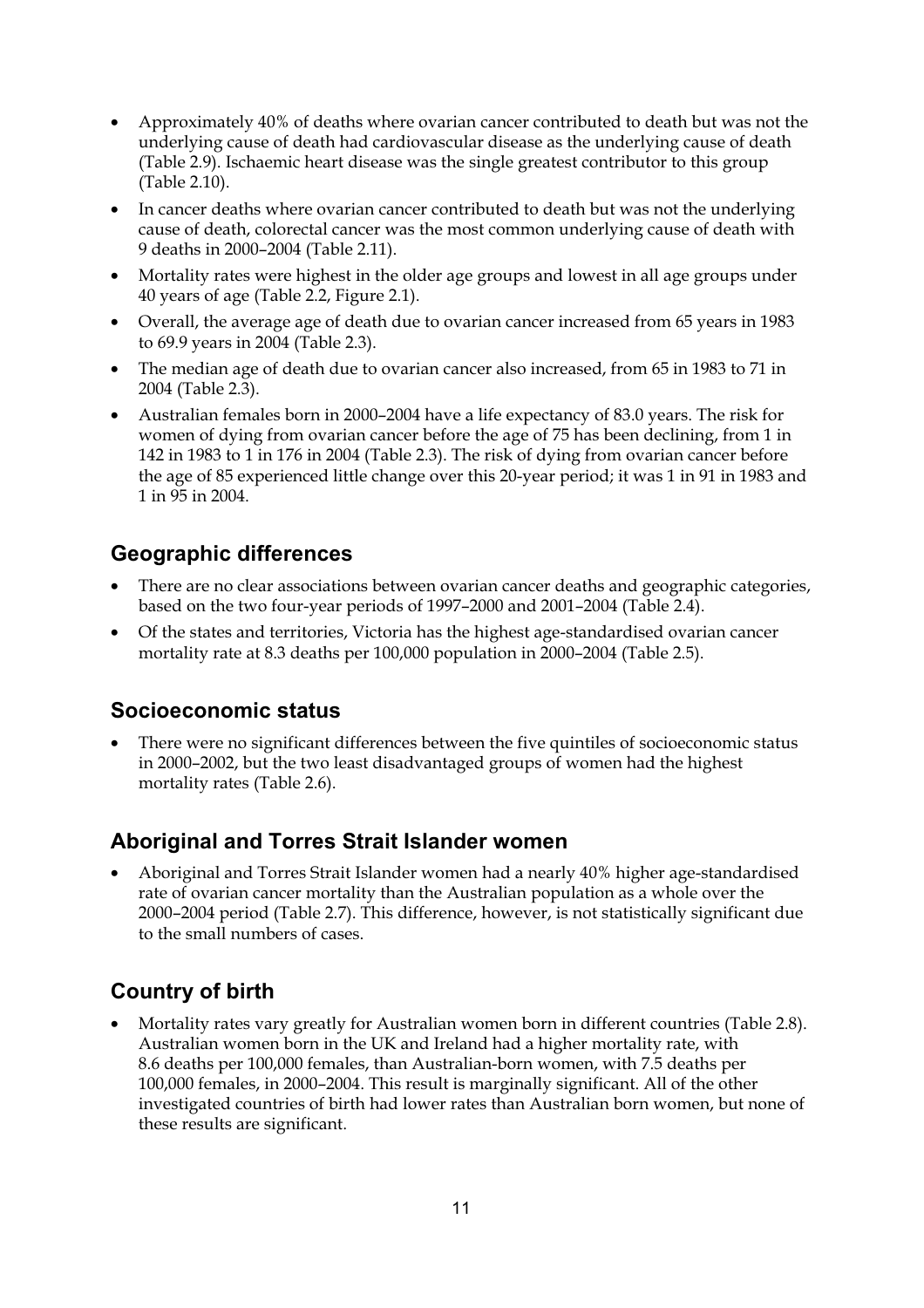| 1983                                                                  | 1987 | 1992 | 1997 | 2002 | 2003 | 2004 |  |  |  |
|-----------------------------------------------------------------------|------|------|------|------|------|------|--|--|--|
| <b>Deaths</b>                                                         |      |      |      |      |      |      |  |  |  |
| 603                                                                   | 609  | 653  | 734  | 852  | 782  | 851  |  |  |  |
| Age-standardised rate (number per 100,000 population <sup>(a)</sup> ) |      |      |      |      |      |      |  |  |  |
| 8.8                                                                   | 8.1  | 7.7  | 7.7  | 7.9  | 7.1  | 7.5  |  |  |  |

**Table 2.1: Ovarian cancer mortality: age-standardised rates and numbers, 1983 to 2004** 

(a) Standardised to the 2001 Australian standard population.

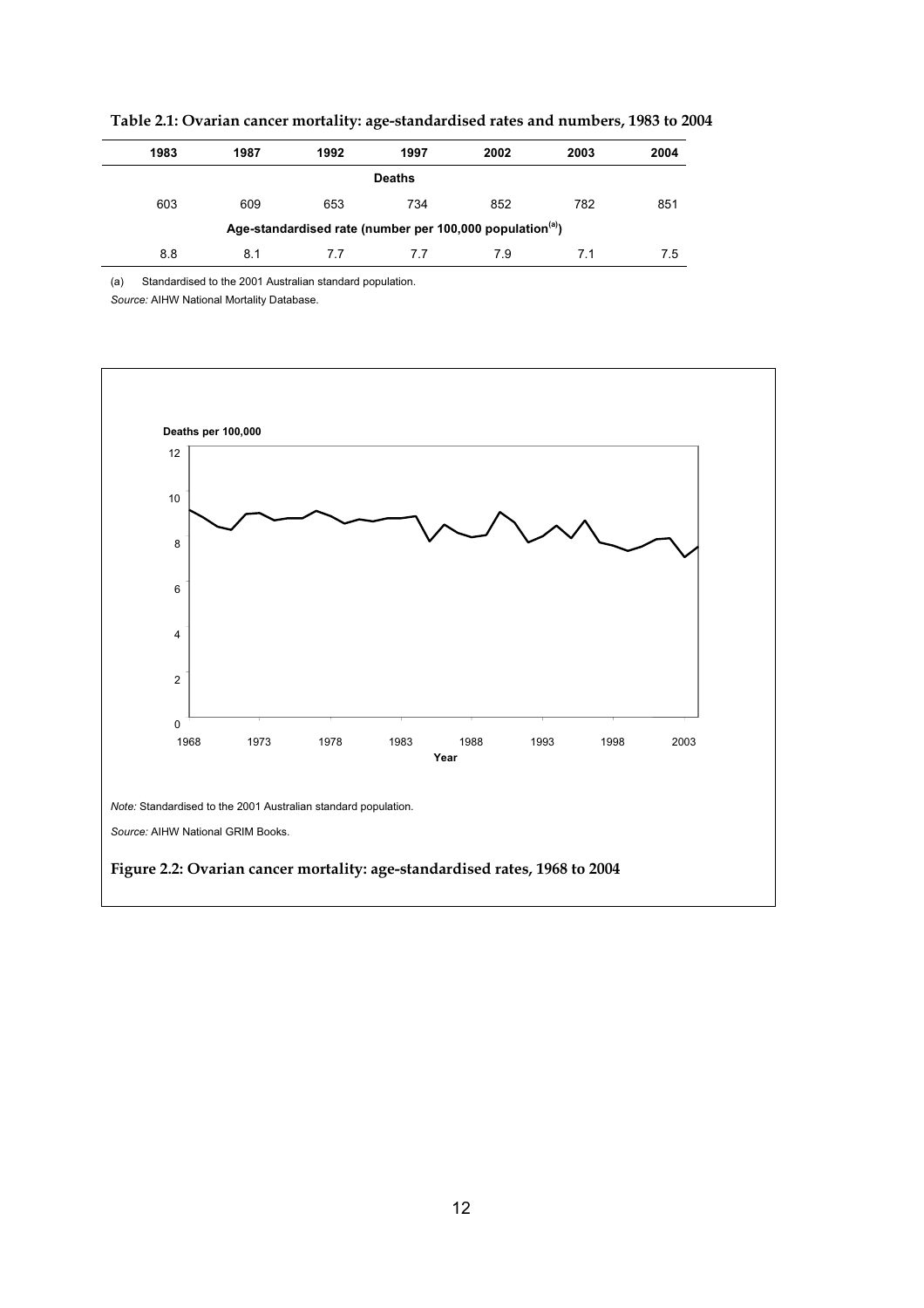| Age groups   | 1994 | 1995                    | 1996 | 1997 | 1998           | 1999                                              | 2000 | 2001         | 2002 | 2003           | 2004 |
|--------------|------|-------------------------|------|------|----------------|---------------------------------------------------|------|--------------|------|----------------|------|
|              |      |                         |      |      |                | <b>Deaths</b>                                     |      |              |      |                |      |
| Under 25     | 5    | $\overline{\mathbf{c}}$ | 4    | 1    | $\mathbf{2}$   | 0                                                 | 3    | $\mathbf{1}$ | 0    | $\overline{4}$ | 6    |
| $25 - 29$    | 4    | 1                       | 2    | 2    | $\overline{2}$ | 5                                                 | 0    | 4            | 3    | 1              | 2    |
| $30 - 34$    | 8    | 2                       | 7    | 2    | 4              | $\overline{2}$                                    | 5    | 4            | 6    | 8              | 4    |
| $35 - 39$    | 5    | 9                       | 13   | 4    | 4              | 11                                                | 10   | 6            | 8    | 9              | 5    |
| $40 - 44$    | 20   | 26                      | 24   | 20   | 17             | 13                                                | 15   | 11           | 20   | 15             | 9    |
| $45 - 49$    | 40   | 39                      | 26   | 41   | 25             | 32                                                | 29   | 38           | 26   | 34             | 32   |
| $50 - 54$    | 72   | 53                      | 64   | 42   | 67             | 53                                                | 54   | 54           | 56   | 44             | 43   |
| $55 - 59$    | 58   | 67                      | 63   | 72   | 65             | 60                                                | 65   | 74           | 89   | 76             | 74   |
| $60 - 64$    | 88   | 60                      | 82   | 65   | 66             | 65                                                | 80   | 83           | 83   | 88             | 119  |
| 65-69        | 97   | 106                     | 102  | 85   | 95             | 91                                                | 87   | 85           | 103  | 87             | 100  |
| $70 - 74$    | 110  | 110                     | 126  | 115  | 107            | 102                                               | 117  | 112          | 115  | 90             | 111  |
| 75-79        | 112  | 101                     | 129  | 124  | 105            | 132                                               | 126  | 147          | 139  | 139            | 133  |
| $80 - 84$    | 73   | 77                      | 87   | 95   | 100            | 87                                                | 86   | 100          | 112  | 100            | 123  |
| $85+$        | 47   | 56                      | 71   | 66   | 77             | 84                                                | 97   | 114          | 92   | 87             | 90   |
| <b>Total</b> | 739  | 709                     | 800  | 734  | 736            | 737                                               | 774  | 833          | 852  | 782            | 851  |
|              |      |                         |      |      |                | Age-specific rate (number per 100,000 population) |      |              |      |                |      |
| Under 25     | 0.2  | 0.0                     | 0.1  | 0.0  | 0.0            | 0.0                                               | 0.0  | 0.0          | 0.0  | 0.1            | 0.2  |
| $25 - 29$    | 0.6  | 0.1                     | 0.3  | 0.3  | 0.3            | 0.7                                               | 0.0  | 0.6          | 0.4  | 0.1            | 0.3  |
| $30 - 34$    | 1.1  | 0.3                     | 1.0  | 0.3  | 0.6            | 0.3                                               | 0.7  | 0.5          | 0.8  | 1.0            | 0.5  |
| $35 - 39$    | 0.7  | 1.3                     | 1.8  | 0.5  | 0.5            | 1.5                                               | 1.3  | 0.8          | 1.1  | $1.2$          | 0.7  |
| $40 - 44$    | 3.0  | 3.9                     | 3.5  | 2.9  | 2.4            | 1.8                                               | 2.1  | 1.5          | 2.6  | 1.9            | 1.2  |
| $45 - 49$    | 6.7  | 6.3                     | 4.1  | 6.4  | 3.8            | 4.8                                               | 4.3  | 5.6          | 3.8  | 4.8            | 4.4  |
| $50 - 54$    | 15.9 | 11.1                    | 12.9 | 7.8  | 11.7           | 8.9                                               | 8.7  | 8.3          | 8.6  | 6.7            | 6.5  |
| $55 - 59$    | 15.0 | 16.9                    | 15.5 | 17.1 | 15.0           | 13.3                                              | 13.7 | 14.9         | 16.6 | 13.3           | 12.4 |
| $60 - 64$    | 24.7 | 16.8                    | 23.0 | 17.9 | 17.7           | 16.9                                              | 20.2 | 20.3         | 19.8 | 20.4           | 26.6 |
| 65-69        | 27.4 | 29.9                    | 28.8 | 24.1 | 27.2           | 26.3                                              | 25.2 | 24.5         | 29.0 | 23.8           | 26.5 |
| $70 - 74$    | 34.7 | 34.1                    | 38.5 | 35.0 | 32.3           | 30.6                                              | 35.1 | 33.5         | 34.5 | 27.3           | 33.9 |
| 75-79        | 49.2 | 43.3                    | 52.9 | 48.4 | 39.1           | 47.0                                              | 43.8 | 50.3         | 47.2 | 46.6           | 44.0 |
| $80 - 84$    | 43.7 | 44.7                    | 49.3 | 52.8 | 54.9           | 47.5                                              | 45.3 | 49.6         | 53.0 | 45.2           | 53.4 |
| $85+$        | 36.9 | 41.7                    | 50.1 | 44.2 | 49.1           | 50.6                                              | 55.4 | 62.2         | 48.3 | 44.3           | 44.5 |

**Table 2.2: Ovarian cancer deaths and age-specific rates, 1994 to 2004** 

*Source:* AIHW National GRIM Books.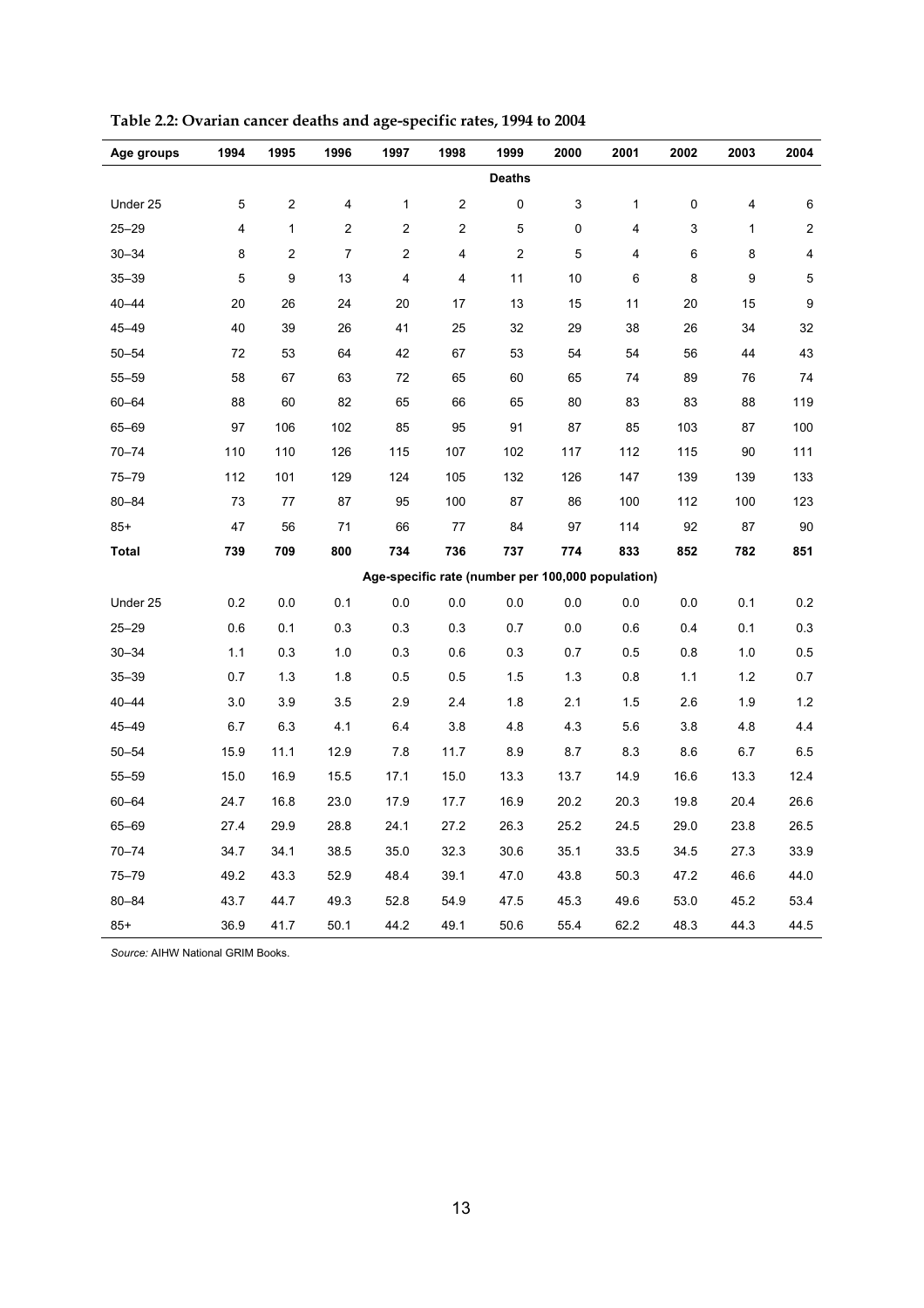|                             | 1983     | 1987     | 1992     | 1997     | 2002     | 2004     |
|-----------------------------|----------|----------|----------|----------|----------|----------|
| Mean age of death           | 65.0     | 65.9     | 66.7     | 69.2     | 69.6     | 69.9     |
| Median age of death         | 65       | 65       | 68       | 71       | 71       | 71       |
| Risk of dying before age 75 | 1 in 142 | 1 in 157 | 1 in 159 | 1 in 178 | 1 in 171 | 1 in 176 |
| Risk of dying before age 85 | 1 in 91  | 1 in 99  | 1 in 101 | 1 in 94  | 1 in 93  | 1 in 95  |

*Source:* AIHW National GRIM Books and AIHW National Mortality Database.

| Table 2.4: Ovarian cancer mortality rates <sup>(a)</sup> : region, 1997-2000 and 2001-2004 |
|--------------------------------------------------------------------------------------------|
|                                                                                            |

|                | <b>Major cities</b> | Inner regional | <b>Outer regional</b> | Remote       | Very remote  | All         |
|----------------|---------------------|----------------|-----------------------|--------------|--------------|-------------|
| Rate 2001-2004 | 7.6                 | 7.3            | 7.8                   | 10.0         | 7.6          | 7.6         |
| 95% CI         | $7.3 - 7.9$         | $6.8 - 7.9$    | $7.0 - 8.6$           | $7.3 - 13.2$ | $3.8 - 12.7$ | $7.3 - 7.8$ |
| Rate 1997-2000 | 7.6                 | 7.7            | 7.1                   | 4.8          | 8.4          | 7.5         |
| 95% CI         | $7.2 - 7.9$         | $7.2 - 8.4$    | $6.3 - 7.9$           | $2.9 - 7.3$  | $4.4 - 13.9$ | $7.3 - 7.8$ |

(a) Standardised to the 2001 Australian standard population.

*Source:* AIHW National Mortality Database.

l,

#### **Table 2.5: Ovarian cancer deaths: average annual numbers and rates by state and territory, 2000–2004**

| <b>State</b> | <b>Number</b> | $\mathsf{ASR}^{(\mathrm{a})}$ |
|--------------|---------------|-------------------------------|
| <b>NSW</b>   | 281           | 7.5                           |
| Vic          | 229           | 8.3                           |
| Qld          | 131           | 6.8                           |
| <b>WA</b>    | 72            | 7.4                           |
| <b>SA</b>    | 73            | 7.7                           |
| Tas          | 19            | 7.0                           |
| <b>ACT</b>   | 11            | 7.7                           |
| <b>NT</b>    | 3             | 5.6                           |

(a) Age-Standardised Rate, standardised to the 2001 Australian standard population.

*Source:* AIHW National Mortality Database.

| Table 2.6: Ovarian cancer mortality rates <sup>(a)</sup> : socioeconomic status <sup>(b)</sup> , 2000–2002 |  |  |  |  |  |
|------------------------------------------------------------------------------------------------------------|--|--|--|--|--|
|------------------------------------------------------------------------------------------------------------|--|--|--|--|--|

|                | Quintile 1  | Quintile 2  | <b>Quintile 3</b> | Quintile 4  | Quintile 5  |
|----------------|-------------|-------------|-------------------|-------------|-------------|
| Rate 2000-2002 | 77          | 77          | 7.0               | 7.4         | 7.5         |
| 95% CI         | $5.8 - 9.9$ | $5.6 - 9.9$ | $5.1 - 9.0$       | $5.5 - 9.6$ | $5.5 - 9.7$ |

(a) Standardised to the 2001 Australian standard population.

(b) ABS SEIFA Index of socioeconomic disadvantage. Quintile 1 is the group of women living in the least disadvantaged areas of Australia, quintile 5 the group living in the most disadvantaged areas.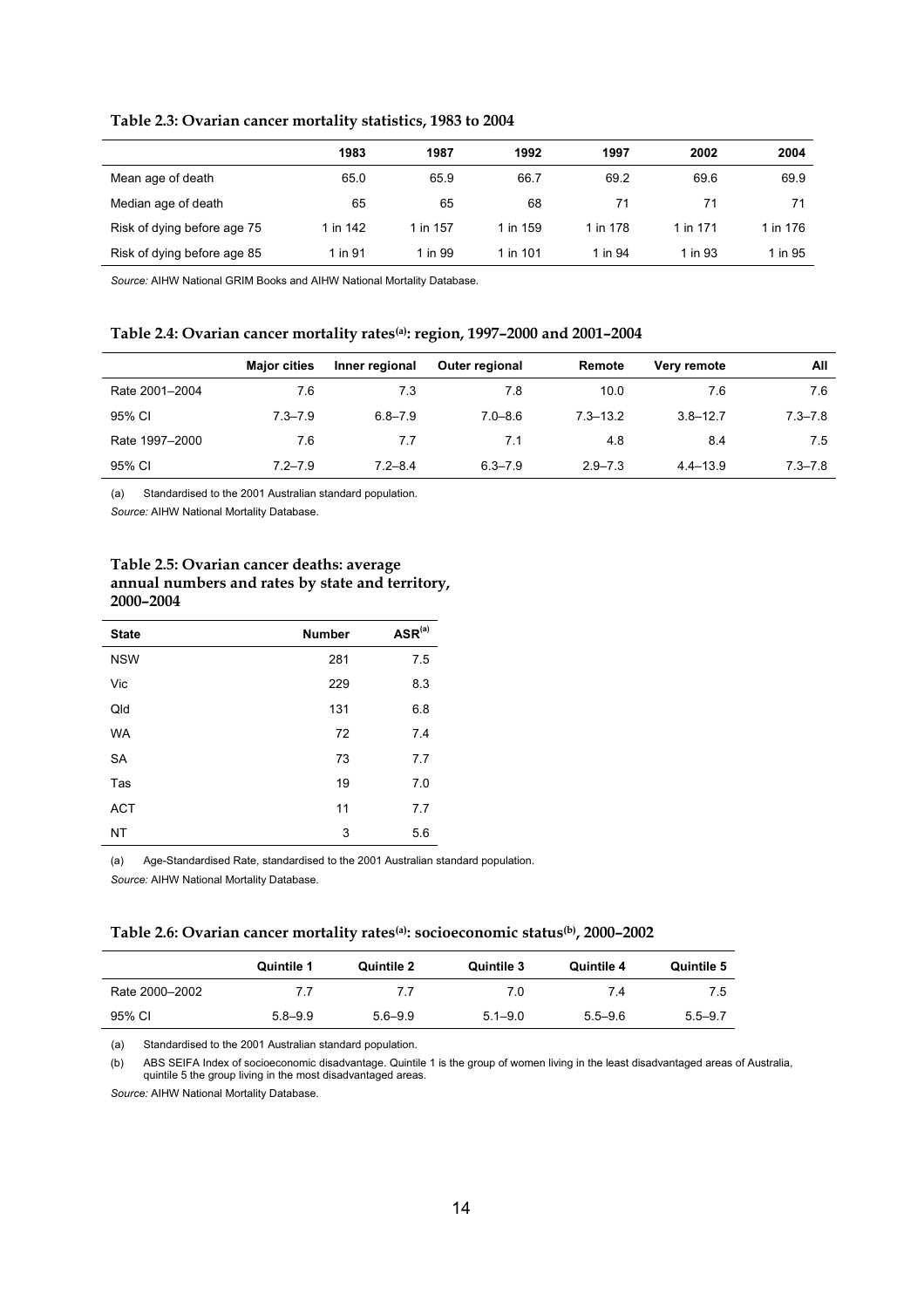#### **Table 2.7: Indigenous Australian(a) and Australian age-standardised mortality rates(b) for ovarian cancer, 2000–2004**

|                | <b>Indigenous Australians</b> | Australia   |
|----------------|-------------------------------|-------------|
| Rate 2000–2004 | 10.5                          | 7.6         |
| 95% CI         | $6.3 - 16.1$                  | $7.3 - 7.8$ |

(a) Based on Qld, WA, SA and NT registered deaths.

(b) Standardised to the 2001 Australian standard population.

*Source:* AIHW National Mortality Database.

#### **Table 2.8: Ovarian cancer mortality rates(a): country of birth, 2000–2004**

|                | Australia   | <b>UK &amp;</b><br><b>Ireland</b> | <b>New</b><br><b>Zealand</b> | Italy       | Greece      | Vietnam     | China       | India        |
|----------------|-------------|-----------------------------------|------------------------------|-------------|-------------|-------------|-------------|--------------|
| Rate 2000-2004 | 7.5         | 8.6                               | 6.9                          | 5.8         | 5.7         | 4.4         | 6.5         | 7.8          |
| 95% CI         | $7.2 - 7.8$ | $7.8 - 9.4$                       | $5.1 - 9.2$                  | $4.6 - 7.3$ | $4.1 - 7.8$ | $2.3 - 7.3$ | $4.4 - 9.2$ | $5.0 - 11.7$ |

(a) Standardised to the 2001 Australian standard population.

*Source:* AIHW National Mortality Database.

#### **Table 2.9: Annual deaths by broad underlying cause groups, where ovarian cancer is an associated cause but not the underlying cause, 2000 to 2004 combined**

|              | <b>Cancers</b>          |                            |                              | <b>Endocrine</b>                                         | <b>Nervous</b>     | <b>Respiratory</b> |             |
|--------------|-------------------------|----------------------------|------------------------------|----------------------------------------------------------|--------------------|--------------------|-------------|
| Age group    | (not ovarian<br>cancer) | Cardiovascular<br>diseases | <b>Digestive</b><br>diseases | & metabolic<br>diseases                                  | system<br>diseases | system<br>diseases | Other       |
|              |                         |                            |                              |                                                          |                    |                    |             |
|              |                         |                            |                              | Average annual deaths                                    |                    |                    |             |
| Under 50     | $\mathbf 0$             | 0                          | $\mathbf 0$                  | 0                                                        | $\pmb{0}$          | $\mathbf 0$        | $\mathbf 0$ |
| $50 - 54$    | 1                       | 0                          | 0                            | 0                                                        | 0                  | 0                  | 0           |
| $55 - 59$    | 1                       | 0                          | 0                            | 0                                                        | 0                  | $\mathbf 0$        | 0           |
| $60 - 64$    | 1                       | 1                          | 1                            | 0                                                        | $\pmb{0}$          | $\mathbf 0$        | $\pmb{0}$   |
| 65-69        | 1                       | 1                          | 0                            | 0                                                        | $\pmb{0}$          | 0                  | $\mathsf 0$ |
| $70 - 74$    | 1                       | 2                          | 1                            | 0                                                        | $\pmb{0}$          | 1                  | $\mathbf 2$ |
| $75 - 79$    | $\overline{2}$          | 3                          | 1                            | 0                                                        | $\mathbf 0$        | 1                  | 1           |
| $80 - 84$    | $\overline{2}$          | $\overline{7}$             | 1                            | 0                                                        | 0                  | 1                  | 1           |
| $85+$        | $\overline{2}$          | $\overline{7}$             | 1                            | 0                                                        | 1                  | 1                  | 1           |
| <b>Total</b> | 10                      | 21                         | 5                            | $\overline{2}$                                           | $\mathbf{2}$       | 3                  | 6           |
|              |                         |                            |                              | Age-specific rates per 100,000 population <sup>(a)</sup> |                    |                    |             |
| Under 50     | 0.0                     | 0.0                        | $0.0\,$                      | 0.0                                                      | 0.0                | 0.0                | 0.0         |
| $50 - 54$    | 0.1                     | 0.0                        | 0.0                          | 0.0                                                      | 0.0                | 0.1                | 0.0         |
| $55 - 59$    | 0.1                     | 0.1                        | 0.0                          | 0.0                                                      | 0.0                | 0.0                | 0.1         |
| $60 - 64$    | 0.3                     | 0.1                        | 0.3                          | 0.0                                                      | 0.0                | 0.1                | 0.0         |
| 65-69        | 0.2                     | 0.2                        | 0.0                          | 0.0                                                      | 0.1                | 0.0                | 0.1         |
| $70 - 74$    | 0.2                     | 0.6                        | 0.4                          | 0.1                                                      | 0.1                | 0.2                | 0.5         |
| $75 - 79$    | 0.7                     | 1.1                        | 0.4                          | 0.1                                                      | 0.1                | 0.2                | 0.4         |
| $80 - 84$    | 0.8                     | 3.1                        | 0.3                          | 0.2                                                      | 0.1                | 0.4                | 0.5         |
| $85+$        | 0.8                     | 3.7                        | 0.4                          | 0.2                                                      | 0.3                | 0.3                | 0.6         |

(a) Standardised to the 2001 Australian standard population.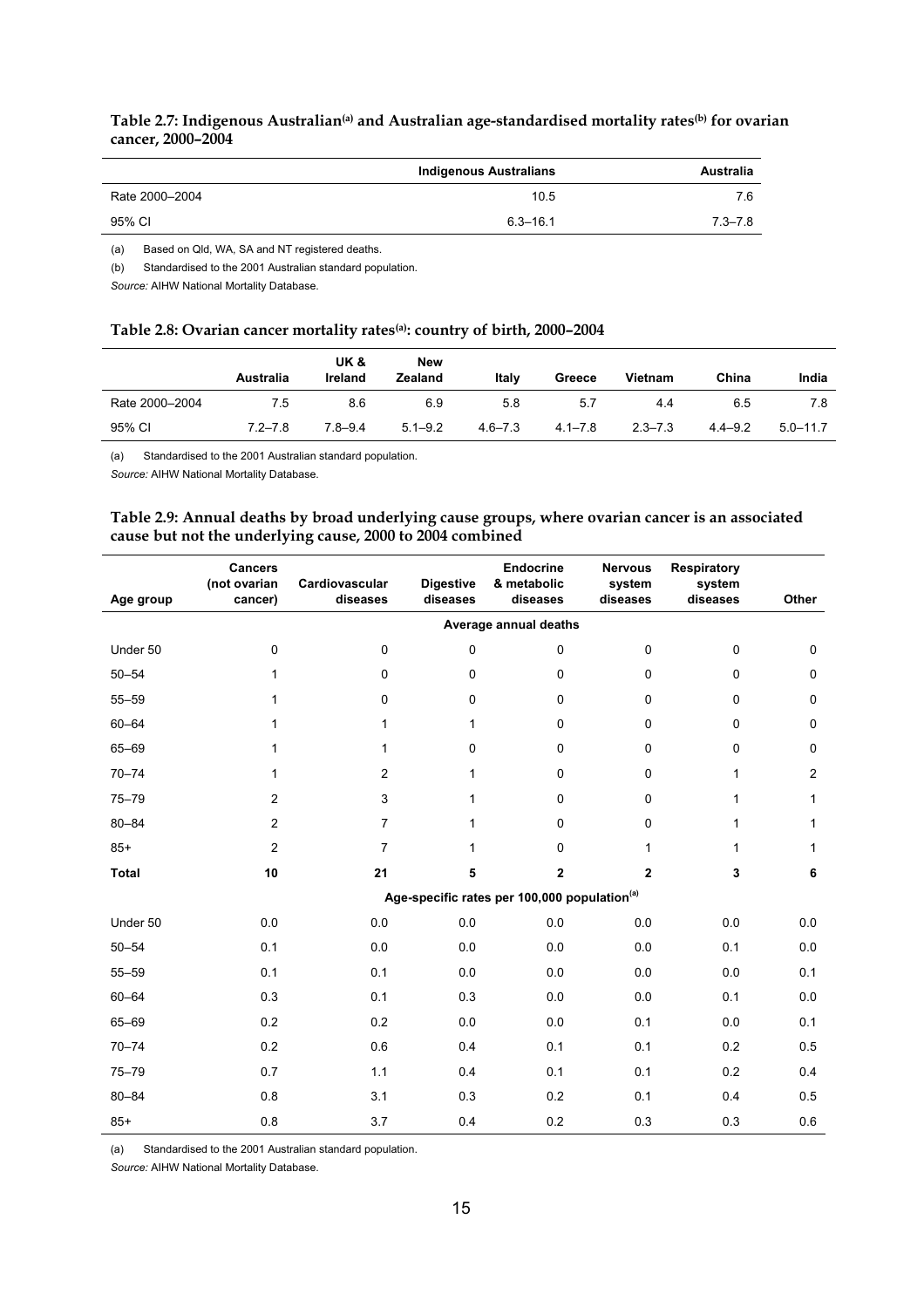| Underlying cause of death    | ICD10 codes                      | Average annual deaths | Per cent |
|------------------------------|----------------------------------|-----------------------|----------|
| Ischaemic heart disease      | $120 - 125$                      | 12                    | 23.6     |
| Cerebrovascular disease      | $160 - 169$                      | 5                     | 9.3      |
| Other forms of heart disease | $130 - 152$                      | $\overline{2}$        | 3.7      |
| Colorectal cancer            | $C18 - C21$                      | 2                     | 3.7      |
| <b>Diabetes</b>              | E10-E14                          | 2                     | 3.3      |
| Renal failure                | N <sub>17</sub> -N <sub>19</sub> | 1                     | 2.8      |
| <b>Breast cancer</b>         | C <sub>50</sub>                  | 1                     | 2.8      |
| Septicaemia                  | A40-A41                          | 1                     | 2.0      |
| Leukaemia                    | C91-C95                          | 1                     | 2.0      |
| Pulmonary embolism           | 126                              | 1                     | 2.0      |
| Top 10 selected causes       |                                  | 27                    | 55.3     |
| All causes                   |                                  | 49                    | 100.0    |

**Table 2.10: Annual deaths by selected underlying causes, where ovarian cancer is an associated cause but not the underlying cause, 2000 to 2004 combined** 

*Source:* AIHW National Mortality Database.

#### **Table 2.11: Cancer deaths, where ovarian cancer is an associated cause but not the underlying cause, 2000 to 2004 combined**

| Age group    | <b>Breast cancer</b> | Colorectal<br>cancer | Leukaemia                                                               | <b>Multiple</b><br>myeloma | <b>NHL</b> | <b>Skin cancer</b> | Other<br>cancers          |
|--------------|----------------------|----------------------|-------------------------------------------------------------------------|----------------------------|------------|--------------------|---------------------------|
|              |                      |                      |                                                                         | Deaths in 2000-2004        |            |                    |                           |
|              |                      |                      |                                                                         |                            |            |                    |                           |
| Under 50     | 1                    | 1                    | 0                                                                       | $\pmb{0}$                  | $\pmb{0}$  | $\pmb{0}$          | $\mathsf 0$               |
| $50 - 54$    | $\Omega$             | 0                    | 0                                                                       | $\mathbf 0$                | 0          | $\mathbf{1}$       | 3                         |
| $55 - 59$    | $\overline{2}$       | $\mathsf 0$          | 0                                                                       | $\mathbf 0$                | 0          | $\mathbf{1}$       | 1                         |
| $60 - 64$    | $\pmb{0}$            | 1                    | $\boldsymbol{2}$                                                        | $\pmb{0}$                  | 0          | $\pmb{0}$          | 3                         |
| 65-69        | 0                    | 0                    | 1                                                                       | 1                          | 0          | $\mathbf 0$        | $\overline{2}$            |
| $70 - 74$    | 0                    | $\overline{2}$       | 0                                                                       | $\pmb{0}$                  | 1          | $\mathbf{1}$       | $\pmb{0}$                 |
| $75 - 79$    | 3                    | $\overline{2}$       | 1                                                                       | 1                          | 0          | $\mathbf 0$        | $\ensuremath{\mathsf{3}}$ |
| $80 - 84$    | 0                    | 1                    | 0                                                                       | $\mathbf 0$                | 1          | $\overline{2}$     | $\overline{4}$            |
| $85+$        | 1                    | $\overline{2}$       | $\mathbf{1}$                                                            | 1                          | 1          | $\mathbf 0$        | $\overline{2}$            |
| <b>Total</b> | $\overline{7}$       | 9                    | 5                                                                       | 3                          | 3          | 5                  | 18                        |
|              |                      |                      | Average annual age-specific rates per 100,000 population <sup>(a)</sup> |                            |            |                    |                           |
| Under 50     | 0.0                  | 0.0                  | 0.0                                                                     | 0.0                        | 0.0        | 0.0                | 0.0                       |
| $50 - 54$    | 0.0                  | 0.0                  | $0.0\,$                                                                 | 0.0                        | 0.0        | 0.0                | 0.1                       |
| $55 - 59$    | 0.1                  | 0.0                  | 0.0                                                                     | 0.0                        | 0.0        | 0.0                | 0.0                       |
| $60 - 64$    | 0.0                  | 0.0                  | 0.1                                                                     | 0.0                        | 0.0        | 0.0                | 0.1                       |
| 65-69        | 0.0                  | 0.0                  | 0.1                                                                     | 0.1                        | 0.0        | 0.0                | 0.1                       |
| $70 - 74$    | 0.0                  | 0.1                  | 0.0                                                                     | 0.0                        | 0.1        | 0.1                | 0.0                       |
| $75 - 79$    | 0.2                  | 0.1                  | 0.1                                                                     | 0.1                        | 0.0        | 0.0                | 0.2                       |
| $80 - 84$    | 0.0                  | 0.1                  | 0.0                                                                     | 0.0                        | 0.1        | 0.2                | 0.4                       |
| $85+$        | 0.1                  | 0.2                  | 0.1                                                                     | 0.1                        | 0.1        | 0.0                | 0.2                       |

(a) Standardised to the 2001 Australian standard population.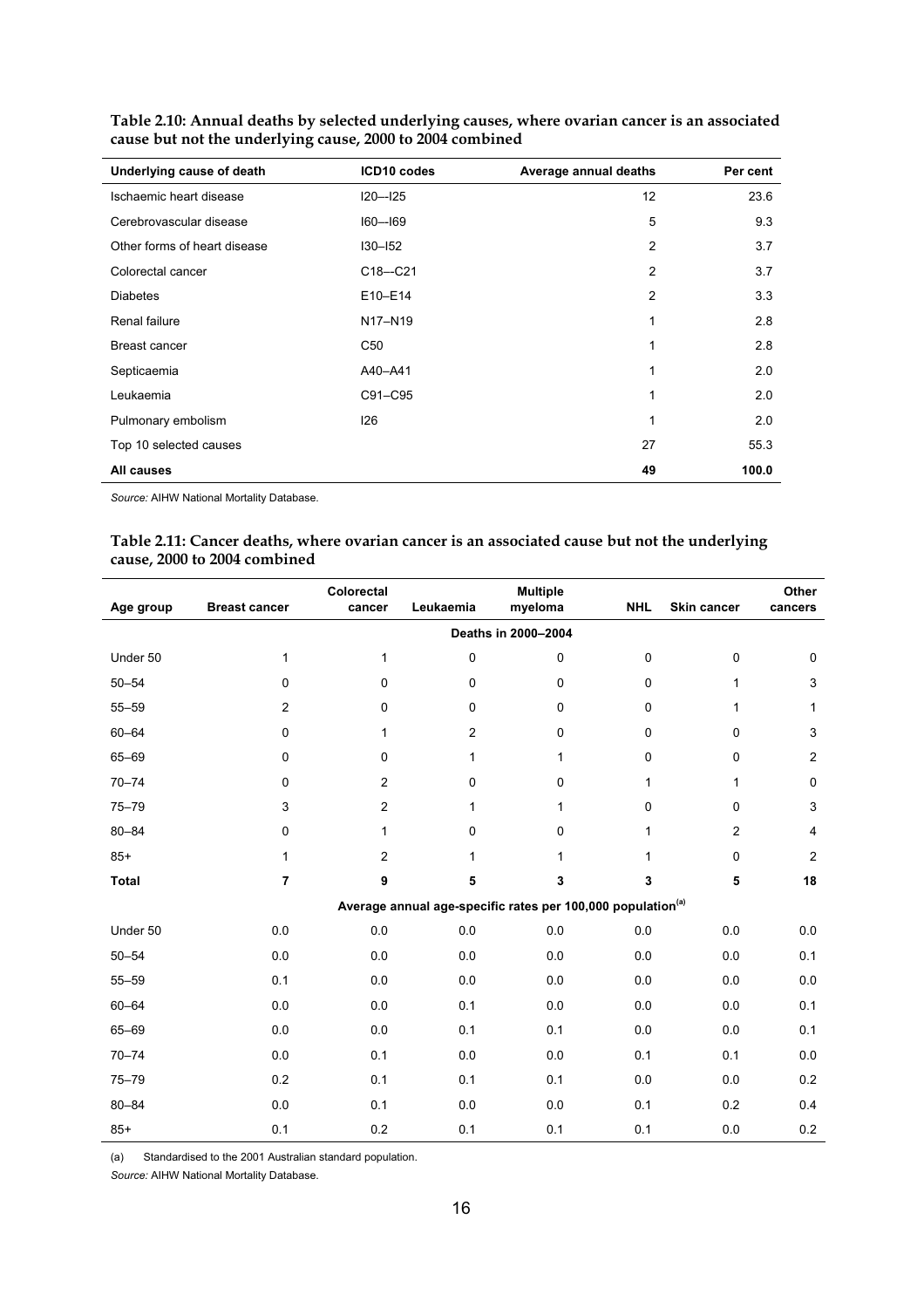## **3 Survival**

In general terms, survival is the length of time lived after the initial diagnosis of cancer. Relative survival analysis compares the survival of persons diagnosed with cancer (observed) with that experienced by the same age- and sex-matched population to which they belong (expected). The ratio of observed to expected is used to estimate the proportion of people whose risk of dying has been affected by their disease. This method of analysis does not require knowledge of the cause of death.

This chapter details national trend and age group relative survival statistics for ovarian cancer, Queensland ovarian cancer survival statistics by region and socioeconomic status, and international ovarian cancer survival data by stage at diagnosis.

The national relative survival statistics were derived from matching incident records from 1982 to 2002 in the NCSCH with death records in the AIHW National Death Index from 1982 to 2005.

## **Trends**

The main trends in relative survival are as follows:

- There was a significant increase in relative survival after diagnosis of ovarian cancer in women between 1982–1986 and 1998–2002 (Table 3.1, Figure 3.1). One-year relative survival increased from 63.5% to 73.3% and five-year relative survival increased from 34.3% to 42.1%.
- Ten-year relative survival increased from 29.6% for women diagnosed in 1982–1986 to 32.2% for women diagnosed in 1992–1997, although the difference was not significant (Table 3.1).
- Fifteen-year relative survival increased from 27.3% for women diagnosed in 1982–1986 to 27.8% for women diagnosed in 1987–1991, although the difference was not significant (Table 3.1).
- The largest improvements in five-year relative survival between 1982–1986 and 1998–2002 were for women diagnosed with ovarian cancer in all age groups from 40 to 69 years (Table 3.2, Figure 3.2). For women aged 40–49 years five year relative survival improved from 45% in 1982–1986 to 63% in 1998–2002, for women 50–59 years from 37% to 51%, and for women 60–69 years from 28% to 43%. Furthermore, for women aged 60–69 years, the most common age group of diagnosis, the greatest improvement occurred in the most recent decade. In this age group, five-year relative survival improved from 33% for women diagnosed in 1992–1997 to 43% for women diagnosed in 1998–2002.

## **Geographic differences and socioeconomic status**

The only recent data on geographic differences and socioeconomic status are for Queensland.

• *Major city* and *Inner regional* areas of Queensland had higher five-year relative survival rates of 55.6% and 56.8%, respectively, compared with *Outer regional* and *Remote* areas with five-year relative survival rates of 51.9% and 54.1%, respectively, in the 1996–2002 period (Table 3.3).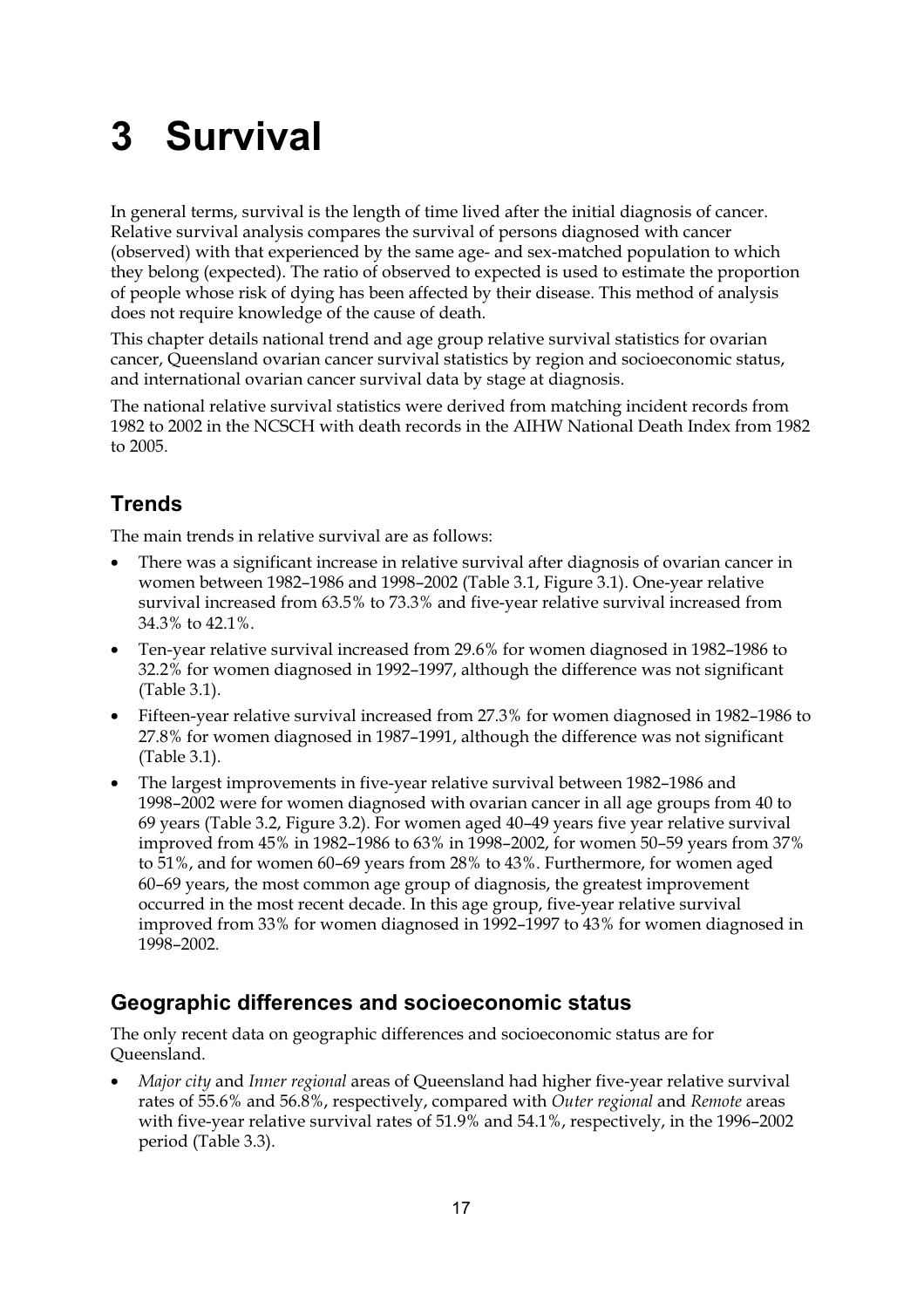• Over the same period *Disadvantaged* areas of Queensland had the highest five-year relative survival rates with 62.4% survival compared to the *Middle 80% Socioeconomic status* areas with 54.9% survival and the *Affluent* areas of Queensland with 52.8% fiveyear relative survival after an ovarian cancer diagnosis (Table 3.3).

### **Survival by stage**

There are no Australian national data on survival by stage of ovarian cancer. Survival by stage data have been obtained from the United States of America (USA) and the United Kingdom (UK).

- In the USA, five-year relative survival was 44.7% for women diagnosed from 1996 to 2002 (National Cancer Institute 2006), similar to the rate of 42.1% for women diagnosed in Australia from 1998 to 2002. Five-year relative survival at the localised stage in the USA between 1988 and 2002 was 92.3% (Table 3.4). This fell sharply to 66.1% for women diagnosed at the regional stage, and just 27.5% for women diagnosed at the distant stage, when the cancer had metastasised.
- In England and Wales, five-year relative survival was 36% for women diagnosed with ovarian cancer from 1996 to 1999 (Cancer Research UK 2006). For women diagnosed from 1992 to 1996 in the Thames Cancer Registry area, five-year relative survival was 73% for women diagnosed at the local stage compared with just 16% for women diagnosed at the distant stage (Table 3.5).

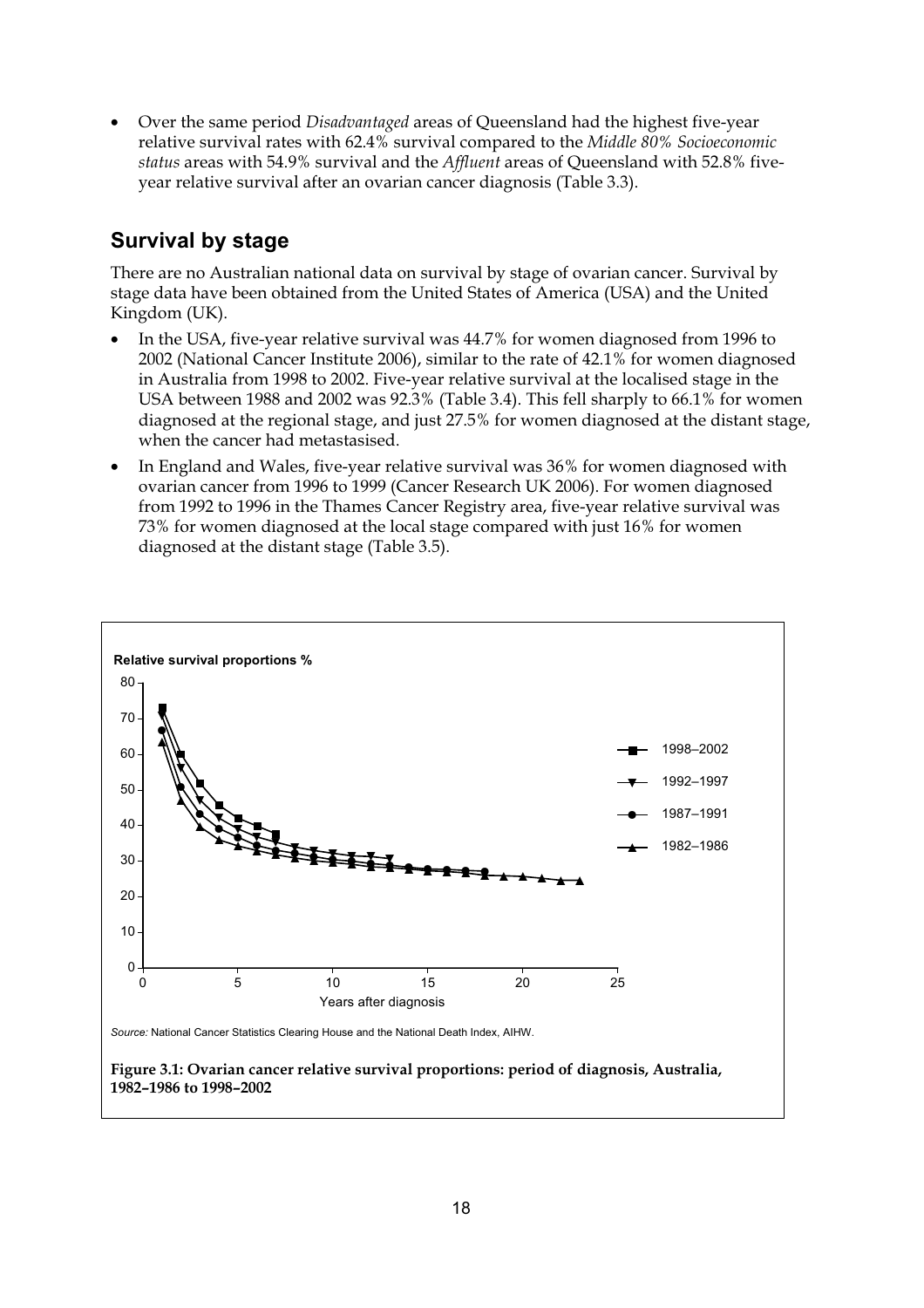| Years after    |      | 1982-1986     |      | 1987-1991     |      | 1992-1997     |      | 1998-2002     |
|----------------|------|---------------|------|---------------|------|---------------|------|---------------|
| diagnosis      | %    | 95% CI        | %    | 95% CI        | %    | 95% CI        | %    | 95% CI        |
| $\mathbf{1}$   | 63.5 | $62.1 - 65.0$ | 66.9 | 65.6-68.3     | 70.9 | 69.7-72.0     | 73.3 | $72.1 - 74.4$ |
| $\overline{2}$ | 47.2 | 45.7-48.7     | 50.9 | $49.4 - 52.3$ | 56.3 | $55.1 - 57.6$ | 60.1 | 58.8-61.4     |
| 3              | 39.7 | $38.2 - 41.2$ | 43.3 | 41.9-44.8     | 47.2 | 46.0-48.5     | 51.9 | $50.5 - 53.2$ |
| 4              | 36.0 | $34.5 - 37.5$ | 39.2 | $37.8 - 40.6$ | 42.1 | 40.8-43.3     | 45.7 | 44.4-47.1     |
| 5              | 34.3 | $32.8 - 35.8$ | 36.7 | $35.3 - 38.2$ | 39.1 | 37.9-40.4     | 42.1 | $40.7 - 43.5$ |
| 6              | 33.0 | $31.5 - 34.5$ | 34.4 | 32.9 - 35.8   | 36.8 | 35.5-38.0     | 39.9 | $38.5 - 41.4$ |
| $\overline{7}$ | 31.8 | $30.3 - 33.2$ | 33.1 | $31.7 - 34.5$ | 35.3 | $34.1 - 36.6$ | 37.7 | $36.1 - 39.3$ |
| 8              | 30.9 | 29.4-32.4     | 32.2 | $30.8 - 33.6$ | 34.0 | $32.7 - 35.2$ |      |               |
| 9              | 30.1 | 28.6-31.6     | 31.3 | 29.9-32.7     | 33.0 | $31.8 - 34.3$ |      |               |
| 10             | 29.6 | $28.1 - 31.1$ | 30.4 | $29.0 - 31.8$ | 32.2 | $30.9 - 33.4$ |      |               |
| 11             | 29.1 | 27.6-30.6     | 30.0 | $28.5 - 31.4$ | 31.5 | $30.3 - 32.8$ |      |               |
| 12             | 28.4 | 26.9-29.9     | 29.3 | 27.9-30.7     | 31.3 | $30.0 - 32.6$ |      |               |
| 13             | 28.2 | $26.7 - 29.7$ | 28.9 | $27.4 - 30.3$ | 30.7 | $29.3 - 32.1$ |      |               |
| 14             | 27.8 | $26.3 - 29.3$ | 28.3 | $26.9 - 29.8$ |      |               |      |               |
| 15             | 27.3 | 25.8-28.8     | 27.8 | $26.4 - 29.3$ |      |               |      |               |
| 16             | 27.1 | 25.6-28.6     | 27.7 | $26.3 - 29.2$ |      |               |      |               |
| 17             | 26.7 | $25.1 - 28.2$ | 27.4 | 25.9-28.9     |      |               |      |               |
| 18             | 26.0 | $24.5 - 27.6$ | 27.2 | $25.6 - 28.7$ |      |               |      |               |
| 19             | 25.9 | $24.4 - 27.5$ |      |               |      |               |      |               |
| 20             | 25.7 | $24.2 - 27.3$ |      |               |      |               |      |               |
| 21             | 25.2 | $23.6 - 26.7$ |      |               |      |               |      |               |
| 22             | 24.6 | $23.0 - 26.2$ |      |               |      |               |      |               |
| 23             | 24.6 | $22.9 - 26.2$ |      |               |      |               |      |               |

**Table 3.1: Ovarian cancer relative survival: period of diagnosis, Australia** 

*Source:* National Cancer Statistics Clearing House and the National Death Index, AIHW.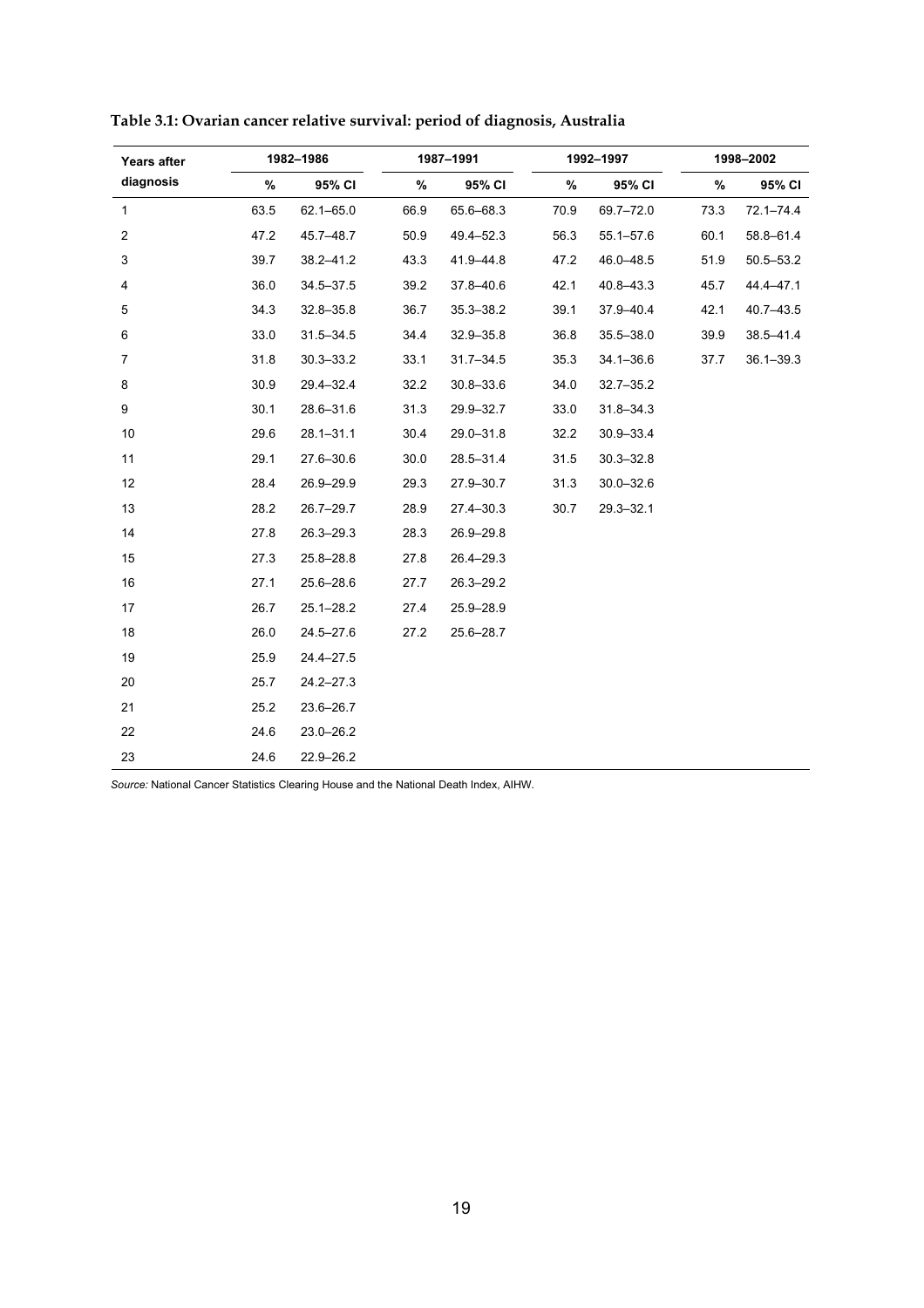

**Australia, 1982–1986 to 1998–2002** 

| Age at          |      | 1982-1986     |      | 1987-1991     |      | 1992-1997     |      | 1998-2002     |
|-----------------|------|---------------|------|---------------|------|---------------|------|---------------|
| diagnosis       | $\%$ | 95% CI        | %    | 95% CI        | $\%$ | 95% CI        | $\%$ | 95% CI        |
| $0-19$ years    | 82.8 | 72.5-93.2     | 89.0 | 81.3-96.8     | 86.6 | 78.8-94.4     | 88.6 | 80.6-96.6     |
| $20 - 29$ years | 81.0 | 74.0-88.1     | 87.9 | $82.2 - 93.6$ | 86.1 | 80.8-91.3     | 86.8 | 81.3-92.4     |
| $30 - 39$ years | 68.3 | 62.5-74.0     | 69.7 | $64.1 - 75.2$ | 73.6 | 68.9-78.3     | 74.9 | 69.5-80.3     |
| $40-49$ years   | 44.8 | $40.6 - 49.1$ | 52.1 | $48.0 - 56.1$ | 57.8 | $54.4 - 61.1$ | 63.1 | $59.2 - 67.0$ |
| $50 - 59$ years | 36.9 | $33.8 - 39.9$ | 42.7 | $39.4 - 45.9$ | 45.8 | $43.1 - 48.6$ | 50.8 | 47.7-53.9     |
| $60 - 69$ years | 28.0 | $25.3 - 30.7$ | 30.0 | $27.4 - 32.5$ | 33.0 | $30.6 - 35.5$ | 43.2 | $40.2 - 46.2$ |
| $70 - 79$ years | 20.8 | 17.8-23.9     | 22.8 | 19.9-25.6     | 26.1 | $23.6 - 28.6$ | 26.4 | $23.7 - 29.1$ |
| 80-89 years     | 18.1 | $12.6 - 23.6$ | 15.8 | $11.1 - 20.4$ | 15.7 | $12.2 - 19.2$ | 17.3 | $13.6 - 21.0$ |
| $90 - 99$ years | 21.0 | $0.0 - 49.1$  | 12.4 | $0.0 - 26.1$  |      |               | 12.5 | $2.5 - 22.5$  |
| All ages        | 34.3 | $32.8 - 35.8$ | 36.7 | $35.3 - 38.2$ | 39.1 | $37.9 - 40.4$ | 42.1 | $40.7 - 43.5$ |

**Table 3.2: Ovarian cancer five-year relative survival proportions: age at diagnosis by period of diagnosis, Australia** 

*Note:* The relative survival estimates indicated by a dash (—) showed considerable statistical instability making interpretation difficult. The instability in this age–sex–site group may be due to the survival model's handling a combination of small number of cases/deaths and or unstable background survival patterns resulting in invalid estimates. These results are therefore not presented here.

*Source:* National Cancer Statistics Clearing House and the National Death Index, AIHW.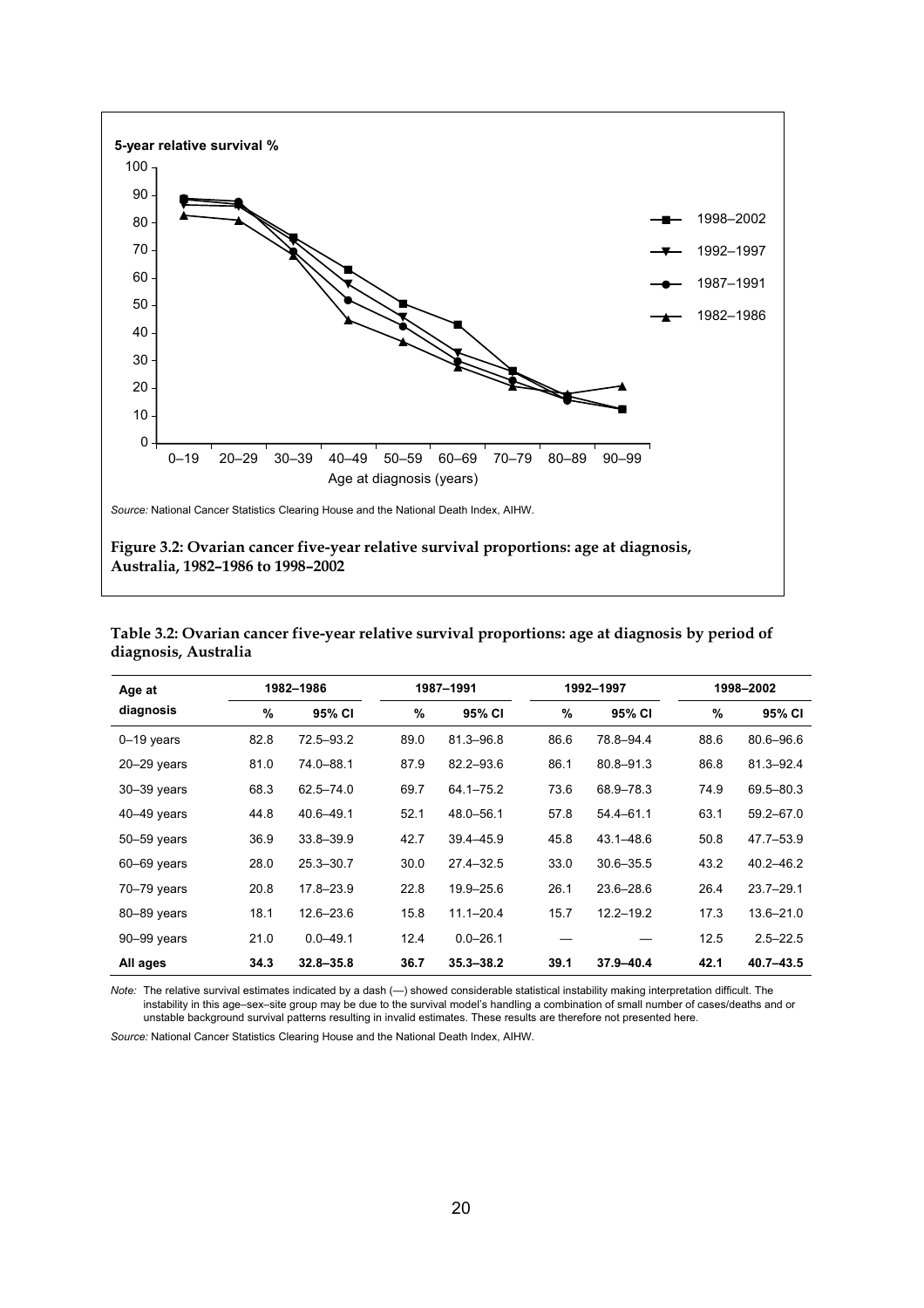|                            | Incidence                           |            | Five-year relative survival |
|----------------------------|-------------------------------------|------------|-----------------------------|
| <b>Characteristic</b>      | Average number of<br>cases per year | <b>ASR</b> | Per cent                    |
| Geographic area            |                                     |            |                             |
| Major city                 | 130                                 | 14.1       | 55.6                        |
| Inner regional             | 69                                  | 14.5       | 56.8                        |
| Outer regional             | 35                                  | 12.4       | 51.9                        |
| Remote                     | 5                                   | 13.8       | 54.1                        |
| Socioeconomic status (SES) |                                     |            |                             |
| Affluent                   | 16                                  | 14.9       | 52.8                        |
| Middle 80% SES             | 204                                 | 13.6       | 54.9                        |
| Disadvantaged              | 19                                  | 17.3       | 62.4                        |

#### **Table 3.3: Ovarian cancer age-standardised rate and five-year relative survival proportions by region and socioeconomic status, Queensland, 1996–2002**

*Source: Geographical differentials in cancer incidence and survival in Queensland, 1996 to 2002* (2005).

#### **Table 3.4: Ovarian cancer relative survival proportions by stage at diagnosis, United States of America, 1988–2002**

|         | Localised <sup>(a)</sup> | Regional <sup>(b)</sup> | Distant <sup>(c)</sup> | Unstaged |
|---------|--------------------------|-------------------------|------------------------|----------|
| 1-year  | 97.9                     | 87.1                    | 68.0                   | 52.2     |
| 3-year  | 94.5                     | 73.3                    | 39.8                   | 35.4     |
| 5-year  | 92.3                     | 66.1                    | 27.5                   | 27.3     |
| 10-year | 87.5                     | 58.0                    | 19.4                   | 22.7     |

(a) Cancer is still confined to the primary site.

(b) Cancer has spread to regional lymph nodes or directly beyond the primary site.

(c) Cancer has metastasised.

*Source:* National Cancer Institute as at September 2006.

#### **Table 3.5: Ovarian cancer five-year relative survival proportions by stage at diagnosis for patients diagnosed in the Thames Cancer Registry area, 1992–1996**

| <b>Stage</b>                  | <b>Proportion of women</b><br>diagnosed % | Five-year relative<br>survival % | 95% CI        |
|-------------------------------|-------------------------------------------|----------------------------------|---------------|
| Local                         | 20                                        | 73                               | 70.6-75.9     |
|                               |                                           |                                  |               |
| Direct extension              | 8                                         | 34                               | $30.7 - 38.2$ |
| Regional lymph nodes involved |                                           | 27                               | $16.4 - 37.8$ |
| Distant metastases            | 40                                        | 16                               | $14.7 - 17.8$ |
| Stage unknown                 | 31                                        | 39                               | $36.2 - 42.1$ |

*Source:* Cancer Research UK as at March 2006.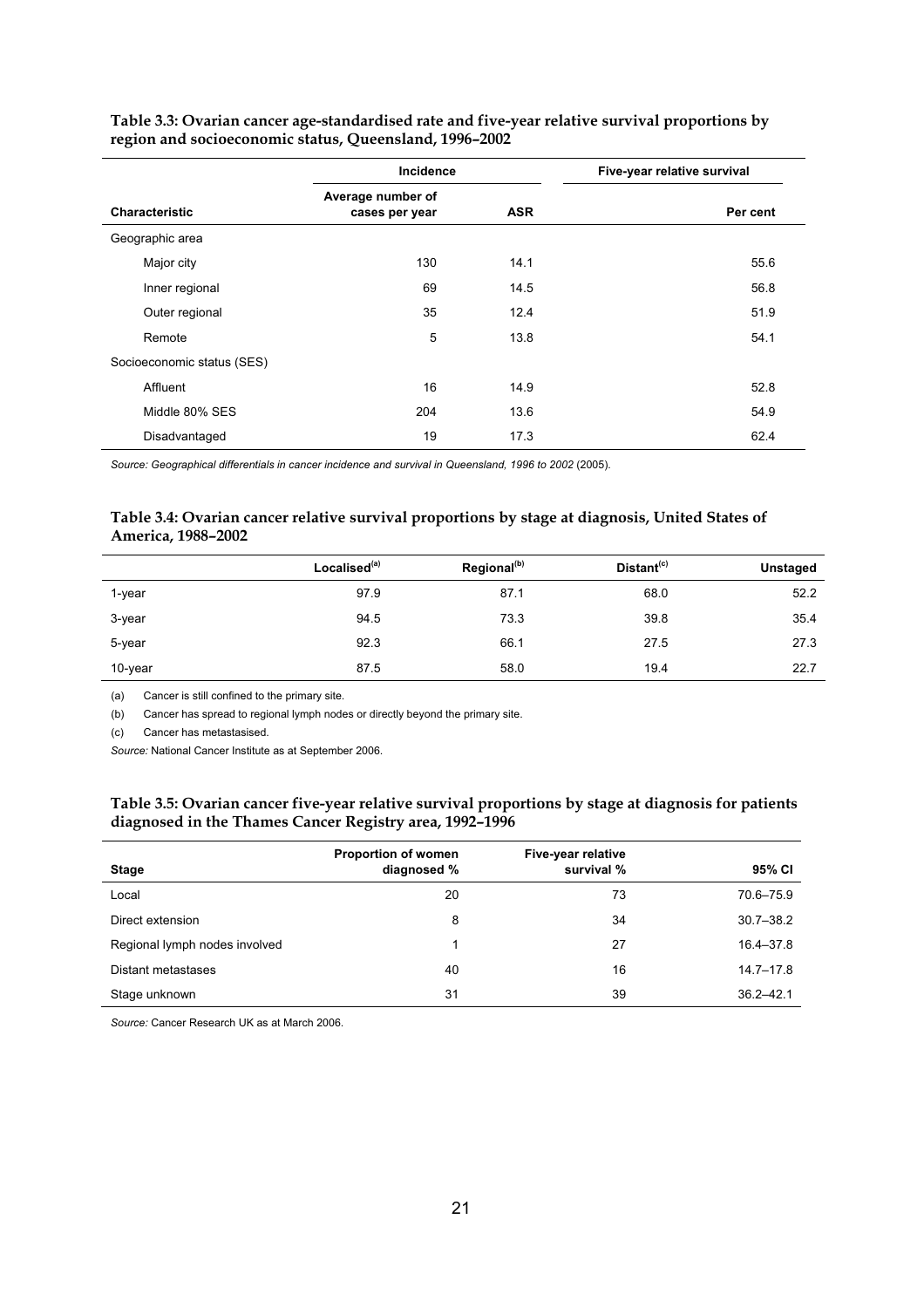## **4 Prevalence**

Cancer prevalence in this report is the number of people who have been diagnosed with cancer who are alive at a given time.

In Table 4.1 the *n*-year prevalence (*n* = 1, 5, 10, 15 and 20) is the number of surviving persons at the end of 2002 who received an ovarian cancer diagnosis in the last *n* years. Because the NCSCH at the AIHW only contains complete incidence records for Australia back to 1983, it is only possible to calculate 20-year prevalence estimates for Australia at present.

The features of the data are:

- In 2002 there were 7,330 women alive who had been diagnosed with ovarian cancer in the previous 20 years (Table 4.1).
- In 2002 one-year prevalence of ovarian cancer was 1,035 women; five-year prevalence 3,373, 10-year prevalence 5,135, and 15-year prevalence of ovarian cancer was 6,400 (Table 4.1).
- Forty-six per cent of 20-year prevalent cases in 2002 were aged 50–69 years and a further 31% were aged 70 years and over (Table 4.2).

| Time period        | Number of surviving women |
|--------------------|---------------------------|
| 1-year prevalence  | 1,035                     |
| 5-year prevalence  | 3,373                     |
| 10-year prevalence | 5,135                     |
| 15-year prevalence | 6,400                     |
| 20-year prevalence | 7,330                     |

#### **Table 4.1: One-year, 5-year, 10-year and 20-year prevalence of ovarian cancer, Australia, 2002**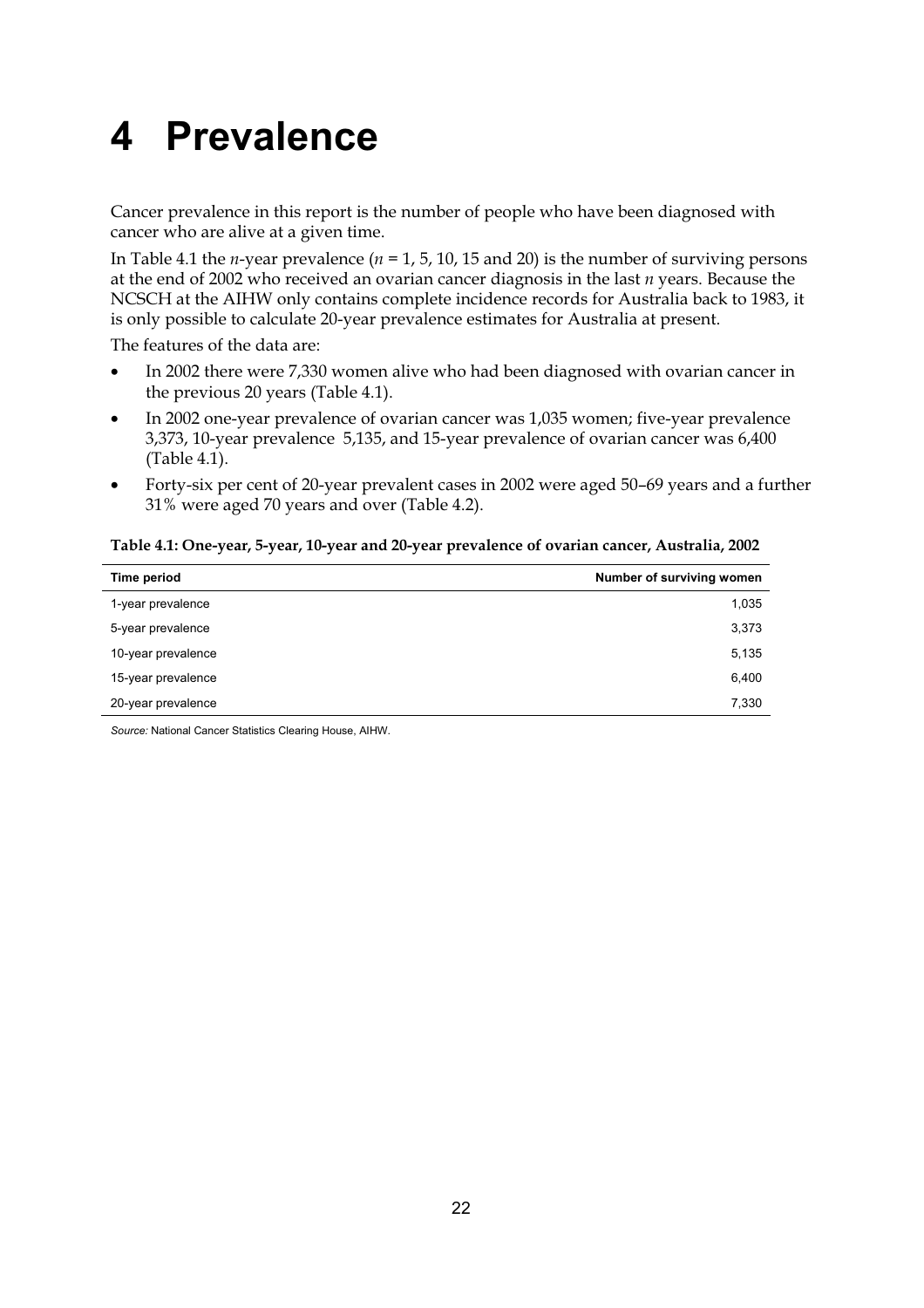| Age group    | <b>Number</b>  | Per cent |
|--------------|----------------|----------|
| $0 - 9$      | $\overline{7}$ | 0.1      |
| $10 - 14$    | 18             | 0.2      |
| $15 - 19$    | 36             | 0.5      |
| $20 - 24$    | 69             | 0.9      |
| $25 - 29$    | 142            | 1.9      |
| $30 - 34$    | 242            | $3.3\,$  |
| $35 - 39$    | 256            | 3.5      |
| $40 - 44$    | 425            | $5.8\,$  |
| 45-49        | 528            | $7.2\,$  |
| $50 - 54$    | 780            | 10.6     |
| $55 - 59$    | 902            | 12.3     |
| $60 - 64$    | 868            | 11.8     |
| 65-69        | 819            | 11.2     |
| $70 - 74$    | 738            | 10.1     |
| $75 - 79$    | 682            | 9.3      |
| $80 - 84$    | 469            | 6.4      |
| $85+$        | 349            | 4.8      |
| <b>Total</b> | 7,330          | 100.0    |

**Table 4.2: Twenty-year prevalence of ovarian cancer, by age group, Australia, 2002**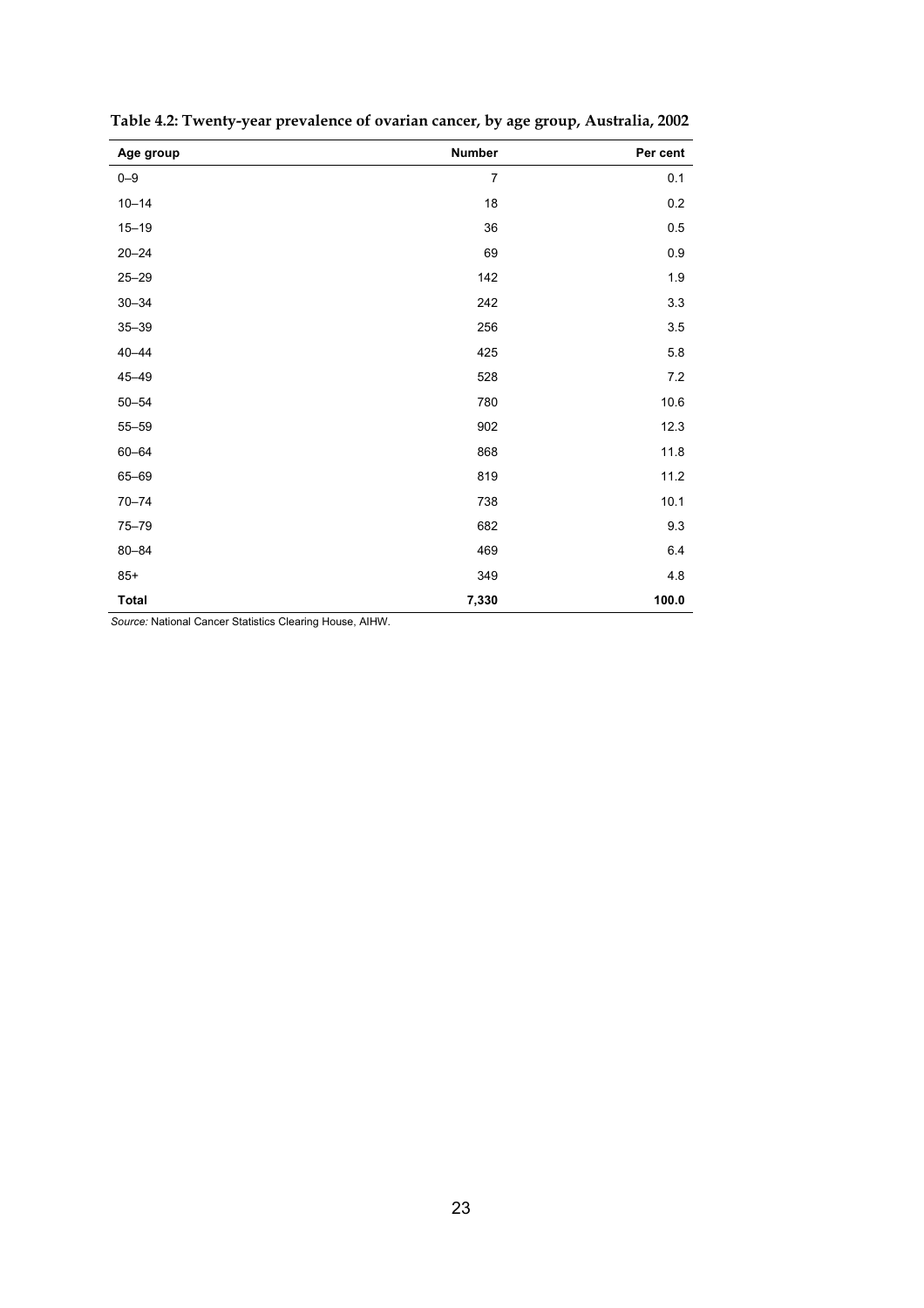## **5 International comparisons**

The International Agency for Research on Cancer (IARC) is part of the World Health Organization. Its mission is 'to coordinate and conduct research on the causes of human cancer, the mechanisms of carcinogenesis, and to develop scientific strategies for cancer control'.

It collates cancer incidence and mortality data for 27 cancers from countries around the world and publishes estimates for all countries in its GLOBOCAN database, which is publicly available on its website at <www.iarc.fr>.

The following tables were extracted from the GLOBOCAN database and present comparative data on crude and age-standardised rates of incidence and mortality for ovarian cancer for selected countries and regions of the world. Numbers and rates are estimates for the middle of 2002, based on the most recent data available, generally three to five years earlier, so care should be taken in interpretation. Nevertheless they provide a good guide to how Australia compares with countries such as Canada, New Zealand, the United States and the United Kingdom, to the world as a whole, and to regions such as eastern, southern, western and northern Europe and South-East Asia.

## **Main features**

The main features of the data are as follows:

- Australia had a lower age-standardised incidence rate of ovarian cancer with 8.9 new cases per 100,000 population than the more developed countries of the world which had 10.2 new cases per 100,000 population in 2002 (Table 5.1).
- Australia's age-standardised incidence rate of 8.9 new cases per 100,000 population was lower than the United Kingdom with 13.4, New Zealand with 12.4, Canada with 11.6 and the United States of America with 10.6 new cases per 100,000 population in 2002.
- Similarly, Australia had a lower age-standardised rate of mortality from ovarian cancer with 4.9 deaths from ovarian cancer per 100,000 population than the more developed countries of the world with 5.7 per 100,000 population in 2002.
- Australia's death rate of 4.9 deaths per 100,000 population was also lower than the rates for the United Kingdom with 8.0, New Zealand with 6.4, the United States of America with 6.1 and Canada with 5.9 deaths from ovarian cancer per 100,000 population in 2002.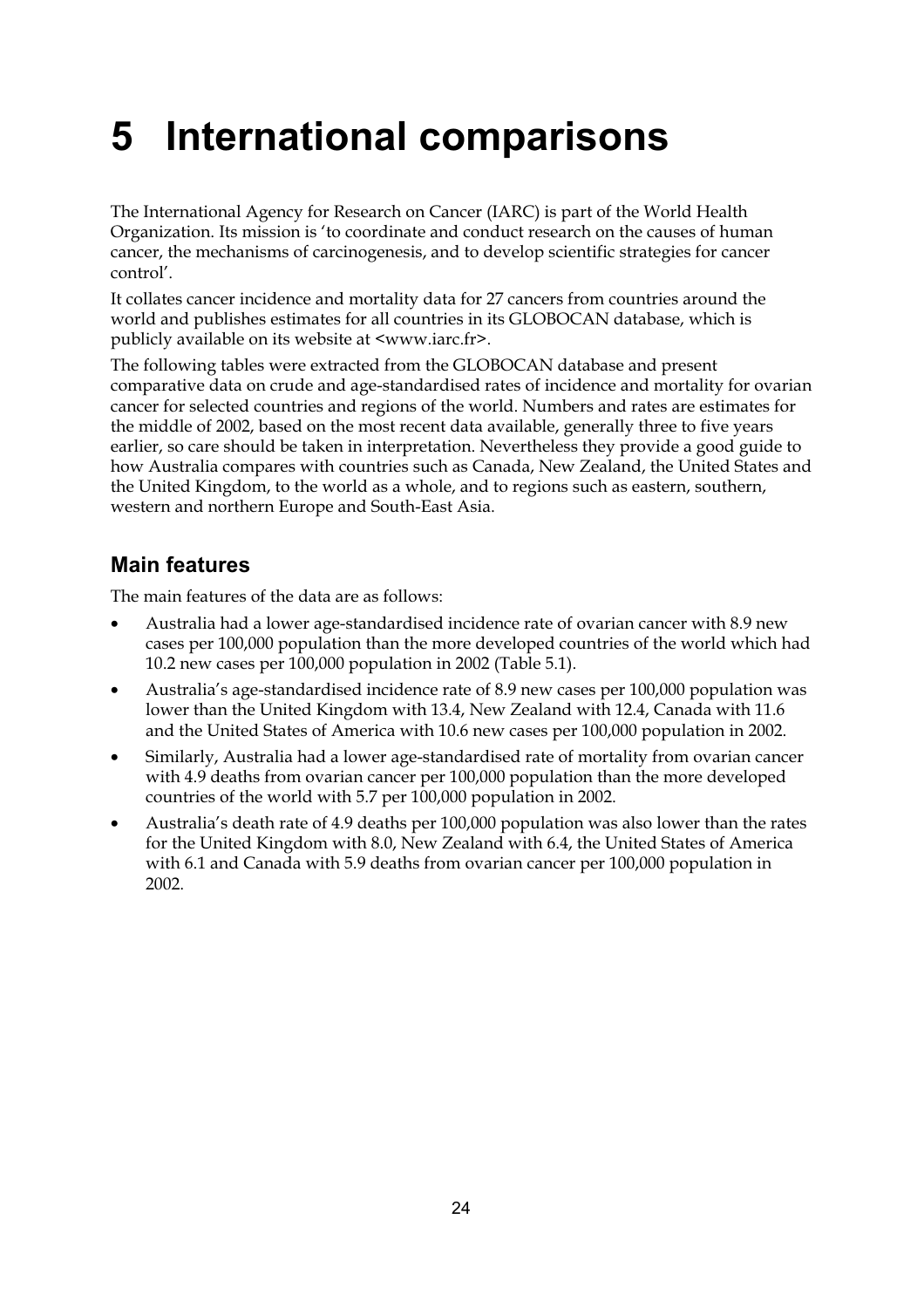|                            |                | Incidence |        |                | <b>Mortality</b> |        |
|----------------------------|----------------|-----------|--------|----------------|------------------|--------|
| <b>Population (female)</b> | <b>Numbers</b> | Crude     | ASR(W) | <b>Numbers</b> | Crude            | ASR(W) |
| World                      | 204,499        | 6.6       | 6.6    | 124,860        | 4.1              | 4.0    |
| More developed countries   | 96,769         | 15.8      | 10.2   | 62,248         | 10.2             | 5.7    |
| Less developed countries   | 107,541        | 4.4       | 5.0    | 62,512         | 2.5              | 2.9    |
|                            |                |           |        |                |                  |        |
| Australia                  | 1,235          | 12.6      | 8.9    | 772            | 7.9              | 4.9    |
| Canada                     | 2,661          | 16.9      | 11.6   | 1,536          | 9.8              | 5.9    |
| New Zealand                | 320            | 16.5      | 12.4   | 184            | 9.5              | 6.4    |
| United Kingdom             | 6,707          | 22.2      | 13.4   | 4,590          | 15.2             | 8.0    |
| United States of America   | 22,491         | 15.4      | 10.6   | 14,461         | 9.9              | 6.1    |
| Central & Eastern Europe   | 23,637         | 15.0      | 10.2   | 15,243         | 9.6              | 6.0    |
| Northern Europe            | 10,531         | 21.7      | 13.3   | 7,188          | 14.8             | 7.9    |
| South-Eastern Asia         | 16,880         | 6.3       | 7.2    | 9,262          | 3.5              | 4.1    |
| Southern Europe            | 11,649         | 15.7      | 9.7    | 6,431          | 8.7              | 4.5    |
| Western Europe             | 17,650         | 18.9      | 11.3   | 12,162         | 13.0             | 6.3    |

#### **Table 5.1: Global ranking of incidence and mortality for ovarian cancer, females, selected countries, 2002**

*Notes* 

 $\overline{a}$ 

1. Cancer numbers and rates are estimates for the middle of 2002, from the most recent data available, generally 3–5 years earlier.

2. Rates are expressed per 100,000 populations and age-standardised to the year 2002 standard population of the corresponding country and to the World Standard Population (ASR (W)).

*Source:* GLOBOCAN 2002, IARC, 2005.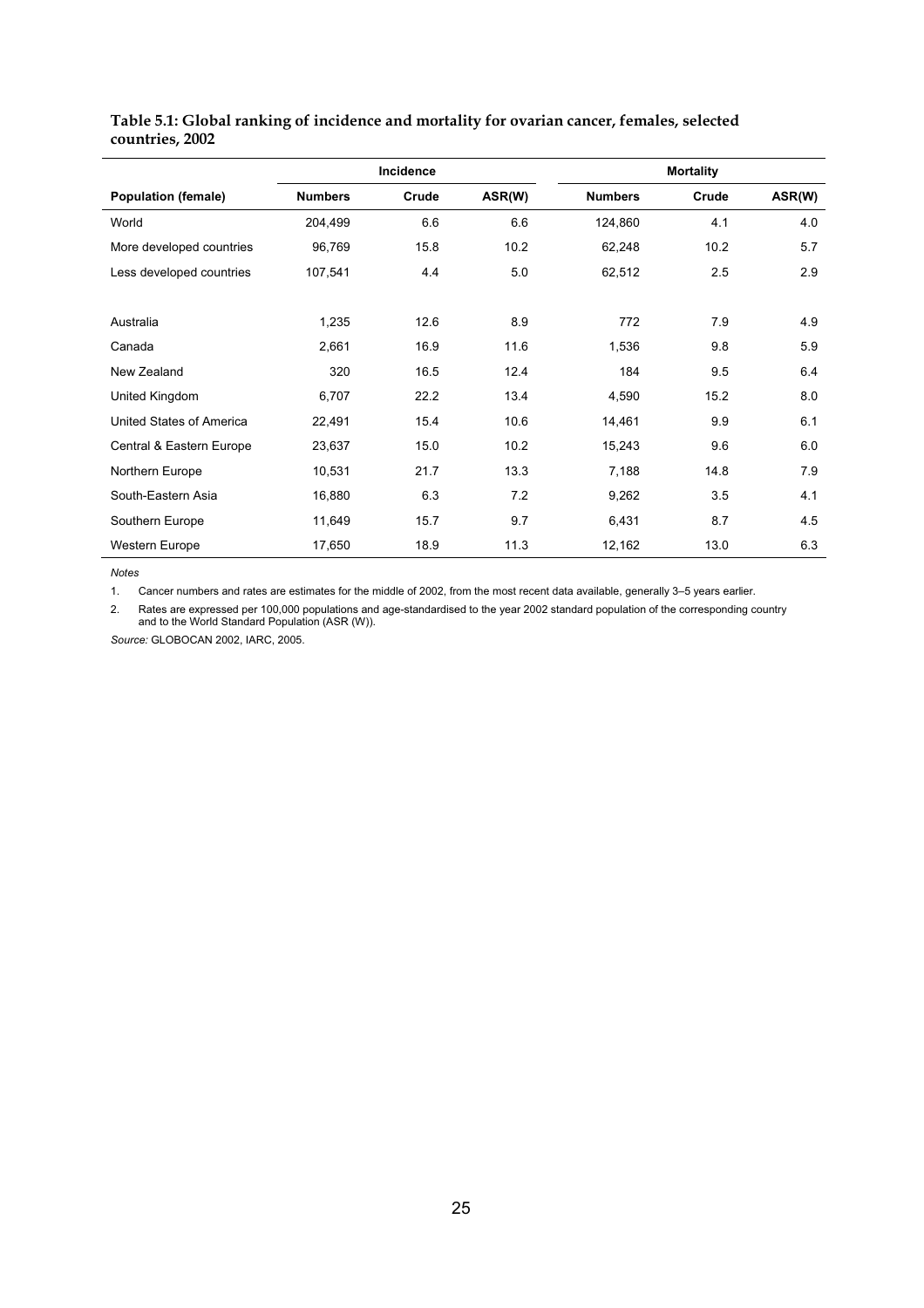## **6 Hospital treatment**

This chapter provides statistics on the number of separations, the average length of stay for each separation and the most common selected procedures performed on patients with a principal diagnosis of ovarian cancer (ICD-10 C56). Where separations are defined as the total number of episodes of care for admitted patients, including total hospital stays (from admission to discharge, transfer or death), or portions of hospital stays beginning or ending in a change of type of care (for example, from acute to rehabilitation). The information is derived from the AIHW's National Hospital Morbidity Database which covers diagnoses, other characteristics and treatment of admitted patients in public and private hospitals in Australia.

The separation rates are age-standardised to take into account changes in the age structure of admitted patients in the years 1995–96 to 2003–04. In addition, the National Hospital Morbidity Database records same-day patients with a hospital stay of less than one day.

The main trends are as follows.

## **Separations and average length of stay, 1995–96 to 2003–04**

- There has been very little change in the numbers of separations of women with a principal diagnosis of ovarian cancer in the period from 1995–96 to 2003–04, with 3,200 to 3,600 separations per year (Table 6.1).
- The age-standardised separation rate of 0.33 to 0.37 separations per 1,000 population was also relatively constant during this period (Table 6.1).
- The average length of stay across all ages increased from 6.2–6.6 days per separation in 1995–96 to 2001–02, to 6.9–7.0 days per separation in 2002–03 and 2003–04 (Table 6.1).

## **Procedures**

• The most common procedure performed in 2003–04 for women with a principal diagnosis of ovarian cancer was *Chemotherapy administration* (Block 1780) with 610 separations, followed by *Abdominal hysterectomy* (Block 1268) with 485 separations and *Salpingo-oophorectomy* (Block 1252) with 194 separations (Table 6.2).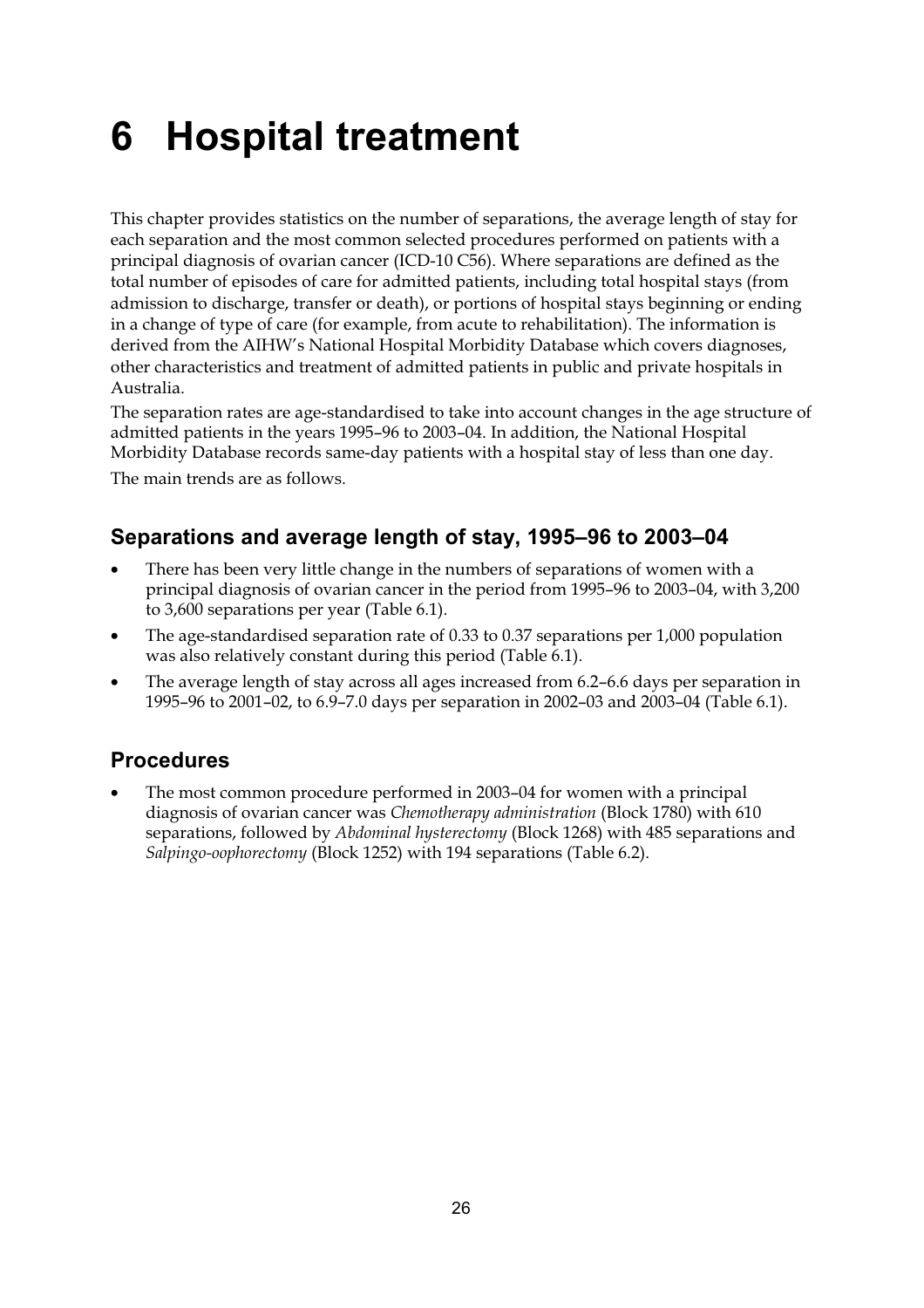| Age group    | 1995-96 | 1996-97 | 1997-98 | 1998-99 | 1999-00                       | 2000-01 | $2001 - 02$ | 2002-03 | 2003-04 |
|--------------|---------|---------|---------|---------|-------------------------------|---------|-------------|---------|---------|
|              |         |         |         |         | <b>Separations</b>            |         |             |         |         |
| Under 30     | 154     | 113     | 97      | 135     | 164                           | 118     | 136         | 120     | 69      |
| $30 - 39$    | 150     | 93      | 174     | 167     | 153                           | 153     | 138         | 96      | 111     |
| $40 - 49$    | 435     | 500     | 432     | 390     | 384                           | 414     | 373         | 306     | 381     |
| $50 - 59$    | 775     | 912     | 776     | 841     | 790                           | 759     | 811         | 683     | 703     |
| $60 - 69$    | 898     | 810     | 792     | 795     | 832                           | 860     | 903         | 905     | 897     |
| $70 - 79$    | 723     | 756     | 704     | 829     | 867                           | 846     | 842         | 737     | 785     |
| $80+$        | 224     | 232     | 277     | 292     | 347                           | 340     | 435         | 370     | 377     |
| <b>Total</b> | 3,359   | 3,416   | 3,252   | 3,449   | 3,537                         | 3,490   | 3,638       | 3,217   | 3,323   |
| $ASR^{(a)}$  | 0.37    | 0.37    | 0.35    | 0.37    | 0.37                          | 0.36    | 0.37        | 0.33    | 0.33    |
|              |         |         |         |         | Average length of stay (days) |         |             |         |         |
| Under 30     | 4.3     | 4.4     | 4.5     | 3.5     | 4.5                           | 3.9     | 5.0         | 5.8     | 5.3     |
| $30 - 39$    | 4.8     | 5.1     | 4.4     | 4.9     | 4.7                           | 4.7     | 5.5         | 6.1     | 4.9     |
| $40 - 49$    | 5.0     | 5.2     | 5.6     | 5.6     | 5.6                           | 5.3     | 5.5         | 6.2     | 6.6     |
| $50 - 59$    | 5.4     | 4.9     | 5.2     | 5.4     | 5.6                           | 5.9     | 5.5         | 6.3     | 6.2     |
| $60 - 69$    | 6.1     | 5.9     | 6.3     | 6.3     | 6.0                           | 6.7     | 6.8         | 6.2     | 6.3     |
| $70 - 79$    | 8.1     | 7.6     | 7.6     | 7.7     | 7.6                           | 7.6     | 8.3         | 7.5     | 8.5     |
| $80+$        | 10.0    | 13.0    | 9.9     | 10.7    | 10.5                          | 9.7     | 9.3         | 10.7    | 10.8    |
| <b>Total</b> | 6.2     | 6.6     | 6.2     | 6.3     | 6.4                           | 6.3     | 6.6         | 7.0     | 6.9     |

| Table 6.1: Separations and average length of stay for female patients admitted with a principal |  |
|-------------------------------------------------------------------------------------------------|--|
| diagnosis of ovarian cancer (C56), 1995–96 to 2003–04                                           |  |

(a) Age-standardised rate, standardised to the 2001 Australian standard population.

*Source:* National Hospital Morbidity Database, AIHW.

|                                        | Table 6.2: Separations for female patients with a principal diagnosis of ovarian cancer (C56), most |  |
|----------------------------------------|-----------------------------------------------------------------------------------------------------|--|
| common procedures, 2002-03 and 2003-04 |                                                                                                     |  |

| <b>Block number</b> | <b>Procedure description</b>                  | $2002 - 03$ | 2003-04 |
|---------------------|-----------------------------------------------|-------------|---------|
| 1780                | Chemotherapy administration                   | 590         | 610     |
| 1268                | Abdominal hysterectomy                        | 526         | 485     |
| 1252                | Salpingo-oophorectomy                         | 166         | 194     |
| 1299                | Other procedures on female genital organs     | 109         | 125     |
| 1243                | Oophorectomy                                  | 70          | 45      |
| 1963                | Computerised tomography of abdomen and pelvis | 35          | 49      |
| 985                 | Laparotomy                                    | 29          | 28      |
| 988                 | Biopsy of abdomen, peritoneum or omentum      | 18          | 24      |
| 1244                | Other excision procedures on ovary            | 15          | 17      |
| 1788                | Megavoltage radiation treatment               | 9           | 20      |

*Source:* National Hospital Morbidity Database, AIHW.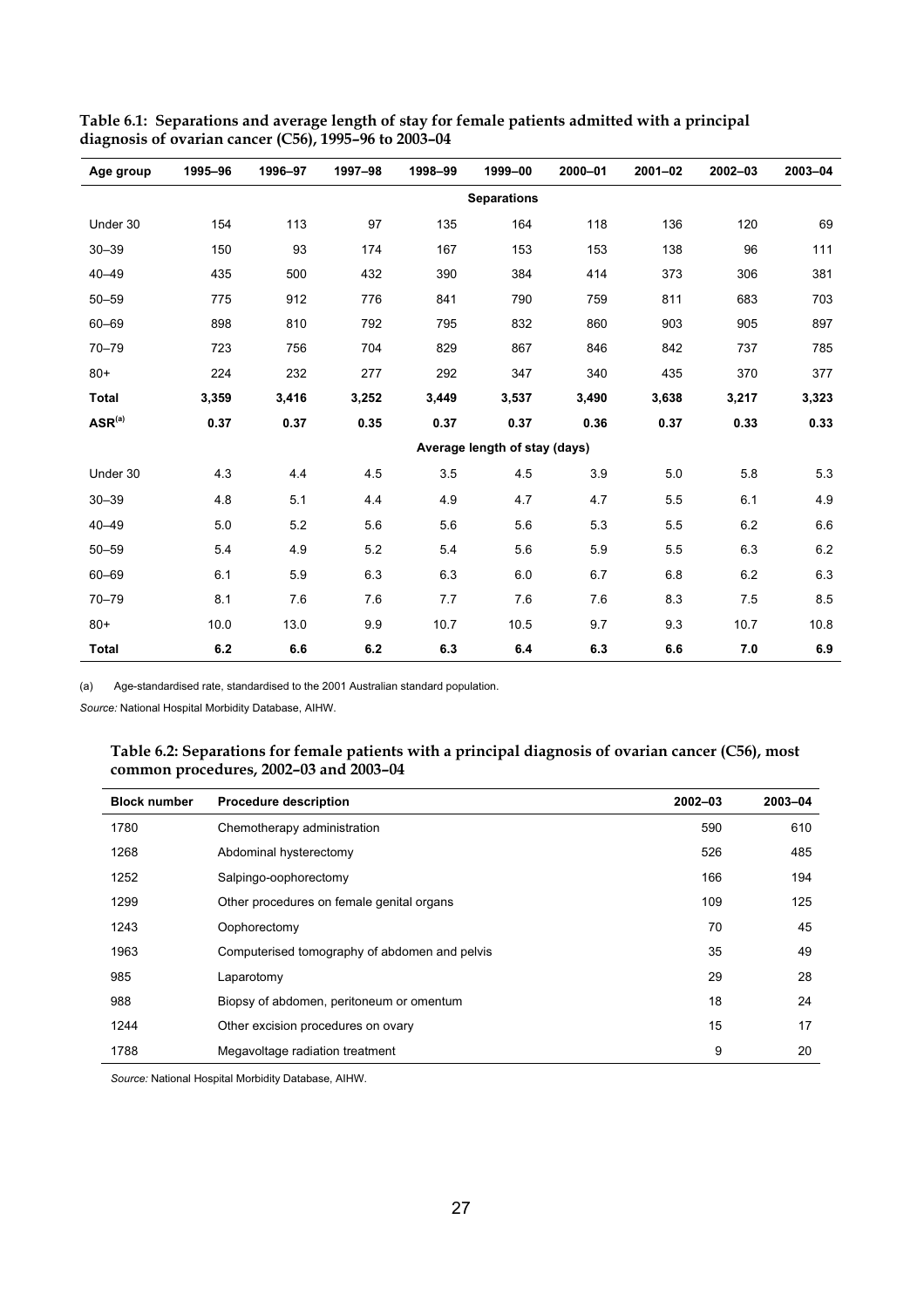## **7 Expenditure**

This chapter describes ovarian cancer expenditure in 2000–01.

Expenditure for cancer and other neoplasms in 2000–01 was \$2.9 billion, which was 5.8% of total health expenditure allocated by disease.

## **Main features**

The main features of expenditure on ovarian cancer in 2000–01 were as follows:

- Total expenditure on ovarian cancer was \$25 million in 2000–01 (Table 7.1). Of this, \$19 million was spent on hospital admitted patients, \$1 million on out-of-hospital medical costs and \$2 million on pharmaceuticals requiring a prescription.
- Ovarian cancer accounted for 1.5% of new cases of cancer in 2001 and 2.5% of deaths, while 0.9% of total cancer expenditure in 2000–01 was for ovarian cancer (Table 7.2)
- In 2001 ovarian cancer had an estimated lifetime treatment cost of \$19,677 (Table 7.3).
- In 2000–01 there were 3,541 ovarian cancer admissions to hospital, 10,581 attendances at a hospital without admission, 10,103 attendances at an out-of-hospital medical service without a referral, 11,810 attendances at other medical services and 50,130 prescriptions of pharmaceuticals (Table 7.4).
- Total expenditure on ovarian cancer increased by 71% from \$14.9 million in 1993–94 to \$25.5 million in 2000–01 (Table 7.5)
- Expenditure per case of ovarian cancer increased by 45%, from \$13,600 in 1993–94 to \$19,700 in 2000–01.

#### **Table 7.1: Expenditure on ovarian cancer and on all cancers, health system costs by sector, 2000–01, and numbers of new cases and deaths in 2001 (\$ million)**

| <b>Condition</b> | <b>Admitted patients</b> | Out-of-<br>hospital<br>medical | <b>Pharmaceuticals</b><br>requiring a<br>prescription | Other | Total<br>expenditure | New cases<br>in 2001 | Deaths in<br>2001 |
|------------------|--------------------------|--------------------------------|-------------------------------------------------------|-------|----------------------|----------------------|-------------------|
| Ovarian cancer   | 19                       |                                |                                                       | 4     | 25                   | 1,295                | 933               |
| All cancers      | 1.716                    | 343                            | 167                                                   | 693   | 2.919                | 452.538              | 37,615            |

*Source:* AIHW disease expenditure database.

#### **Table 7.2: Ovarian cancer percentage of total expenditure, by sector, 2000–01**

| <b>Condition</b> | <b>Admitted</b><br>patients | Out-of-<br>hospital<br>medical | <b>Pharmaceuticals</b><br>requiring a<br>prescription | Other | Total<br>expenditure | New cases<br>in 2001 $(a)$ | Deaths in<br>2001 |
|------------------|-----------------------------|--------------------------------|-------------------------------------------------------|-------|----------------------|----------------------------|-------------------|
| Ovarian cancer   | 1.1                         | 0.4                            | 0.9                                                   | 0.5   | 0.9                  | 1.5                        | $2.5\phantom{0}$  |
| All cancers      | 100.0                       | 100.0                          | 100.0                                                 | 100.0 | 100.0                | 100.0                      | 100.0             |

(a) Proportion of new cases not including non-melanoma skin cancer.

*Source:* AIHW disease expenditure database.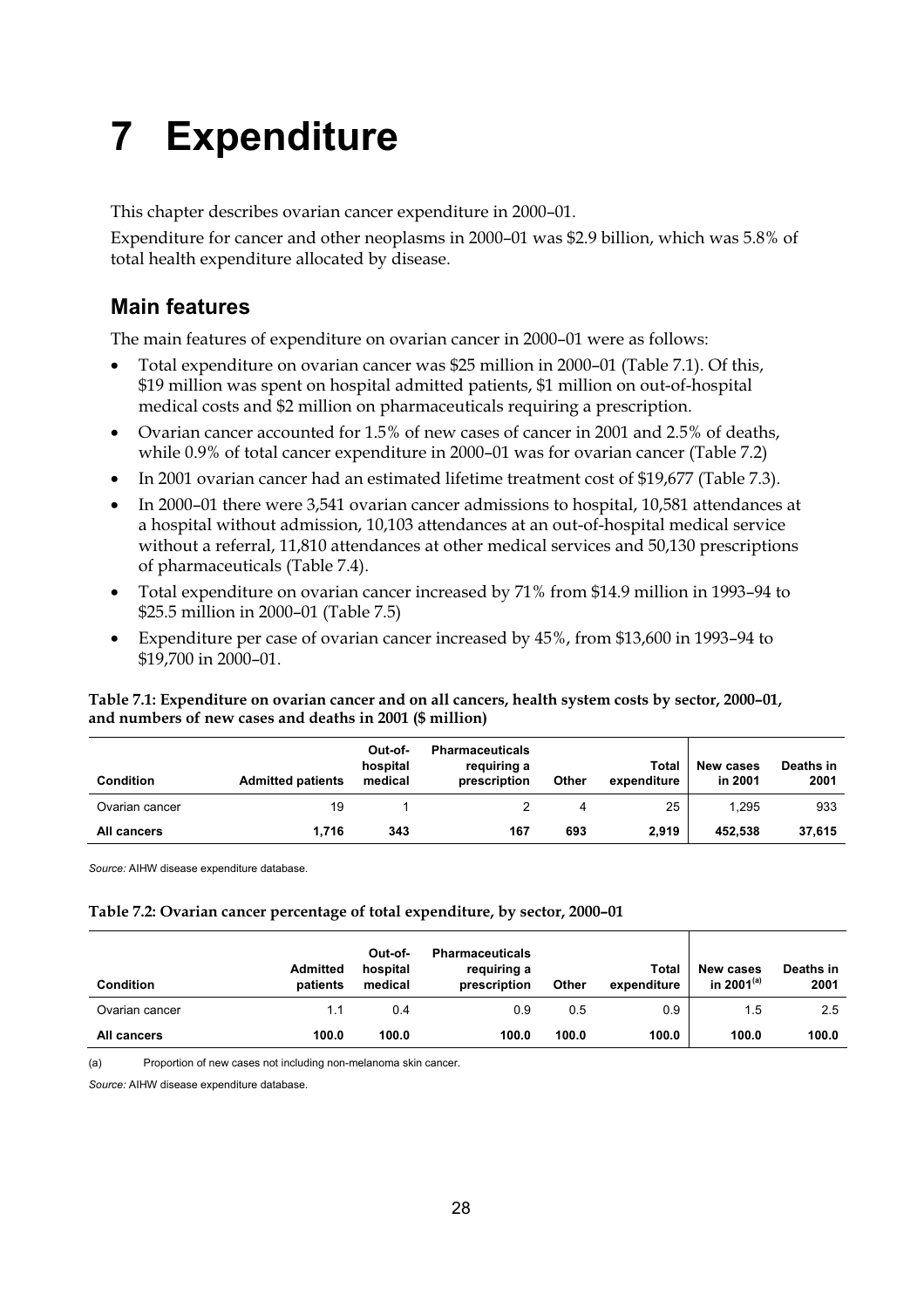|                             | Lifetime cost of cancer (\$)(a) |
|-----------------------------|---------------------------------|
| Leukaemia                   | 51,196                          |
| <b>Brain</b>                | 40,732                          |
| Multiple myeloma            | 37,068                          |
| Larynx                      | 34,413                          |
| Oesophagus                  | 30,808                          |
| Bone and connective tissue  | 29,593                          |
| Non-Hodgkin's lymphoma      | 27,620                          |
| Mouth and oropharynx cancer | 22,996                          |
| <b>Bladder</b>              | 22,915                          |
| Stomach                     | 21,573                          |
| Ovarian cancer              | 19,677                          |
| Hodgkin's disease           | 18,998                          |
| Colorectal                  | 18,246                          |
| Pancreatic                  | 18,204                          |
| Gall bladder                | 18,141                          |
| Liver                       | 18,046                          |
| Prostate                    | 17,942                          |
| Cervical cancer             | 17,240                          |
| Lung                        | 16,476                          |
| Kidney                      | 15,892                          |
| <b>Breast cancer</b>        | 11,897                          |
| Uterine cancer              | 11,867                          |
| Thyroid                     | 8,792                           |
| Testicular                  | 5,805                           |
| Melanoma                    | 3,341                           |

#### **Table 7.3: Estimated lifetime treatment cost of each cancer, 2000–01**

(a) Total average cost of treatment across an entire lifetime. Total treatment cost in 2000–01 divided by new cases in 2001 gives an approximate estimate of lifetime costs per incident case where treatment costs, incidence and mortality rates have been steady over time.

*Source:* AIHW disease expenditure database.

#### **Table 7.4: Health service usage for ovarian cancer and all cancers, 2000–01**

|                |                                           | <b>Hospitals</b>                                    | Out-of-hospital medical<br>services |                                             |                                                       |                                             |
|----------------|-------------------------------------------|-----------------------------------------------------|-------------------------------------|---------------------------------------------|-------------------------------------------------------|---------------------------------------------|
|                | <b>Admitted</b><br>patient<br>separations | Non-admitted<br>patients<br>occasions of<br>service | Unreferred<br>attendances           | Other<br>medical<br>services <sup>(a)</sup> | <b>Pharmaceuticals</b><br>requiring a<br>prescription | Other health<br>professional<br>attendances |
| Ovarian cancer | 3.541                                     | 10.581                                              | 10.103                              | 11.810                                      | 50.130                                                | 0                                           |
| All cancers    | 475.519                                   | 1,510,266                                           | 2,991,642                           | 4,646,928                                   | 3,020,368                                             | 1,291,644                                   |

(a) Other out-of-hospital medical services includes imaging, pathology and other medical services.

*Source:* AIHW disease expenditure database.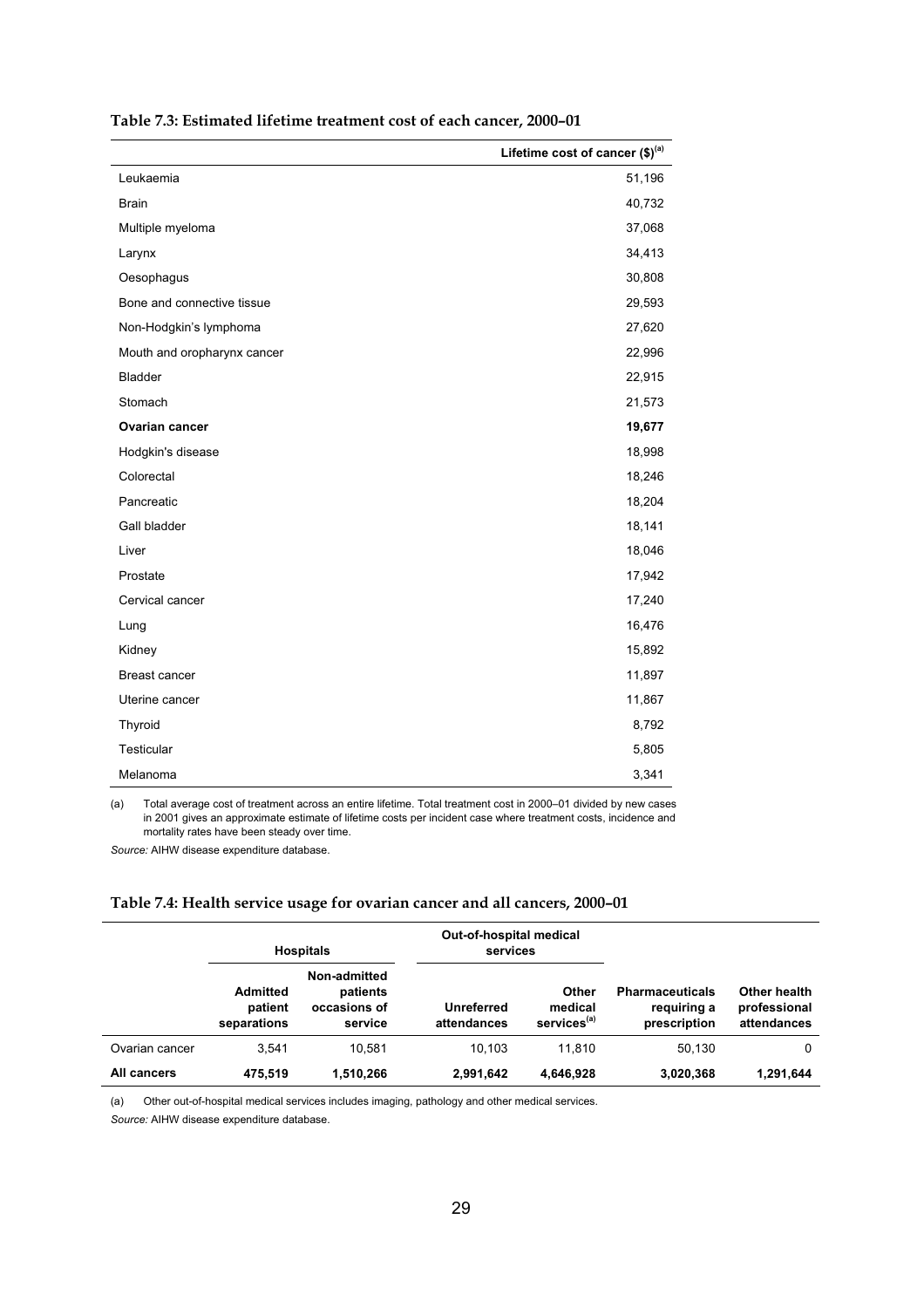#### **Table 7.5: Change in treatment expenditures between 1993–94 and 2000–01 for ovarian cancer and all cancers, 2000–01 dollars**

|                            | 1993–94 $(a)$                      |                       |                                   | 2000-01               |               |                            | Change               |  |  |
|----------------------------|------------------------------------|-----------------------|-----------------------------------|-----------------------|---------------|----------------------------|----------------------|--|--|
| <b>Conditions</b>          | Expend.<br>per<br>case<br>(\$'000) | Total<br>(\$ million) | Expend.<br>per<br>case<br>(S'000) | Total<br>$$$ million) | \$<br>million | Per<br>cent<br>per<br>case | Per<br>cent<br>total |  |  |
| Ovary                      | 13.6                               | 14.9                  | 19.7                              | 25.5                  | 10.6          | 45                         | 71                   |  |  |
| All cancers                | n.a.                               | 1,690.1               | n.a.                              | 2,102.2               | 412.0         | n.a.                       | 24                   |  |  |
| All cancers excluding NMSC | 18.8                               | 1,476.4               | 20.8                              | 1,837.7               | 361.3         | 10                         | 24                   |  |  |

(a) 1993–94 expenditure expressed in terms of 2000–01 dollars. Health prices increased 20% between 1993–94 and 2000–01. The original 1993–94 expenditure has been increased by 20% to convert it to 2000–01 prices.

*Source:* AIHW disease expenditure database.

| Table 7.6: Health service expenditure and usage for ovarian cancer by age, 2000-01 |  |
|------------------------------------------------------------------------------------|--|
|------------------------------------------------------------------------------------|--|

|                                               | $0 - 4$      | $5 - 14$ | $15 - 24$ | $25 - 34$ | $35 - 44$ | $45 - 54$ | $55 - 64$ | $65 - 74$ | $75+$ | All ages |
|-----------------------------------------------|--------------|----------|-----------|-----------|-----------|-----------|-----------|-----------|-------|----------|
| <b>Expenditure</b>                            | (\$ million) |          |           |           |           |           |           |           |       |          |
| Admitted patient <sup>(a)</sup>               | 0.0          | 0.1      | 0.2       | 0.5       | 1.3       | 3.1       | 4.4       | 4.4       | 4.9   | 18.8     |
| Unreferred attendance <sup>(b)</sup>          | 0.0          | 0.0      | 0.0       | 0.0       | 0.0       | 0.1       | 0.1       | 0.2       | 0.1   | 0.5      |
| Out-of-hospital <sup>(c)</sup>                | 0.0          | 0.0      | 0.0       | 0.1       | 0.0       | 0.1       | 0.7       | 0.3       | 0.2   | 1.3      |
| Prescription<br>pharmaceutical <sup>(d)</sup> | 0.0          | 0.0      | 0.0       | 0.1       | 0.1       | 0.1       | 0.3       | 0.7       | 0.3   | 1.5      |
| <b>Total</b>                                  | 0.0          | 0.1      | 0.2       | 0.7       | 1.4       | 3.4       | 5.4       | 5.5       | 5.5   | 22.2     |
| <b>Usage</b>                                  | ('000)       |          |           |           |           |           |           |           |       |          |
| Admitted patient services                     | 0.0          | 0.0      | 0.0       | 0.1       | 0.3       | 0.6       | 0.9       | 0.8       | 0.8   | 3.5      |
| Unreferred attendance<br>$s$ ervices $(e)$    | 0.0          | 0.0      | 0.0       | 0.7       | 0.7       | 1.2       | 2.5       | 3.4       | 1.6   | 10.1     |
| Out-of-hospital services <sup>(f)</sup>       | 0.0          | 0.0      | 0.0       | 2.0       | 0.7       | 1.2       | 8.0       | 6.0       | 4.1   | 21.9     |
| Number of<br>prescriptions <sup>(g)</sup>     | 0.0          | 0.0      | 0.0       | 3.3       | 3.0       | 1.8       | 7.1       | 22.9      | 11.7  | 50.1     |
| <b>Total</b>                                  | 0.0          | 0.0      | 0.0       | 6.2       | 4.6       | 4.7       | 18.4      | 33.2      | 18.2  | 85.6     |

(a) Includes estimates for private medical services in hospitals.

(b) Includes expenditure for general practitioner attendances.

(c) Includes unreferred attendances, imaging, pathology and other out-of-hospital medical services (i.e. referral to specialists).

(d) Includes all pharmaceuticals for which a prescription is needed, including private prescriptions and under-copayment prescriptions.

(e) Includes visits to a general practitioner.

(f) Includes unreferred attendances, imaging, pathology and other out-of-hospital medical services (i.e. referral to specialists).

(g) Includes all pharmaceuticals for which a prescription is needed, including private prescriptions and under-copayment prescriptions.

*Source:* AIHW disease expenditure database.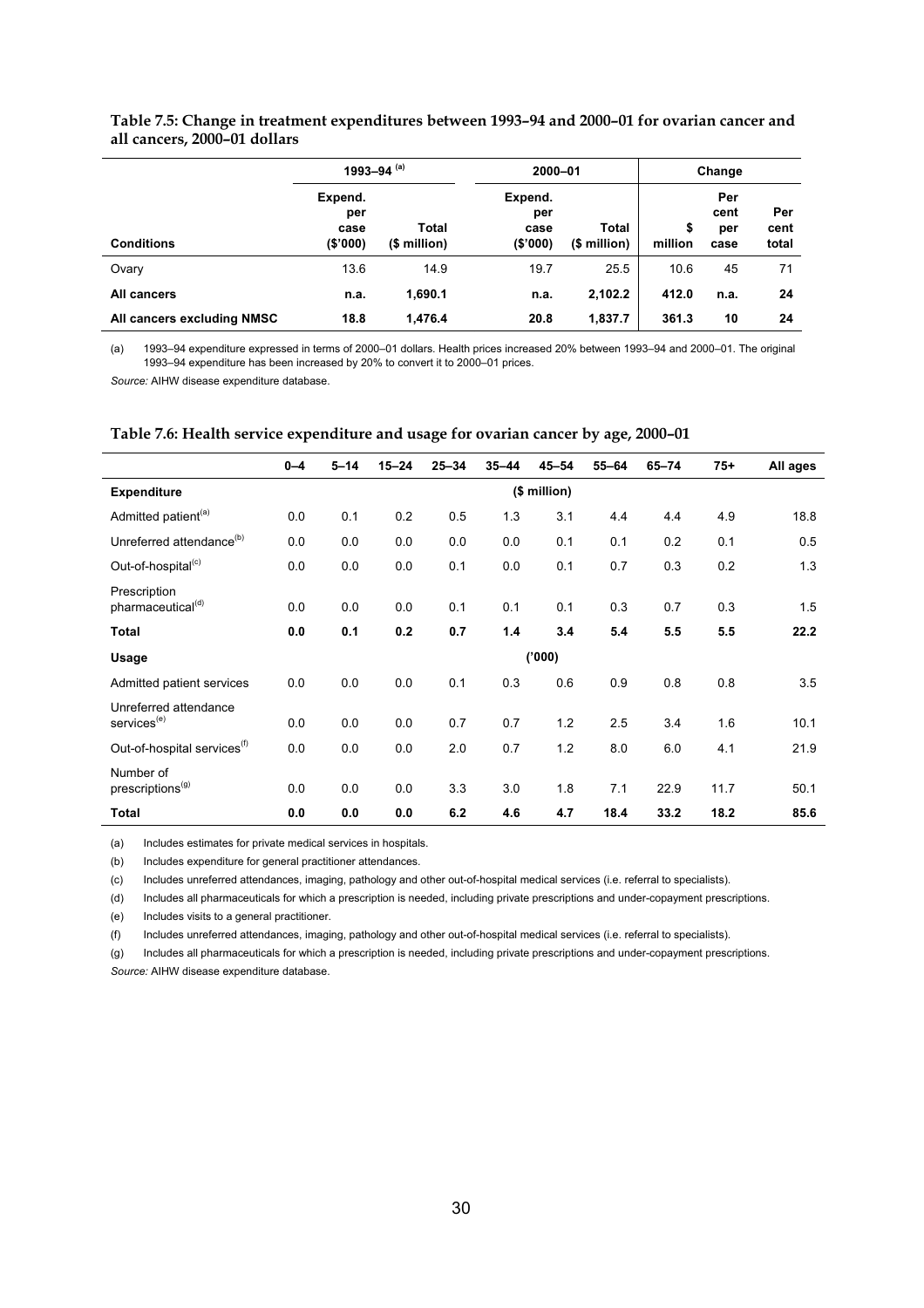## **Glossary**

**Aboriginal and Torres Strait Islander:** a person of Aboriginal and/or Torres Strait Islander descent who identifies as an Aboriginal and/or Torres Strait Islander person and is accepted as such by the community with which he or she is associated.

**Administrative databases:** observations about events that are routinely recorded or required by law to be recorded. Such events include births, deaths, hospital separations and cancer incidence. Administrative databases include the National Mortality Database, the National Hospital Morbidity Database and the National Cancer Statistics Clearing House Database.

**Age-specific rate:** a rate for a specific age group. The numerator and denominator relate to the same age group.

**Age-standardised rate:** weighted average of age-specific rates according to a standard distribution of the population by age to eliminate the effect of different age distributions and thus facilitate valid comparison of groups with differing age compositions.

**Average length of stay:** the average number of patient days for admitted patient episodes. Patients admitted and separated on the same day are allocated a length of stay of 1 day.

**Cancer (malignant neoplasm):** a term used to describe one of several diseases that result when the process of cell division, by which tissues normally grow and renew themselves, becomes uncontrolled and leads to the development of malignant cells. These cancer cells multiply in an uncoordinated way, independently of normal growth control mechanisms, to form a tumour. The tumour can expand locally by invasion or systemically by metastasis via the lymphatic or vascular systems. If left untreated, most malignant tumours eventually result in death.

**Cancer death:** a death where the underlying cause is indicated as cancer. People with cancer who died of other causes are not counted in the death statistics in this publication.

**Confidence interval:** a range determined by variability in data, within which there is a specified (usually 95%) chance that the true value of a calculated parameter (for example, relative risk) lies.

**Data:** refers to the building blocks of health information, including observations from administrative databases and health survey data sets.

**Incidence:** see *New cancer case.*

**Indigenous:** a person of Aboriginal and/or Torres Strait Islander descent who identifies as an Aboriginal and/or Torres Strait Islander person and is accepted as such by the community with which he or she is associated.

**International Classification of Diseases:** WHO's internationally accepted classification of death and disease. The tenth revision (ICD-10) is currently in use.

**Invasive cancer:** a tumour whose cells have invaded healthy or normal tissue.

**Length of stay:** the length of stay of an overnight patient is calculated by subtracting the date the patient is admitted from the date of separation and deducting days the patient was on leave. A same-day patient is allocated a length of stay of one day.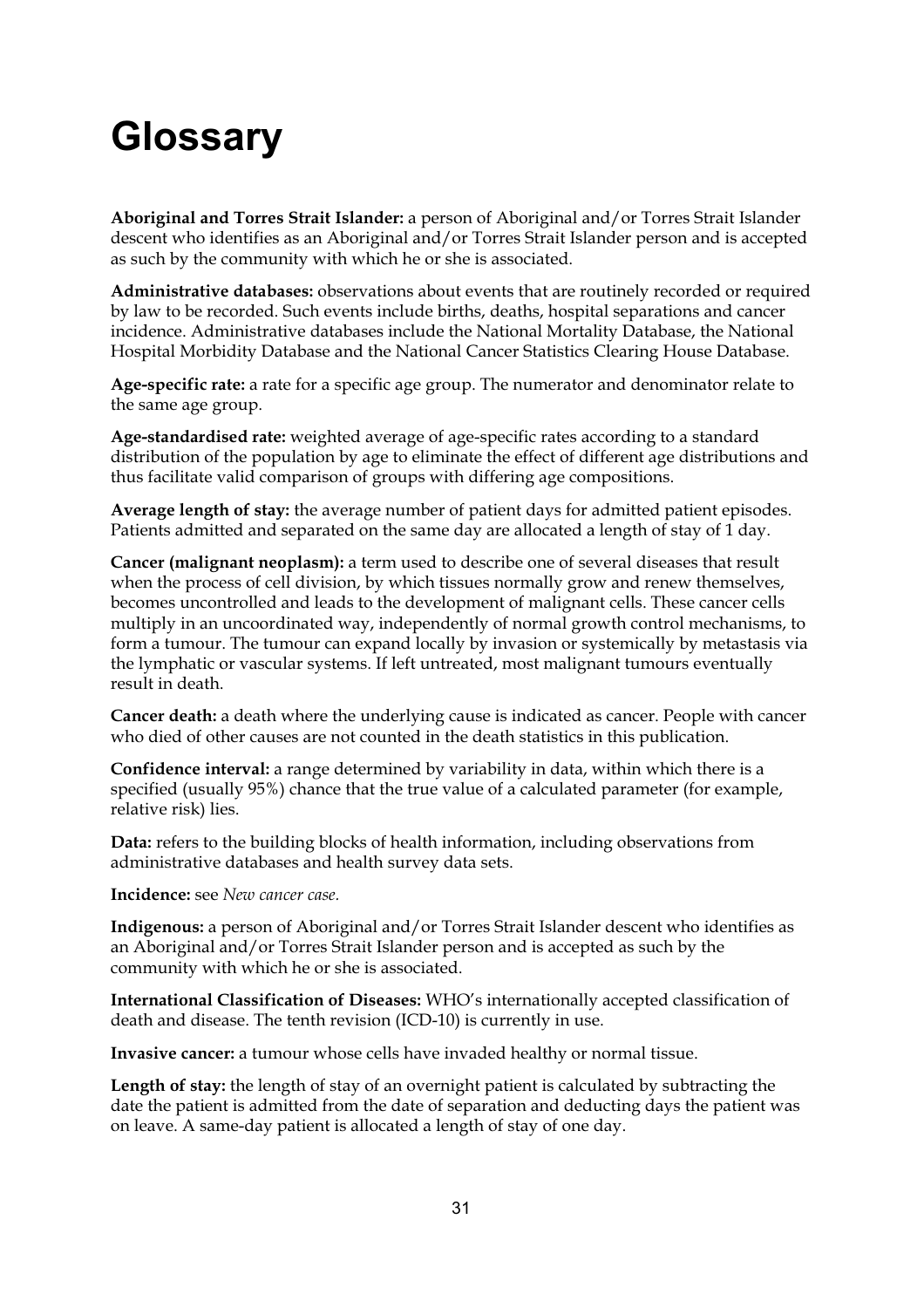**Lymph node:** masses of lymphatic tissue, often bean-shaped, that produce lymphocytes and through which lymph filters. These are located throughout the body.

#### **Mortality:** see *Cancer death.*

**New cancer case:** a person who has a new cancer diagnosed for the first time. One person can have more than one cancer and therefore may be counted twice in incidence statistics if it is decided that the two cancers are not of the same origin. This decision is based on a series of principles set out in more detail in a publication by Jensen et al. (1991).

**Population estimates:** official population numbers compiled by the Australian Bureau of Statistics at both state and territory and statistical local area levels by age and sex, as at 30 June each year. These estimates allow comparisons to be made between geographic areas of differing population sizes and age structures.

**Prevalence:** the number of instances of a specific disease or other condition in a given population at a designated time.

**Principal diagnosis:** the diagnosis established after study to be chiefly responsible for occasioning an episode of admitted patient care.

**Procedure block:** the block number is a means of numerically ordering groups of related procedure codes.

**Risk factor:** an attribute or exposure that is associated with an increased probability of a specified outcome, such as the occurrence of a disease. Risk factors are not necessarily the causes of disease.

**Separation:** the term used to refer an episode of care for an admitted patient, which can be a total hospital stay (from admission to discharge, transfer or death), or a portion of a hospital stay beginning or ending in a change of type of care (for example, from acute to rehabilitation). Separation also means the process by which an admitted patient completes an episode of care either by being discharged, dying, transferring to another hospital or changing type of care.

**Separations**: the total number of episodes of care for admitted patients, which can be total hospital stays (from admission to discharge, transfer or death), or portions of hospital stays beginning or ending in a change of type of care (for example, from acute to rehabilitation) that cease during a reference period.

**Significant difference:** where rates are referred to as significantly different, or one rate is deemed significantly higher or lower than another, these differences are statistically significant. Rates are deemed statistically significantly different when their confidence intervals do not overlap, since their difference is greater than what could be explained by chance. See 'confidence intervals' for more information.

**Symptom:** any evidence of disease apparent to the patient.

**Unit record file:** observations containing person-specific records from health surveys and administrative databases that are unanalysed and not tabulated. This is the most basic form of data and cannot be accessed for general use without appropriate confidentiality measures being in place.